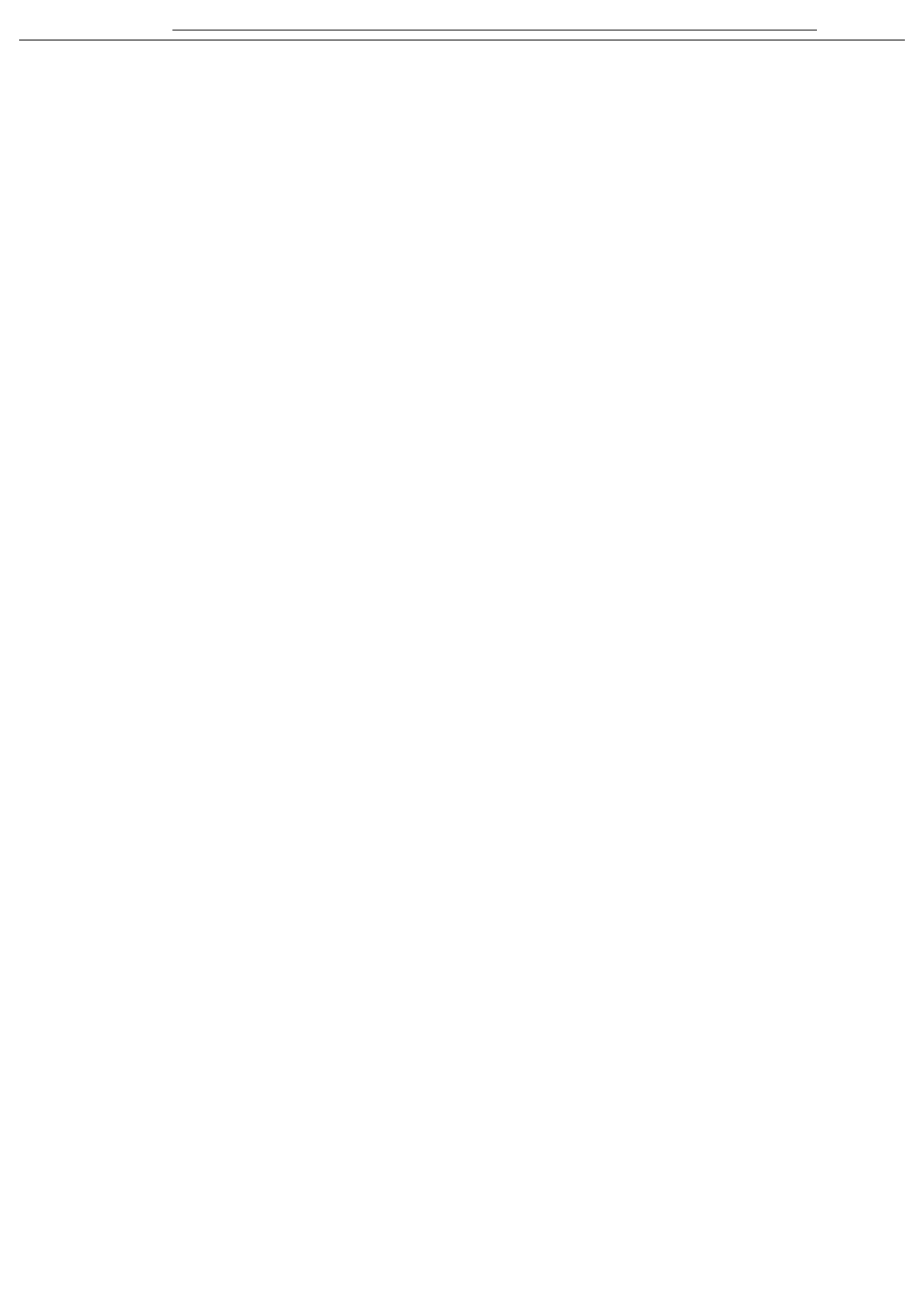

# **2 Mercer Road, Natick, Massachusetts 01760**

# **NOTICE OF ANNUAL MEETING OF STOCKHOLDERS TO BE HELD ON MONDAY, JUNE 9, 2014**

Dear Stockholder:

 You are cordially invited to our Annual Meeting of Stockholders on Monday, June 9, 2014, beginning at 10:00 a.m., Eastern time, at the offices of Wilmer Cutler Pickering Hale and Dorr LLP, 60 State Street, Boston, Massachusetts 02109, for the following purposes:

- 1. To elect two directors to serve as class I directors for a three-year term to expire at the 2017 annual meeting of stockholders;
- 2. To consider and vote upon the ratification of the selection of Ernst & Young LLP as our independent registered public accounting firm for the fiscal year ending December 31, 2014; and
- 3. To transact such other business as may be properly brought before the meeting or any adjournment or postponement thereof.

 Instead of mailing a printed copy of our proxy materials to all of our stockholders, we provide access to these materials via the Internet. This reduces the amount of paper necessary to produce these materials as well as the costs associated with mailing these materials to all stockholders. Accordingly, on or about April 28, 2014, we will begin mailing a Notice of Internet Availability of Proxy Materials, or Notice, to all stockholders of record on our books at the close of business on April 16, 2014, the record date for the Annual Meeting, and will post our proxy materials on the website referenced in the Notice. As more fully described in the Notice, stockholders may choose to access our proxy materials on the website referred to in the Notice or may request to receive a printed set of our proxy materials. In addition, the Notice and website provide information regarding how you may request to receive proxy materials in printed form by mail, or electronically by email, on an ongoing basis.

If you are a stockholder of record, you may vote in one of the following ways:

- **Vote over the Internet**, by going to www.envisionreports.com/KPTI (have your Notice or proxy card in hand when you access the website);
- **Vote by Telephone**, by calling the toll-free number 1-800-652-VOTE (8683) (have your Notice or proxy card in hand when you call);
- **Vote by Mail**, if you received (or requested and received) a printed copy of the proxy materials, by returning the enclosed proxy card (signed and dated) in the envelope provided; or
- **Vote in person at the Annual Meeting.**

 If your shares are held in "street name," meaning that they are held for your account by a broker or other nominee, you will receive instructions from the holder of record that you must follow for your shares to be voted.

Whether or not you plan to attend the Annual Meeting in person, we urge you to take the time to vote your shares.

By Order of the Board of Directors,

Michael G. Kauffman, M.D., Ph.D. *Chief Executive Officer*

Natick, Massachusetts April 28, 2014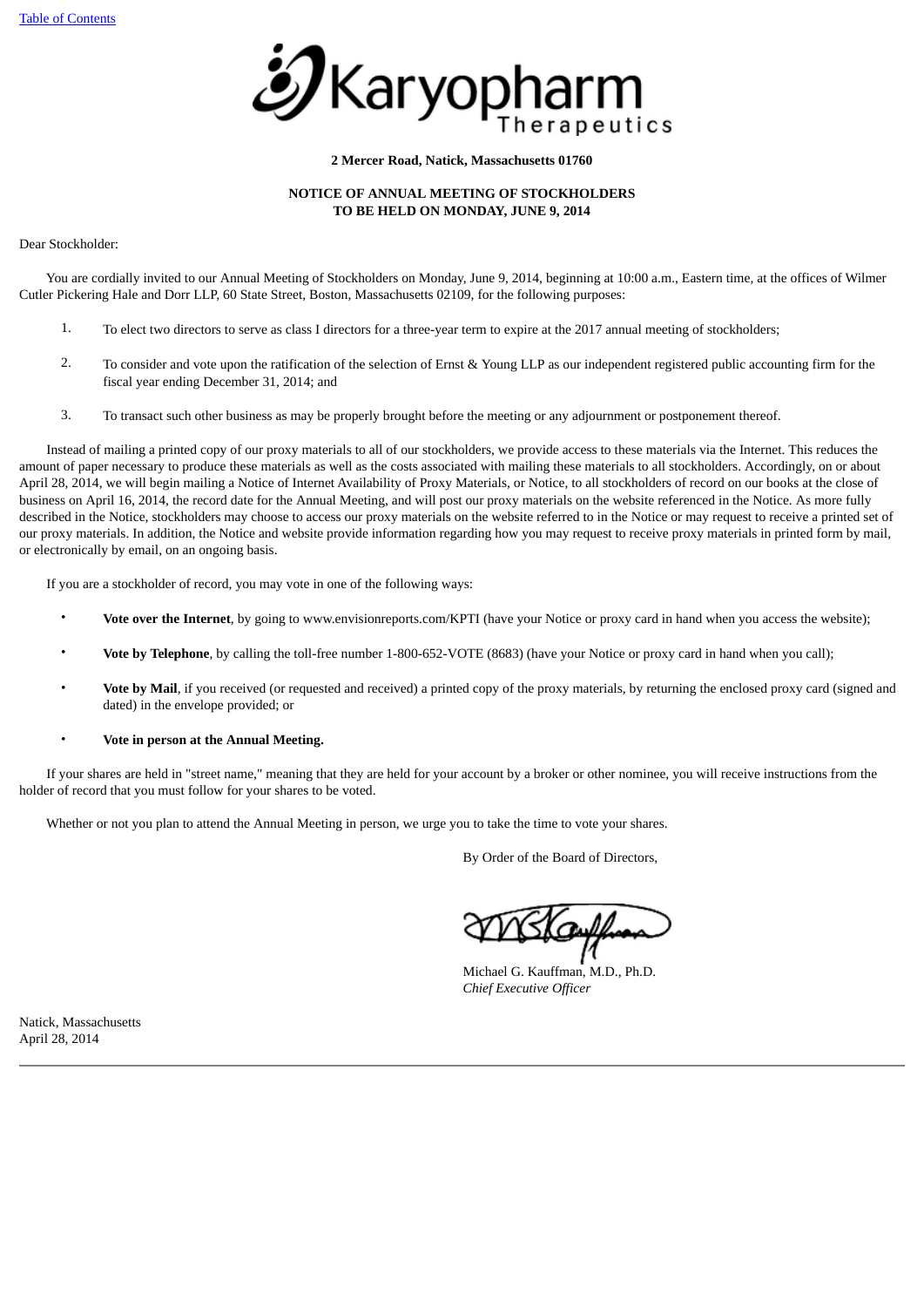# **TABLE OF CONTENTS**

<span id="page-3-0"></span>

| PROXY STATEMENT FOR THE 2014 ANNUAL MEETING OF STOCKHOLDERS                                      | Page<br>1       |
|--------------------------------------------------------------------------------------------------|-----------------|
| <b>EXPLANATORY NOTE</b>                                                                          | $\overline{1}$  |
| <b>GENERAL INFORMATION ABOUT THE ANNUAL MEETING AND VOTING</b>                                   | $\overline{2}$  |
| PROPOSAL 1: ELECTION OF DIRECTORS                                                                | $\overline{Z}$  |
| <b>CORPORATE GOVERNANCE</b>                                                                      | 11              |
| General                                                                                          | 11              |
| Director Independence                                                                            | 11              |
| <b>Board Leadership Structure</b>                                                                | 12              |
| The Board's Role in Risk Oversight                                                               | <u>12</u>       |
| <b>Board of Directors Meetings</b>                                                               | <u>13</u>       |
| <b>Committees of the Board of Directors</b>                                                      | <u>13</u>       |
| <b>Compensation Committee Interlocks and Insider Participation</b>                               | <u>15</u>       |
| <b>Code of Business Conduct and Ethics</b>                                                       | <u>16</u>       |
| <b>Director Nomination Process</b>                                                               | <u>16</u>       |
| Director Attendance at Annual Meetings                                                           | <u>18</u>       |
| <b>Communications with Our Board of Directors</b>                                                | <u>18</u>       |
| <b>Director Compensation</b>                                                                     | <u>18</u>       |
| <b>Limitation of Liability and Indemnification</b>                                               | <u>19</u>       |
| Report of the Audit Committee of the Board of Directors                                          | 20              |
| <b>EXECUTIVE OFFICERS</b>                                                                        | <u>22</u>       |
| <b>EXECUTIVE COMPENSATION</b>                                                                    | $\overline{24}$ |
| <b>Summary Compensation Table</b>                                                                | 24              |
| 2013 Outstanding Equity Awards at Fiscal Year-End                                                | 28              |
| <b>Employment, Severance and Change in Control Arrangements</b>                                  | 29              |
| <b>Equity Compensation Plans and Other Benefits</b>                                              | 29              |
| CERTAIN RELATIONSHIPS AND RELATED PARTY TRANSACTIONS                                             | <u>37</u>       |
| <b>Policies and Procedures for Related Party Transactions</b>                                    | 40              |
| PROPOSAL 2: RATIFICATION OF SELECTION OF INDEPENDENT REGISTERED PUBLIC ACCOUNTING<br><b>FIRM</b> | 42              |
| SECURITY OWNERSHIP OF CERTAIN BENEFICIAL OWNERS AND MANAGEMENT                                   | $\overline{44}$ |
| <b>SECTION 16(a) BENEFICIAL OWNERSHIP REPORTING COMPLIANCE</b>                                   | 47              |
| <b>SECURITIES AUTHORIZED FOR ISSUANCE UNDER EQUITY COMPENSATION PLANS</b>                        | 47              |
| <b>STOCKHOLDER PROPOSALS</b>                                                                     | 48              |
| STOCKHOLDERS SHARING THE SAME ADDRESS                                                            | 48              |
| <b>OTHER MATTERS</b>                                                                             | 49              |
| DIRECTIONS TO ANNUAL MEETING                                                                     | <u>49</u>       |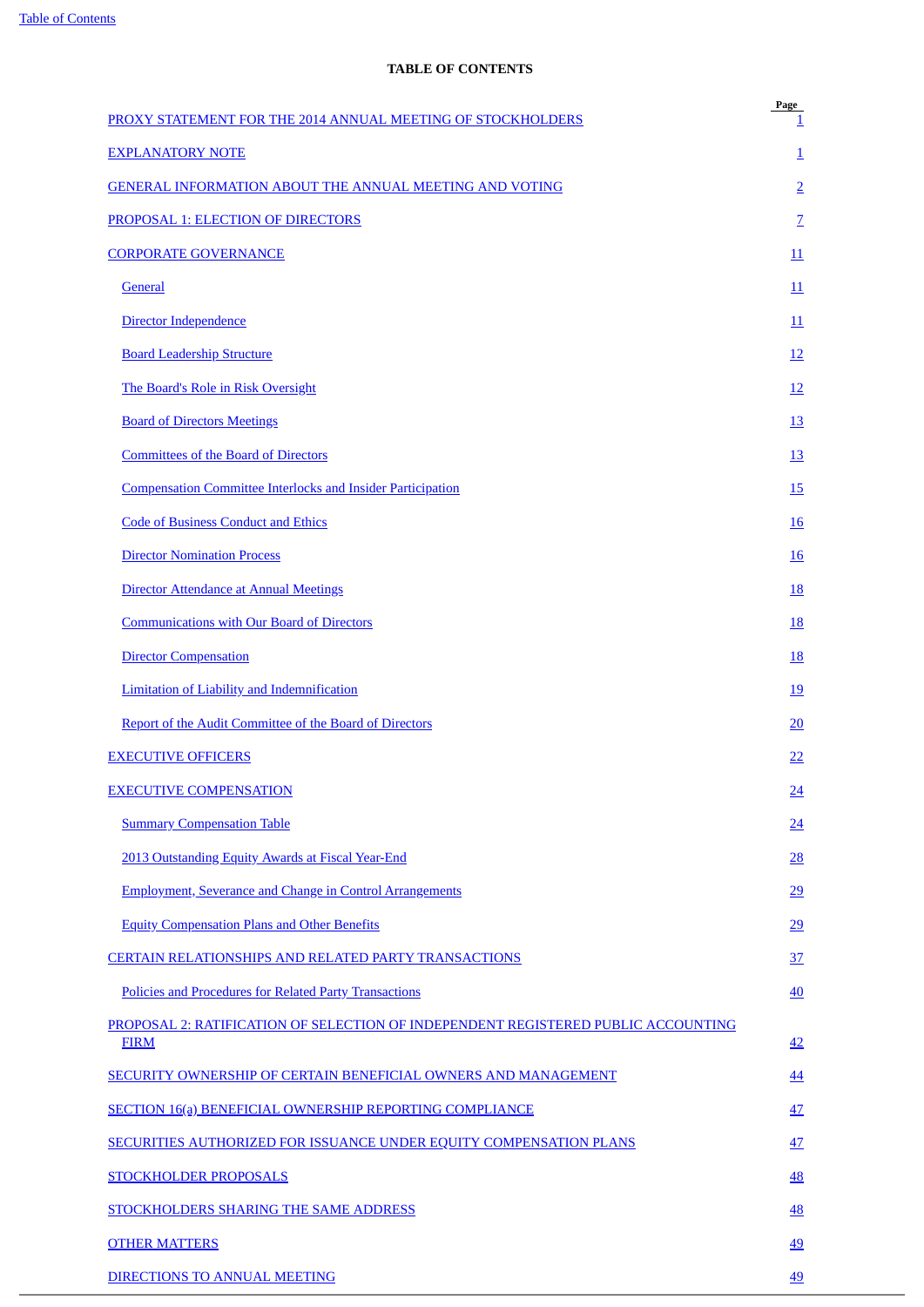

**2 Mercer Road, Natick, Massachusetts 01760**

# **PROXY STATEMENT FOR THE 2014 ANNUAL MEETING OF STOCKHOLDERS**

# **TO BE HELD ON MONDAY, JUNE 9, 2014**

<span id="page-4-0"></span> The board of directors of Karyopharm Therapeutics Inc. is soliciting the enclosed proxy for use at the annual meeting of stockholders to be held at the offices of Wilmer Cutler Pickering Hale and Dorr LLP, 60 State Street, Boston, Massachusetts 02109, on June 9, 2014 at 10:00 a.m., local time.

# **Important Notice Regarding the Availability of Proxy Materials for the Annual Meeting of Stockholders to be Held on June 9, 2014:**

# **This proxy statement and our annual report are available electronically at www.edocumentview.com/KPTI.**

 On April 28, 2014, we mailed a Notice of Internet Availability of Proxy Materials to our stockholders (other than those who previously requested electronic or paper delivery of proxy materials), directing stockholders to a website where they can access our proxy materials, including this proxy statement and our annual report on Form 10-K, and view instructions on how to vote online or by telephone. If you would prefer to receive a paper copy of our proxy materials, please follow the instructions included in the Notice of Internet Availability of Proxy Materials. If you have previously elected to receive our proxy materials electronically, you will continue to receive access to those materials via e-mail unless you elect otherwise.

# **EXPLANATORY NOTE**

<span id="page-4-1"></span> We are an "emerging growth company" under applicable federal securities laws and therefore permitted to take advantage of certain reduced public company reporting requirements. As an emerging growth company, we provide in this proxy statement the scaled disclosure permitted under the Jumpstart Our Business Startups Act of 2012, or the JOBS Act, including the compensation disclosures required of a "smaller reporting company," as that term is defined in Rule 12b-2 promulgated under the Securities Exchange Act of 1934 as amended, or the Exchange Act. In addition, as an emerging growth company, we are not required to conduct votes seeking approval, on an advisory basis, of the compensation of our named executive officers or the frequency with which such votes must be conducted. We will remain an "emerging growth company" until the earliest of (i) the last day of the fiscal year in which we have total annual gross revenues of \$1 billion or more; (ii) December 31, 2018; (iii) the date on which we have issued more than \$1 billion in nonconvertible debt during the previous three years; or (iv) the date on which we are deemed to be a large accelerated filer under the rules of the Securities and Exchange Commission.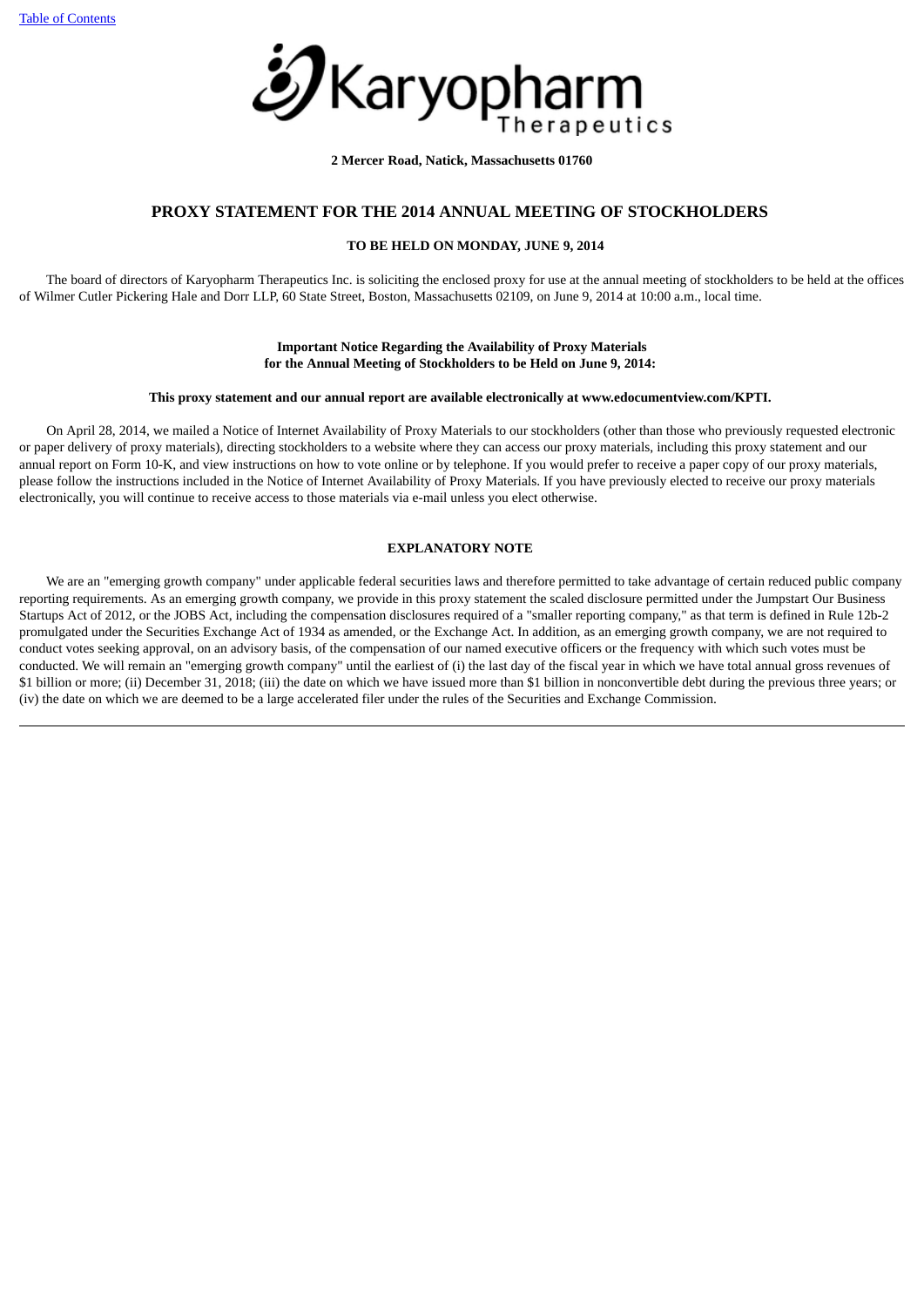# **GENERAL INFORMATION ABOUT THE ANNUAL MEETING AND VOTING**

# <span id="page-5-0"></span>**Why did you send me this proxy statement?**

 We are providing these proxy materials because our board of directors is soliciting your proxy to vote at the 2014 annual meeting of stockholders. This proxy statement summarizes information related to your vote at the annual meeting. All stockholders who find it convenient to do so are cordially invited to attend the annual meeting in person. However, you do not need to attend the meeting to vote your shares. Instead, you may simply complete, sign and return the enclosed proxy card.

 The Notice of Annual Meeting, proxy statement, and voting instructions, together with our Annual Report on Form 10-K for the year ended December 31, 2013, will be made available to each stockholder entitled to vote starting on or about April 28, 2014. These materials are available for viewing, printing and downloading on the Internet at www.edocumentview.com/KPTI. Only stockholders who owned our common stock on April 16, 2014 are entitled to vote at the annual meeting. On this record date, there were 29,762,499 shares of our common stock outstanding. Common stock is our only class of stock outstanding.

# **What is the purpose of the annual meeting?**

At the annual meeting, stockholders will consider and vote on the following matters:

- (1) To elect two directors to serve as Class I directors for a three-year term.
- (2) To consider and vote upon the ratification of the selection of Ernst & Young LLP as our independent registered public accounting firm for the year ending December 31, 2014.

Stockholders will also act on any other business that may properly come before the meeting, or any adjournment thereof.

#### **How many votes do I have?**

Each share of our common stock that you own as of April 16, 2014 entitles you to one vote.

#### **How do I vote?**

 **If you are the "record holder" of your shares, meaning that you own your shares in your own name and not through a bank, brokerage firm or other nominee, you may vote:**

- (1) **Over the Internet:** Go to the website of our tabulator at www.envisionreports.com/KPTI. Use the vote control number printed on the Notice (or your proxy card or voting instruction card)to access your account and vote your shares. You must specify how you want your shares voted or your Internet vote cannot be completed and you will receive an error message. Your shares will be voted according to your instructions. You must submit your Internet proxy before 11:59 p.m., Eastern Time, on June 8, 2014, the day before the annual meeting, for your proxy to be validly submitted over the Internet and your vote to count.
- (2) **By Telephone:** Call 1-800-652-VOTE (8683), toll free from the United States, Canada and Puerto Rico, and follow the recorded instructions. You will need to have the Notice (or your proxy card or voting instruction card) in hand when you call. You must specify how you want your shares voted and confirm your vote at the end of the call or your telephone vote cannot be completed. Your shares will be voted according to your instructions. You must submit your telephonic proxy before 11:59 p.m., Eastern Time, on June 8, 2014, the day before the annual meeting, for your telephonic proxy to be valid and your vote to count.
- (3) **By Mail:** If you received a printed copy of the proxy materials, complete and sign your enclosed proxy card and mail it in the enclosed postage prepaid envelope to Computershare,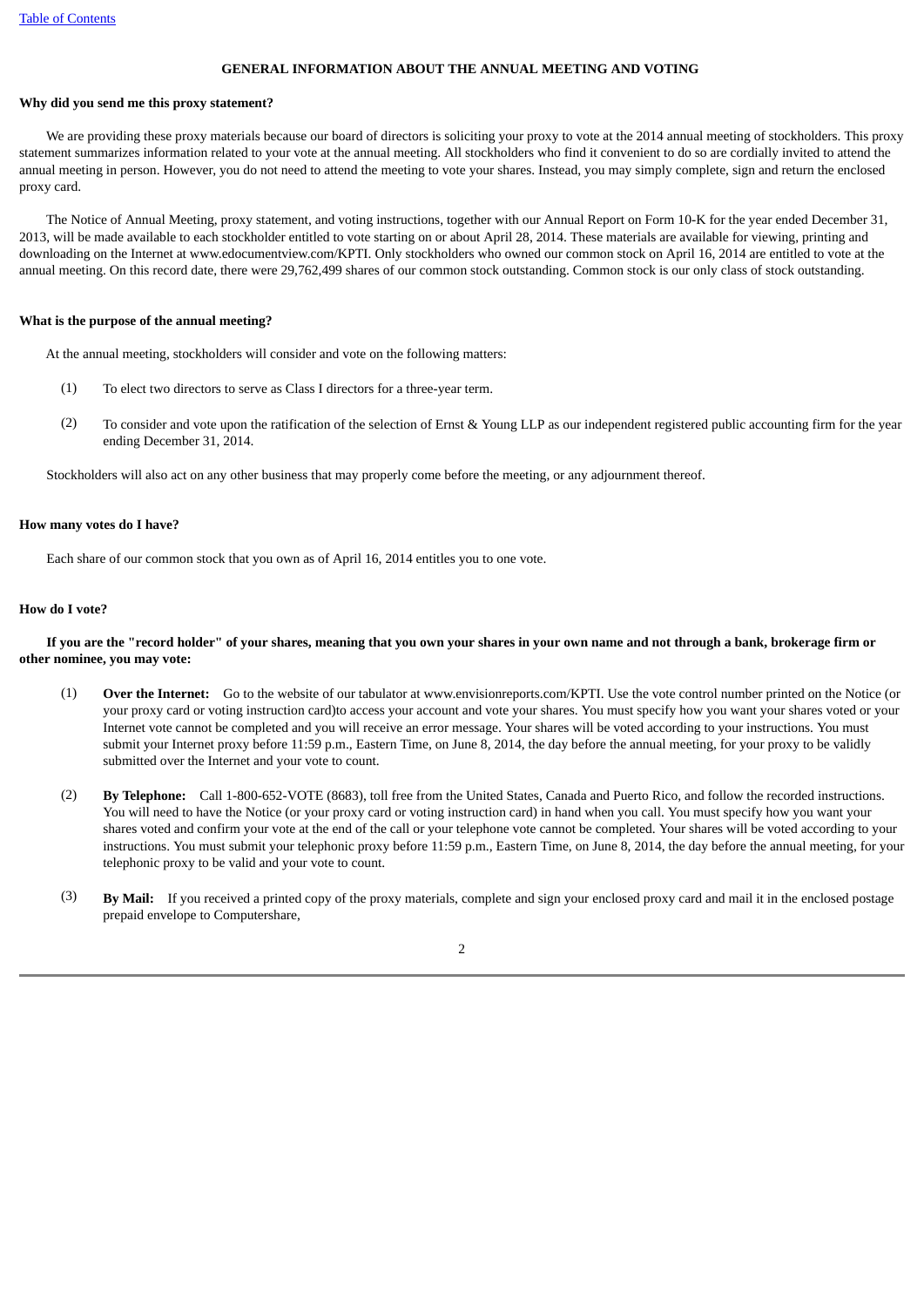250 Royall Street, Canton, MA 02021 who must receive the proxy card not later than June 8, 2014, the day before the annual meeting, for your mailed proxy to be valid and your vote to count. Your shares will be voted according to your instructions. If you return your proxy card but do not specify how you want your shares voted on any particular matter, they will be voted in accordance with the recommendations of our board of directors.

(4) **In Person at the Meeting:** If you attend the annual meeting, you may deliver your completed proxy card in person or you may vote by completing a ballot, which we will provide to you at the meeting.

**If your shares are held in "street name,"** meaning they are held for your account by a bank, brokerage firm, or other nominee, you may vote:

- (1) **Over the Internet or by Telephone:** You will receive instructions from your bank, brokerage firm, or other nominee if they permit Internet or telephone voting. You should follow those instructions.
- (2) **By Mail:** You will receive instructions from your bank, brokerage firm, or other nominee explaining how you can vote your shares by mail. You should follow those instructions.
- (3) **In Person at the Meeting:** You must bring an account statement or letter from your bank, brokerage firm or other nominee showing that you are the beneficial owner of the shares as of the record date in order to vote your shares at the meeting. To be able to vote your shares held in street name at the meeting, you will need to obtain a proxy card from the holder of record.

#### **If you hold your shares of our common stock in multiple accounts, you should vote your shares as described above for each account.**

#### **Can I revoke or change my vote?**

 If your shares are registered directly in your name, you may revoke your proxy and change your vote at any time before the annual meeting. To do so, you must do one of the following:

- (1) Vote over the Internet or by telephone as instructed above. Only your latest Internet or telephone vote is counted. You may not revoke or change your vote over the Internet or by telephone after 11:59 p.m., Eastern Time, on June 8, 2014.
- (2) Sign a new proxy and submit it by mail to Computershare, 250 Royall Street, Canton, MA 02021 who must receive the proxy card no later than June 8, 2014. Only your latest dated proxy will be counted.
- (3) Attend the annual meeting and vote in person as instructed above. Attending the annual meeting alone will not revoke your Internet vote, telephone vote or proxy submitted by mail, as the case may be.
- (4) Give our corporate secretary written notice before or at the meeting that you want to revoke your proxy.

 If your shares are held in "street name," you may submit new voting instructions with a later date by contacting your bank, brokerage firm, or other nominee. You may also vote in person at the annual meeting, which will have the effect of revoking any previously submitted voting instructions, if you obtain a broker's proxy as described in the answer to the question "How do I vote?" above.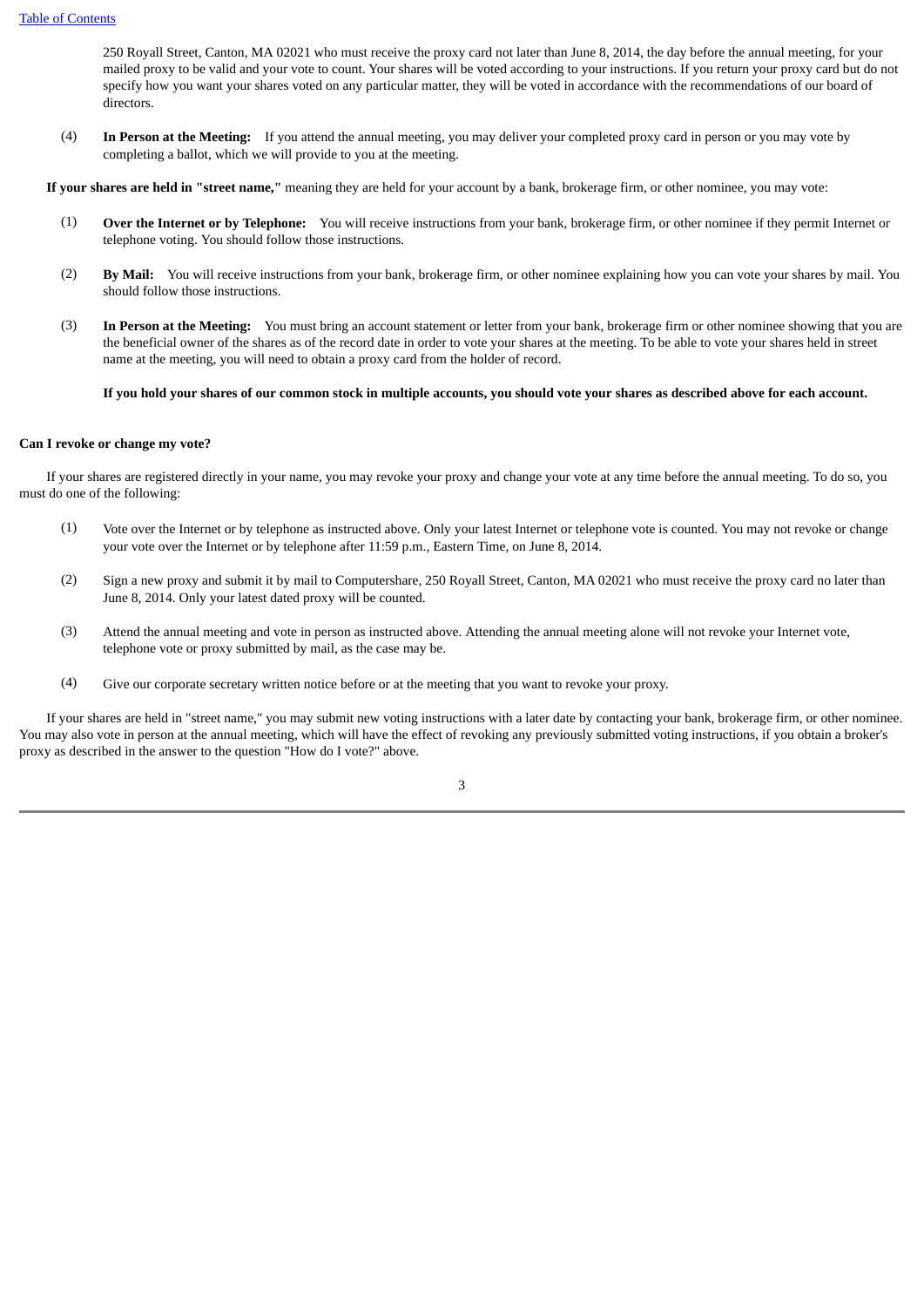# **Will my shares be voted if I do not return my proxy?**

 **If your shares are registered directly in your name,** your shares will not be voted if you do not vote over the Internet, by telephone, by returning your proxy by mail or by ballot at the annual meeting.

 **If your shares are held in "street name,"** your brokerage firm may under certain circumstances vote your shares if you do not timely return your voting instructions. **Brokers can vote their customers' unvoted shares on discretionary matters but cannot vote such shares on non-discretionary matters.** If you do not timely return voting instructions to your brokerage firm to vote your shares, your brokerage firm may, on discretionary matters, either vote your shares or leave your shares unvoted.

 **Proposal 1, election of directors, is a non-discretionary matter. If you do not instruct your brokerage firm how to vote with respect to this proposal, your brokerage firm may not vote with respect to this proposal and those shares that would have otherwise been entitled to be voted will be counted as "broker non-votes."** "Broker non-votes" are shares that are held in "street name" by a bank or brokerage firm that indicates on its proxy that it does not have or did not exercise discretionary authority to vote on a particular matter. Proposal 2, ratification of the selection of our independent registered public accounting firm, is considered a discretionary matter, and your brokerage firm will be able to vote on this proposal even if it does not timely receive instructions from you, so long as it holds your shares in its name. We encourage you to timely provide voting instructions to your brokerage firm or other nominee. This ensures that your shares will be voted at the annual meeting according to your instructions. You should receive directions from your brokerage firm or other nominee about how to submit your voting instructions to them.

#### **How many shares must be represented to hold the annual meeting?**

 A majority of our shares of common stock outstanding at the record date must be present in person or represented by proxy to hold the annual meeting and conduct business. This is called a quorum. For purposes of determining whether a quorum exists, we count as present any shares that are voted over the Internet, by telephone, by completing and submitting a proxy by mail or that are represented in person at the meeting. Further, for purposes of establishing a quorum, we will count as present shares that a stockholder holds even if the stockholder votes to abstain or only votes on one of the proposals. In addition, we will count as present shares held in "street name" by banks, brokerage firms or nominees who indicate on their proxies that they do not have discretionary authority to vote those shares on Proposal 1, or broker non-votes. If a quorum is not present, we expect to adjourn the annual meeting until we obtain a quorum.

 The presence at the annual meeting, in person or by proxy, of holders representing a majority of our outstanding common stock as of April 16, 2014, or 14,881,250 shares, constitutes a quorum at the meeting, permitting us to conduct the business of the meeting.

#### **What vote is required to approve each matter and how are votes counted?**

#### **Proposal 1—Election of Directors**

 The two nominees for director to receive the highest number of votes FOR election will be elected as directors. This is called a plurality. **Proposal 1 is a non-discretionary matter.** Therefore, if your shares are held by your brokerage firm in "street name" and you do not timely provide voting instructions with respect to your shares, your brokerage firm cannot vote your shares on Proposal 1. Shares held in "street name" by banks, brokerage firms, or nominees who indicate on their proxies that they do not have authority to vote the shares on Proposal 1 will not be counted as votes FOR or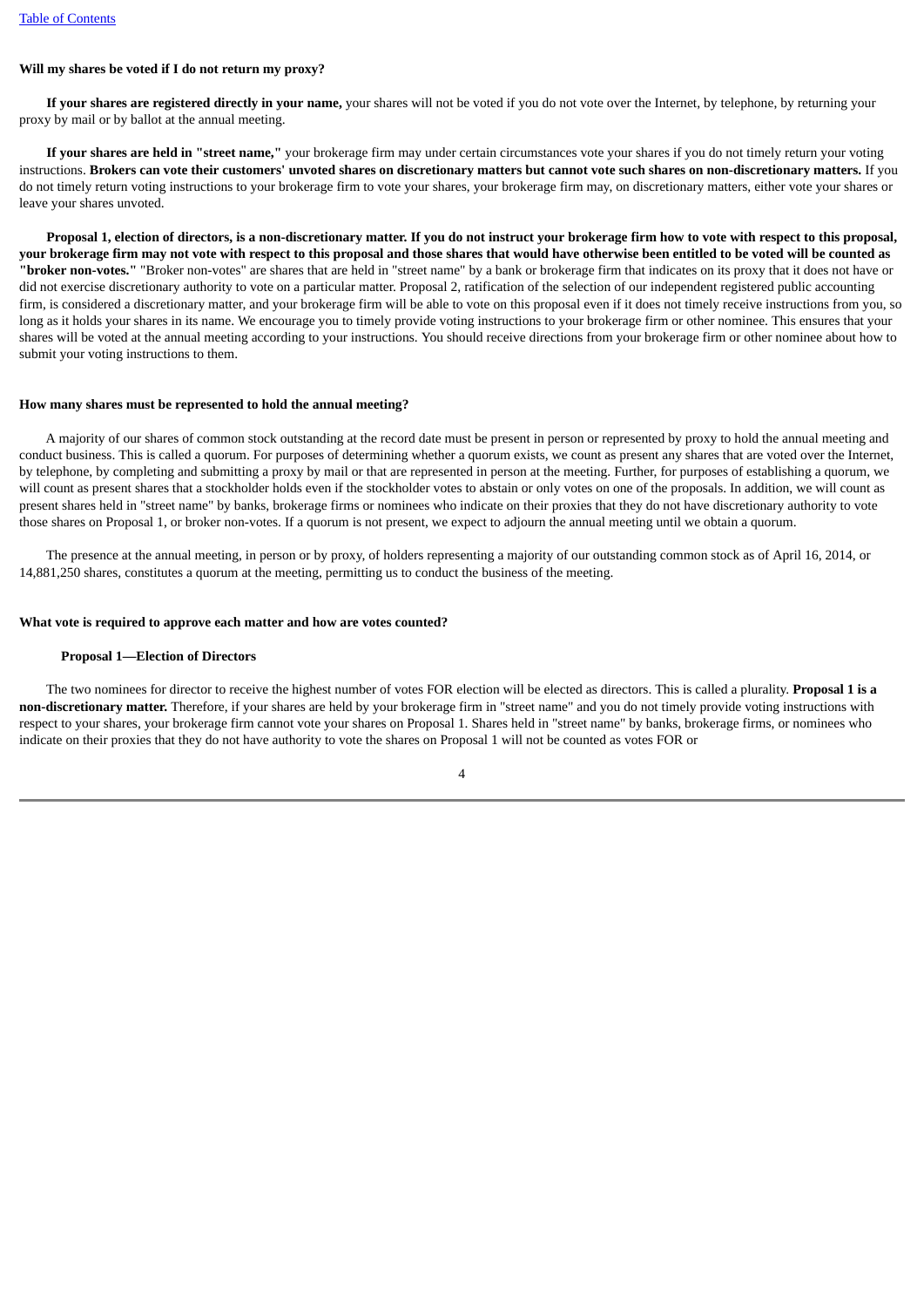WITHHELD from any nominee. As a result, such "broker non-votes" will have no effect on the voting on Proposal 1. You may:

- vote FOR both nominees;
- vote FOR a particular nominee and WITHHOLD your vote from the other nominee; or
- WITHHOLD your vote from both nominees.

Votes that are withheld will not be included in the vote tally for the election of directors and will not affect the results of the vote.

#### **Proposal 2—Ratification of Selection of Independent Registered Public Accounting Firm**

 To approve Proposal 2, stockholders holding a majority of the votes cast on the matter must vote FOR the proposal. **Proposal 2 is considered a discretionary matter.** If your shares are held by your brokerage firm in "street name" and you do not timely provide voting instructions with respect to your shares, your brokerage firm may vote your unvoted shares on Proposal 2. If you ABSTAIN from voting on Proposal 2, your shares will not be voted FOR or AGAINST the proposal and will also not be counted as votes cast or shares voting on the proposal. As a result, voting to ABSTAIN will have no effect on the outcome of Proposal 2.

 Although stockholder approval of our audit committee's selection of Ernst & Young LLP as our independent registered public accounting firm for the year ending December 31, 2014 is not required, we believe that it is advisable to give stockholders an opportunity to ratify this selection. If this proposal is not approved at the annual meeting, our audit committee will reconsider its selection of Ernst & Young LLP as our independent registered public accounting firm for the year ending December 31, 2014.

#### **How does the board of directors recommend that I vote on the proposals?**

Our board of directors recommends that you vote:

- **FOR** the election of each of the two nominees to serve on our board of directors, each for a three-year term; and
- **FOR** the ratification of the selection of Ernst & Young LLP as our independent registered public accounting firm for the fiscal year ending December 31, 2014.

#### **Are there other matters to be voted on at the annual meeting?**

 We do not know of any matters that may come before the annual meeting other than the election of two members of our board of directors and the ratification of the selection of our independent registered public accounting firm. If any other matters are properly presented at the annual meeting, the persons named in the accompanying proxy intend to vote, or otherwise act, in accordance with their judgment on the matter.

# **Who is paying the costs of soliciting these proxies?**

 We will pay all of the costs of soliciting proxies. Our directors, officers and other employees may solicit proxies in person or by mail, telephone, fax or email. We will pay our directors, officers and other employees no additional compensation for these services. We do not currently plan to hire a proxy solicitor to help us solicit proxies, although we reserve the right to do so. We will ask banks, brokerage firms and other nominees to forward these proxy materials to their principals and to obtain authority to execute proxies. We will then reimburse them for their expenses. Our costs for forwarding proxy materials will not be significant.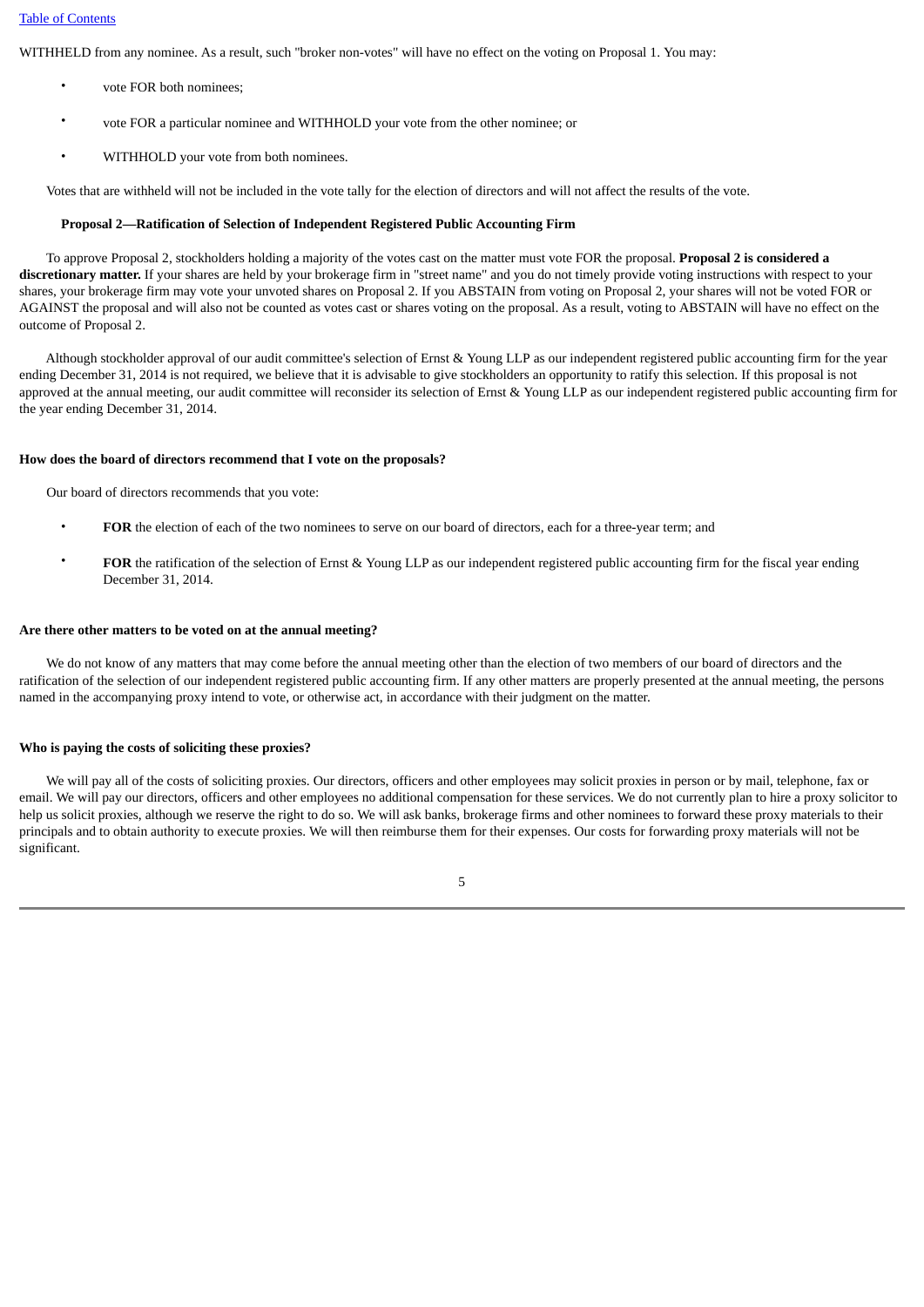# **How do I obtain an Annual Report on Form 10-K?**

 **If you would like a copy of our Annual Report on Form 10-K for the year ended December 31, 2013 that we filed with the SEC, we will send you one without charge. Please write to:**

> Karyopharm Therapeutics Inc. 2 Mercer Road Natick, Massachusetts 01760 Attn: Investor Relations

 All of our SEC filings are also available free of charge under the heading "Financials & Filings—SEC Filings" in the "Investors" section of our website at www.karyopharm.com.

# **How can I find out the results of the voting at the annual meeting?**

Preliminary voting results will be announced at the annual meeting. Final voting results will be tallied by the inspector of election and published in a current report on Form 8-K to be filed with the SEC within four business days after the annual meeting.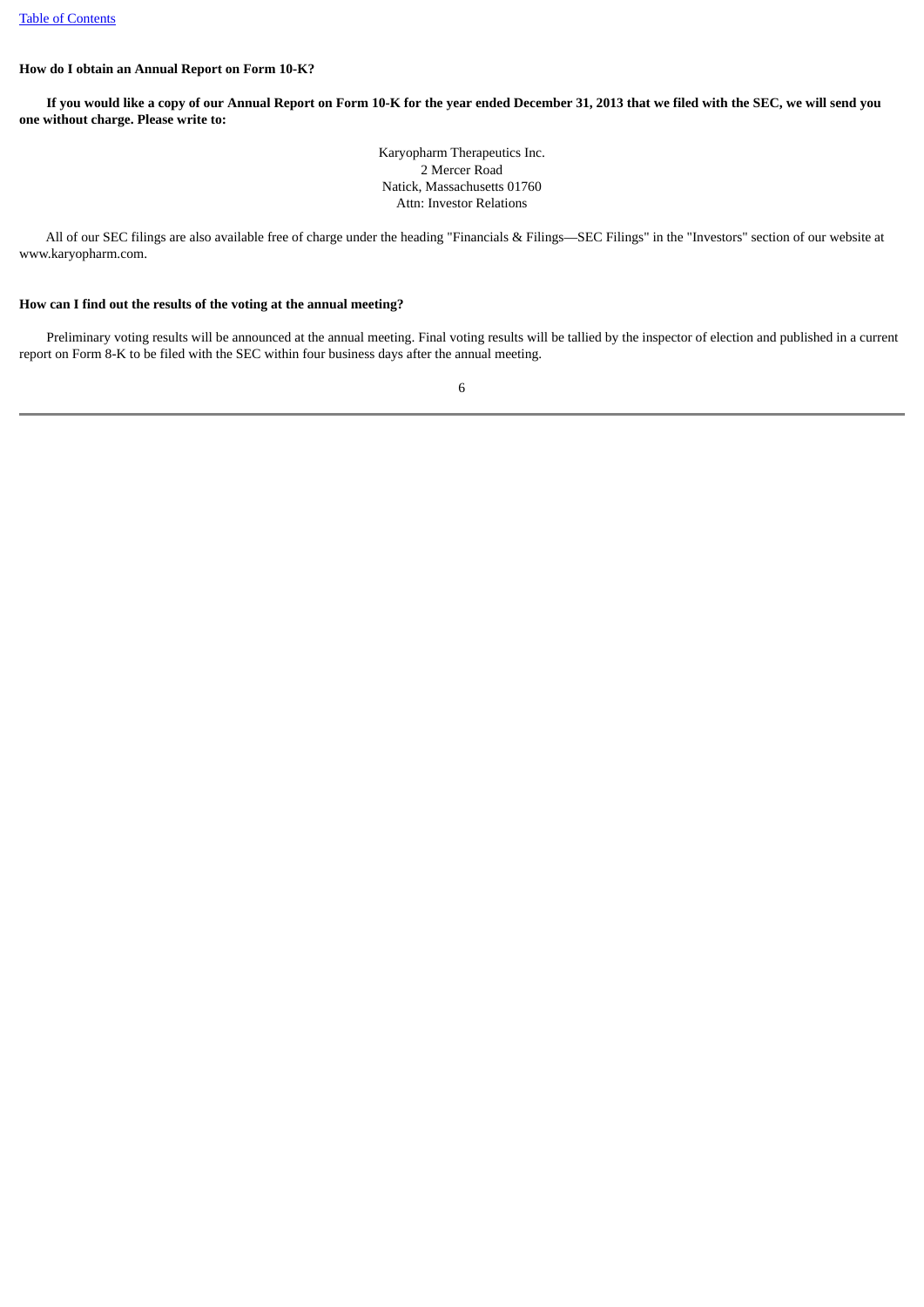# **PROPOSAL 1: ELECTION OF DIRECTORS**

<span id="page-10-0"></span> Our board of directors is divided into three classes, with one class of our directors standing for election each year, for a three-year term. Directors for each class are elected at the annual meeting of stockholders held in the year in which the term for their class expires and hold office until their resignation or removal or their successors are duly elected and qualified. In accordance with our certificate of incorporation and bylaws, our directors may fill existing vacancies on the board of directors by appointment.

 The term of office of our Class I directors, Barry E. Greene and Mansoor Raza Mirza, M.D., will expire at the 2014 annual meeting. Accordingly, the nominees for Class I directors for election at the 2014 annual meeting are Mr. Greene and Dr. Mirza. If Mr. Greene or Dr. Mirza are elected at the 2014 annual meeting, such individual will be elected to serve for a three-year term that will expire at our 2017 annual meeting of stockholders and until such individual's successor is duly elected and qualified.

 If no contrary indication is made, proxies in the accompanying form are to be voted for Mr. Greene and Dr. Mirza or in the event that either Mr. Greene or Dr. Mirza is not a candidate or is unable to serve as a director at the time of the election (which is not currently expected), for any nominee who is designated by our board of directors to fill the vacancy.

 We have no formal policy regarding board diversity, but our Corporate Governance Guidelines provide that the background and qualifications of the directors considered as a group should provide a significant breadth of experience, knowledge and ability to assist the board in fulfilling its responsibilities. Our priority in selection of board members is identification of members who will further the interests of our stockholders through his or her established record of professional accomplishment, the ability to contribute positively to the collaborative culture among board members, knowledge of our business, understanding of the competitive landscape and adherence to high ethical standards. Certain individual qualifications and skills of our directors that contribute to the board of directors' effectiveness as a whole are described in the following paragraphs.

# **Information Regarding Directors**

The information set forth below as to the directors and nominees for director has been furnished to us by the directors and nominees for director:

# **Nominees for Election to the Board of Directors**

**For a Three-Year Term Expiring at the 2017 Annual Meeting of Stockholders (Class I)** 

| Name                     | Age | Present Position with Karyopharm Therapeutics Inc. |
|--------------------------|-----|----------------------------------------------------|
| Barry E. Greene          | 50  | Director                                           |
| Mansoor Raza Mirza, M.D. | 53  | Director and Clinical Consultant                   |

 *Barry E. Greene.* Mr. Greene has served as a member of our board of directors since January 2013. Mr. Greene has served as President and Chief Operating Officer of Alnylam Pharmaceuticals, Inc., a public biopharmaceutical company, since 2007, as its Chief Operating Officer since 2003, and from 2004 through 2005, as its Treasurer. Mr. Greene joined Alnylam in 2003, bringing over 15 years of experience in the healthcare industry and in consulting. Prior to Alnylam, he was General Manager of Oncology at Millennium Pharmaceuticals, Inc., a biopharmaceutical company, where he led the company's global strategy and execution for its oncology business, including strategic business direction and execution, culminating in the successful FDA approval and launch of VELCADE (bortezomib) in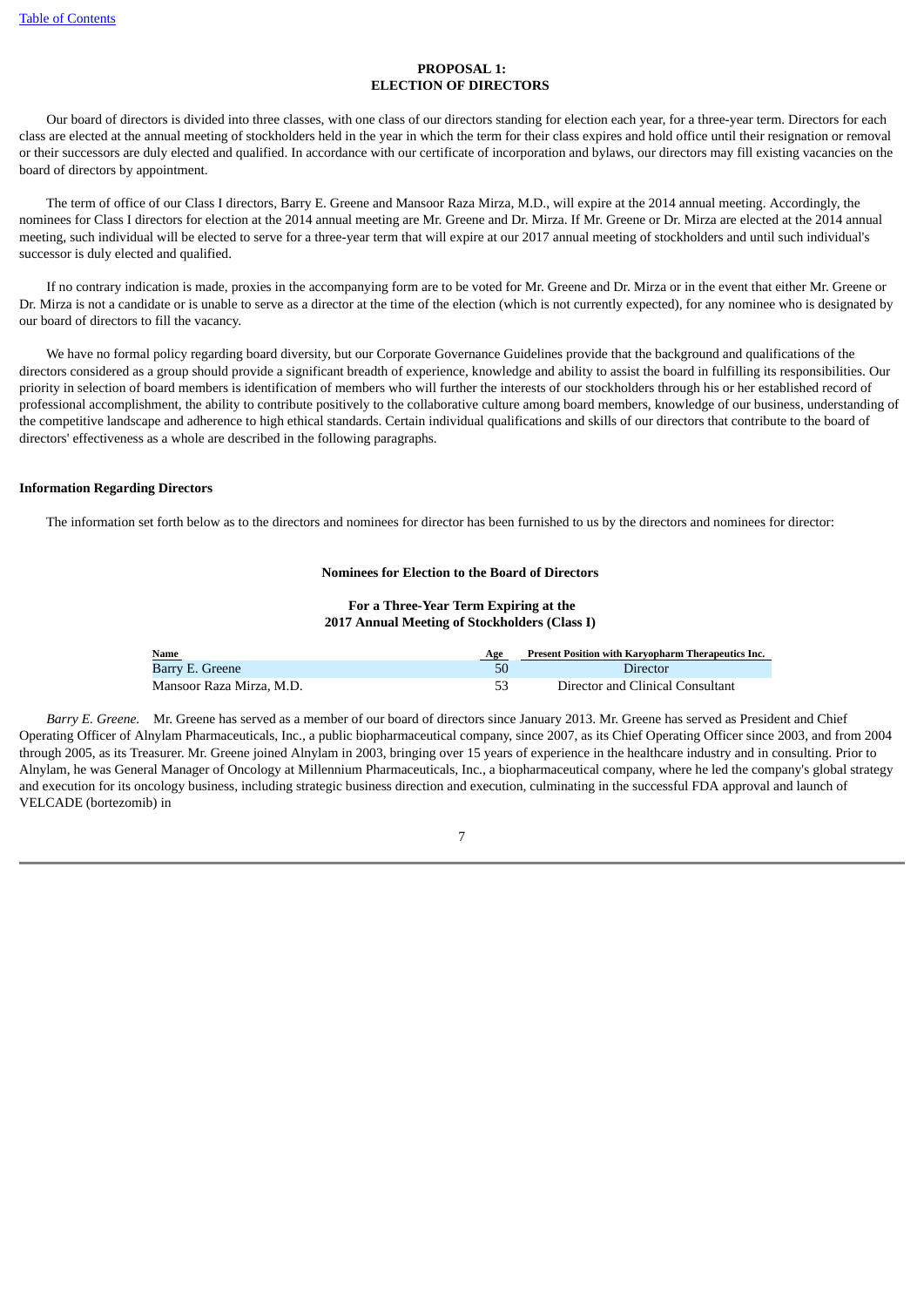mid-2003. Prior to joining Millennium in 2001, Mr. Greene served as Executive Vice President and Chief Business Officer for Mediconsult.com, a healthcare consulting company. Prior to Mediconsult.com, Mr. Greene's experience included serving as Vice President of Marketing and Customer Services for AstraZeneca (formerly AstraMerck), a biopharmaceutical company; Vice President, Strategic Integration with responsibility for the AstraZeneca North American post-merger integration; and a partner of Andersen Consulting, a consulting company, where he was responsible for the pharmaceutical/biotechnology marketing and sales practice. Mr. Greene currently is a member of the board of directors of Acorda Therapeutics, Inc., a public biopharmaceutical company. Mr. Greene received his B.S. in Industrial Engineering from the University of Pittsburgh and serves as a Senior Scholar at Duke University, Fuqua School of Business. We believe Mr. Greene's qualifications to serve on our board of directors include his extensive experience in the healthcare and consulting industries as well his practical experience guiding new drugs through the commercialization process.

 *Mansoor Raza Mirza, M.D.* Dr. Mirza has served as a member of our board of directors since October 2010. He has also served as a clinical consultant to us since 2010. Dr. Mirza is Chief Oncologist at the Department of Oncology, Rigshopitalet—the Copenhagen University Hospital, Denmark. Dr. Mirza is both a medical and radiation oncologist, with a primary focus in non-surgical treatment of gynecologic cancers. His key academic goals are to promote clinical research, international trial collaboration and education, and he has broad experience in clinical protocol development, trial conduct and clinical trial regulations. Dr. Mirza is the author of several phase 1, 2 and 3 studies and serves as the chair of the Independent Data Safety Monitoring Committee of the OUTBACK trial, which is a large international cervical cancer trial. He is the senior author of national Danish guidelines for the management of endometrial, cervical, vulvar and nonepithelial ovarian cancers as well as of the Nordic Society of Gynecologic Oncology (NSGO) radio therapy guidelines for cervical and vulvar cancers. His other current appointments include service as President-Elect of the NSGO, Medical Director of the NSGO-Clinical Trial Unit, Vice-Chairman of the Danish Gynecological Cancer Society, Founding Executive Member of the European Network of Gynecologic Oncology Trials Group, and membership on the faculty of the European Society of Medical Oncology. He also serves on the board of directors of the Gynecologic Cancer Intergroup, a private organization promoting high quality clinical trials, and Metamark Genetics Inc., a private biopharmaceutical company. He holds a M.D., Diploma in Surgery and Diploma in Clinical Oncology from the Pirogov Moscow State Medical Institute as well as post-graduate education and certification in radiation and medical oncology from the University of Southern Denmark. We believe Dr. Mirza's qualifications to serve on our board of directors include his position as an expert in the non-surgical treatment of cancer, and gynecologic cancers in particular, and his knowledge of our company and its business through service on our board since October 2010.

# **Recommendation of the Board of Directors**

# **OUR BOARD OF DIRECTORS UNANIMOUSLY RECOMMENDS THAT THE STOCKHOLDERS VOTE FOR THE ELECTION OF MR. BARRY E. GREENE AND DR. MANSOOR RAZA MIRZA.**

#### **Members of the Board of Directors Continuing in Office**

# **Term Expiring at the 2015 Annual Meeting of Stockholders (Class II)**

| <b>Name</b>                 | Age | <b>Present Position with</b><br>Karyopharm Therapeutics Inc. |
|-----------------------------|-----|--------------------------------------------------------------|
| Deepa R. Pakianathan, Ph.D. | 49  | <b>Director</b>                                              |
| Kenneth E. Weg              | 75  | <b>Director</b>                                              |
|                             |     |                                                              |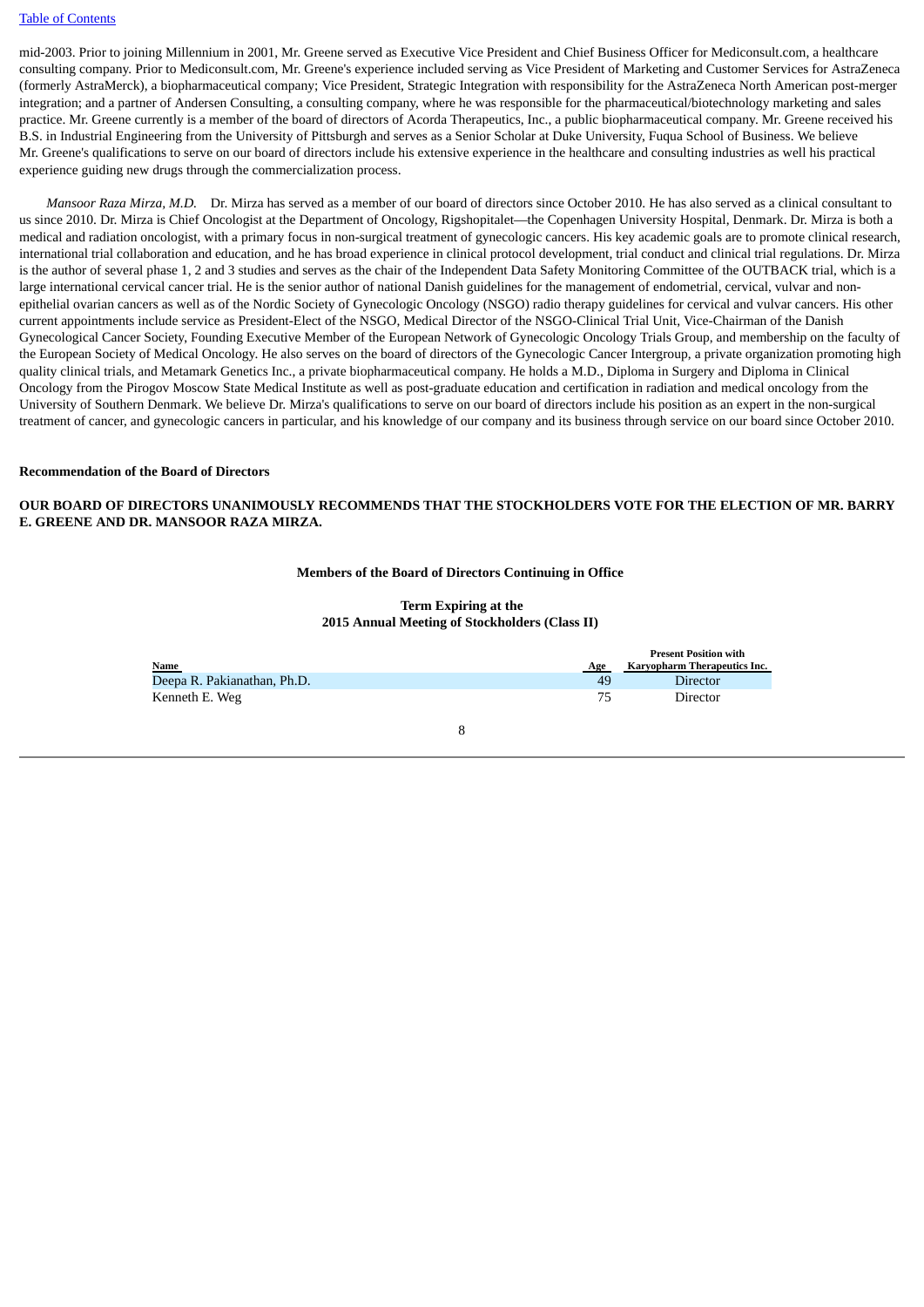*Deepa R. Pakianathan, Ph.D.* Dr. Pakianathan has served as a member of our board of directors since April 2013. Since 2001, Dr. Pakianathan has been a Managing Member at Delphi Ventures, a venture capital firm focused on medical device and biotechnology investments, and leads the firm's biotechnology investment activities. From 1998 to 2001, Dr. Pakianathan was a senior biotechnology banker at JPMorgan, a global investment bank. Since 2004, Dr. Pakianathan has served on the board of directors of Alexza Pharmaceuticals, Inc., a public biopharmaceutical company, where she serves as a member of its compensation and nominating and governance committees. Since 2007, Dr. Pakianathan has served on the board of directors of Alder Biopharmaceuticals, Inc. and NeurAxon, Inc., each a private biopharmaeutical company. Since 2008, Dr. Pakianathan has served on the board of directors of OncoMed Pharmaceuticals, Inc., a public biopharmaceutical company, where she serves as chair of its audit committee. From 2009 to February 2013, Dr. Pakianathan served on the board of directors of PTC Therapeutics, Inc., a public biopharmaceutical company. Dr. Pakianathan received a B.Sc. from the University of Bombay, India, a M.Sc. from The Cancer Research Institute at the University of Bombay, India, and an M.S. and Ph.D. from Wake Forest University. We believe Dr. Pakianathan's qualifications to serve on our board of directors include her experience as a venture capital investor in, and director of, multiple biotechnology companies, as well as her experience as a biotechnology investment banker.

 *Kenneth E. Weg.* Mr. Weg has served as a member of our board of directors since February 2013. He has over 34 years of experience in the pharmaceutical industry with global biopharmaceutical companies Bristol-Myers Squibb Company and Merck & Co., Inc. From 1993 to 1998, he was President, Worldwide Medicines Group of Bristol-Myers Squibb, responsible for all ethical pharmaceuticals and over-the-counter medicines on a global basis. Mr. Weg also served as Vice-Chairman of the Board of Bristol-Myers Squibb from 1993 to 1998. He retired from Bristol-Myers Squibb in February 2001. From January 2002 to August 2013, Mr. Weg served as a director of AVEO Pharmaceuticals, Inc., a public biotechnology company. Mr. Weg also served as non-Executive Chairman of Millennium Pharmaceuticals until that company was acquired by Takeda, Inc. in 2008. In addition, he has served as founder and Chairman of Metamark Genetics Inc., a private biotechnology company, since 2005. He holds a B.A. in English Literature from Dartmouth College and an M.B.A. from Columbia University. We believe Mr. Weg's qualifications to serve on our board of directors include his extensive leadership experience in the global pharmaceutical industry, including his extensive executive leadership at Bristol-Myers Squibb, and his experience as a member of the boards of directors of multiple biopharmaceutical companies.

# **Term Expiring at the 2016 Annual Meeting of Stockholders (Class III)**

| Name                            | Age | Present Position with Karyopharm Therapeutics Inc. |
|---------------------------------|-----|----------------------------------------------------|
| Michael G. Kauffman, M.D., Ph.D | 50  | Chief Executive Officer and Director               |
| Garen G. Bohlin                 | 66  | Director                                           |

 *Michael G. Kauffman, M.D., Ph.D.* Dr. Kauffman has served as Karyopharm's Chief Executive Officer since January 2011 and has been one of our directors since 2008. Dr. Kauffman co-founded Karyopharm with Dr. Sharon Shacham in 2008 and served as President from January 2011 to December 2013 and as Chief Medical Officer from December 2012 to December 2013. Prior to joining Karyopharm, he was Chief Medical Officer of Onyx Pharmaceuticals Inc., a biopharmaceutical company, from November 2009 to December 2010, which acquired Proteolix Inc. in November 2009 where he was Chief Medical Officer since November 2008, where he led the development of Kyprolis® (carfilzomib), a novel proteasome inhibitor approved in refractory myeloma by the FDA in July 2012. Prior to joining Onyx Pharmaceuticals, Dr. Kauffman was an operating partner at Bessemer Venture Partners from 2006 to 2008 where he led investments in biotechnology companies. Prior to that, he was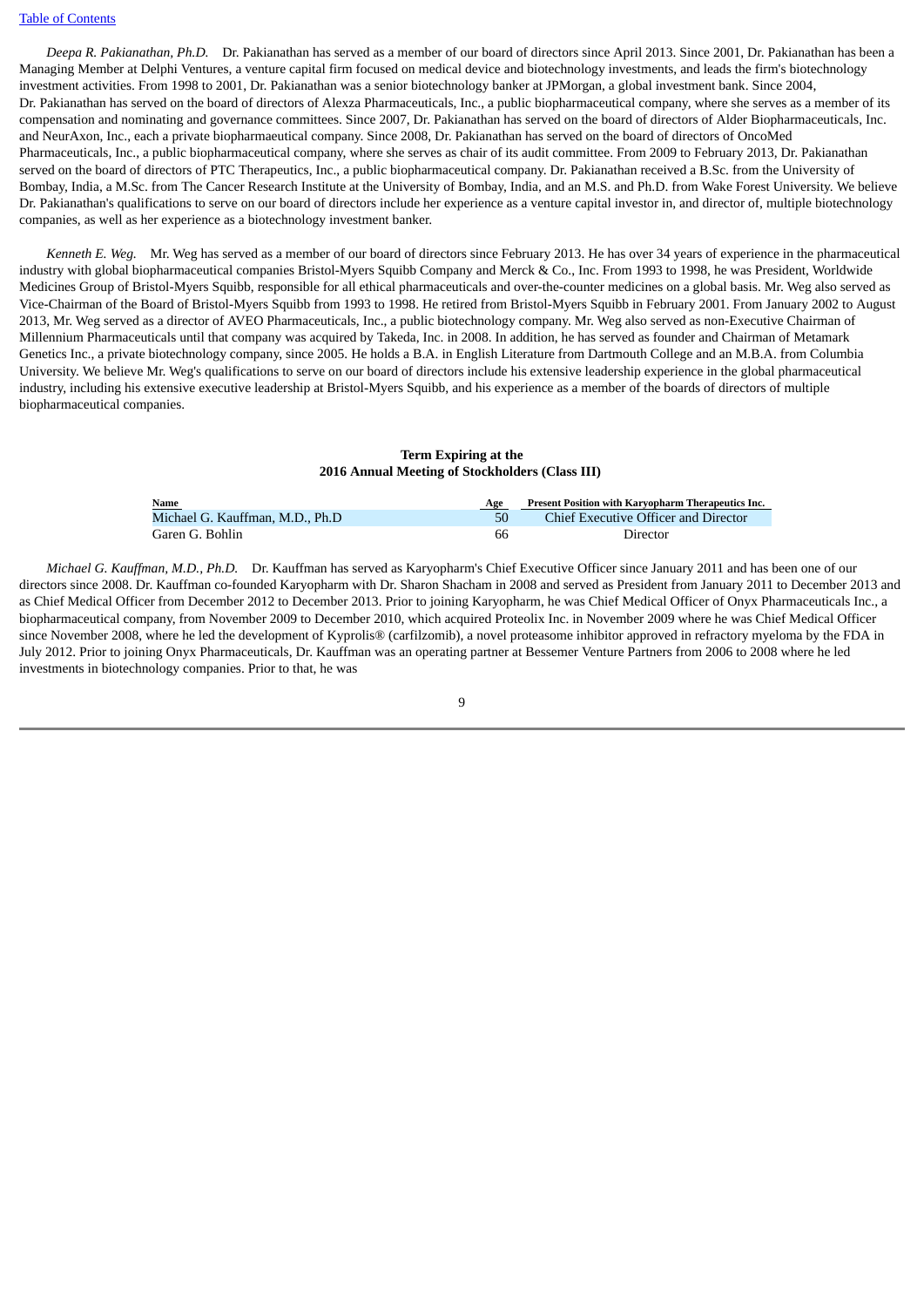#### [Table of Contents](#page-3-0)

President and Chief Executive Officer of Epix Pharmaceuticals, Inc., a biopharmaceutical company that underwent liquidation proceedings through an assignment for the benefit of creditors under Massachusetts law in 2009, from 2006 to 2008, and President and Chief Executive Officer of Predix Pharmaceuticals, Inc., a private biopharmaceutical company focused on G protein-coupled receptors (GPCR), from 2002 until its merger into Epix Pharmaceuticals in 2006, where he led the merger of Predix Pharmaceuticals and Epix Pharmaceuticals, oversaw the discovery and development of four new clinical candidates and led collaboration transactions with Amgen and GlaxoSmithKline. From March 2000 to September 2002, Dr. Kauffman was Vice President, Clinical at Millennium Pharmaceuticals, Inc., a biopharmaceutical company, where he led the Velcade® development program. From September 1997 to March 2000, Dr. Kauffman held a number of senior positions at Millennium Predictive Medicine, Inc., a biopharmaceutical company and a subsidiary of Millennium Pharmaceuticals, where he led the discovery and development of novel molecular diagnostics for major cancers including melanoma, and led transactions with Becton-Dickenson and Bristol Myers Squibb. From August 1995 to September 1997, Dr. Kauffman held a number of senior positions at Biogen Idec, Inc., a biopharmaceutical company, where he led the clinical development of anti-CD40L antibodies in autoimmune and inflammatory diseases, and acted as the main medical advisor to the Biogen business development group. Dr. Kauffman currently serves on the board of directors and compensation committee of Verastem Inc., a public biopharmaceutical company, on the board of directors and the audit committee and compensation committee of Zalicus Inc. (formerly CombinatoRx Inc.), a public biopharmaceutical company, and on the board of directors and the compensation committee of Metamark Genetics Inc., a private molecular diagnostics company. Dr. Kauffman received his B.A. in Biochemistry from Amherst College, his M.D. and Ph.D. from Johns Hopkins Medical School, and trained in internal medicine and rheumatology at Beth Israel (now Beth Israel Deaconness Medical Center) and Massachusetts General Hospitals. He is board certified in internal medicine. We believe Dr. Kauffman's qualifications to serve on our board of directors include his extensive experience in the healthcare industry as well his extensive knowledge of our company and its business since inception through service in multiple executive leadership positions and as a member of our board.

 *Garen G. Bohlin.* Garen G. Bohlin has served as a member of our board of directors since October 2013. Since April 2012, Mr. Bohlin has focused exclusively on service on boards of directors and consulting. From January 2010 until his retirement in April 2012, he served as Executive Vice President of Constellation Pharmaceuticals, Inc., a biopharmaceutical company, where his responsibilities included consummating option-to-acquire and pre-negotiated merger agreements with Genentech. Prior to Constellation Pharmaceuticals, Mr. Bohlin served as Chief Operating Officer of Sirtris Pharmaceuticals, a biotechnology company, from January 2006 to December 2009, where he played key roles in the overall management of Sirtris, its initial public offering and the sale of the company to GlaxoSmithKline. Mr. Bohlin was the founding Chief Executive Officer of Syntonix Pharmaceuticals, Inc., a biopharmaceutical company, from 1999 through December 2008, where he played a key role in the overall management of Syntonix, positioning it for an eventual sale to Biogen Idec. Prior to Syntonix, Mr. Bohlin was Executive Vice President of Genetics Institute Inc., a biotechnology company, where he played a key role in overall management, its initial public offering and its sale to American Home Products/Wyeth, and a partner at Arthur Andersen & Co., a public accounting and consulting organization. Mr. Bohlin serves on the board of directors and audit committees of Tetraphase Pharmaceuticals, Inc., a public biopharmaceutical company, and Acusphere, Inc., a public biotechnology company, and serves on the board of directors and audit committee of Precision Dermatology, Inc., a private biotechnology company. He holds a B.S. in Accounting from the University of Illinois. We believe Mr. Bohlin's qualifications to serve on our board of directors include his extensive industry and board experience, including his audit committee experience, with publicly traded and privately held biotechnology companies.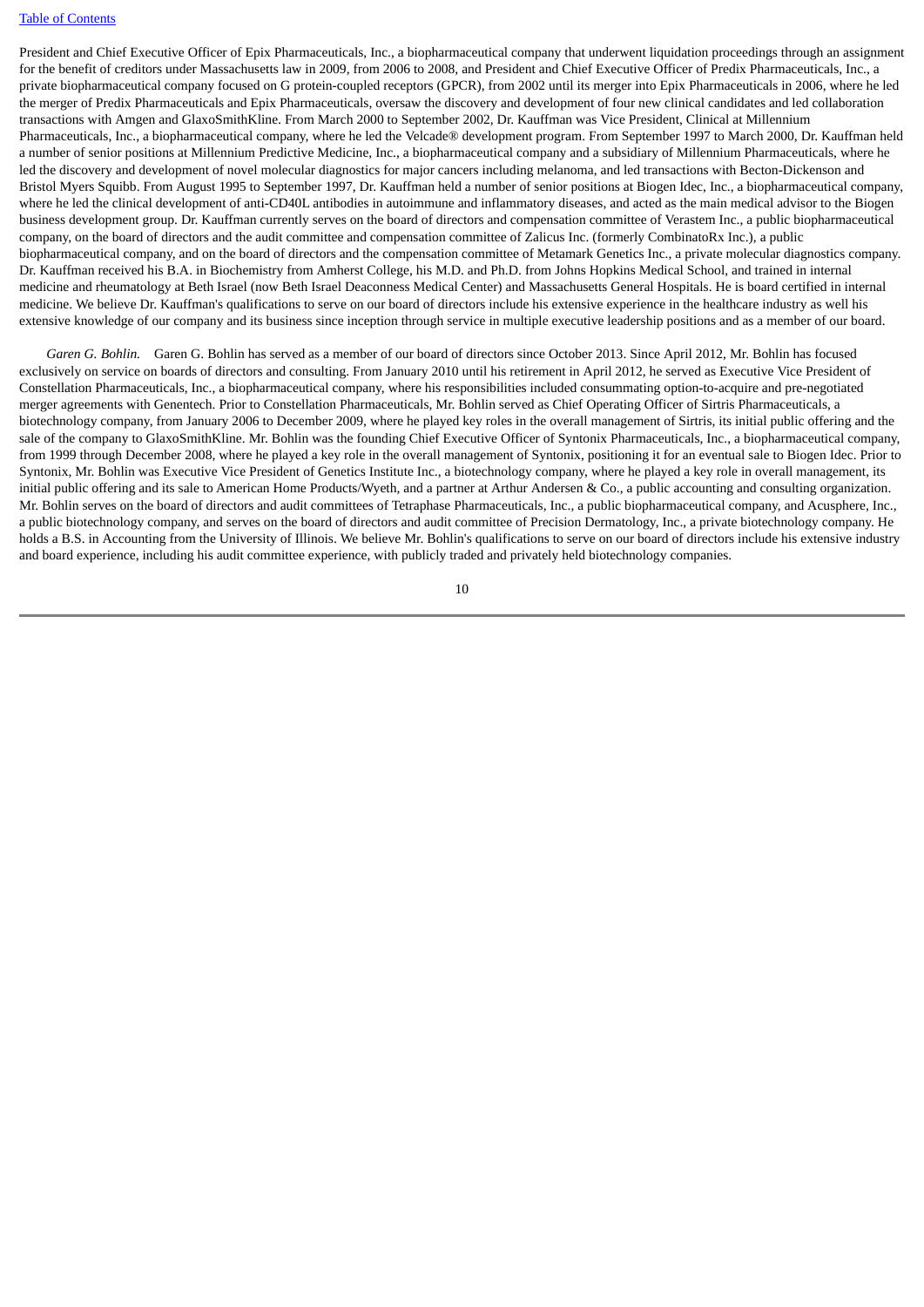# **CORPORATE GOVERNANCE**

#### <span id="page-14-1"></span><span id="page-14-0"></span>**General**

 We believe that good corporate governance is important to ensure that Karyopharm Therapeutics Inc. is managed for the long-term benefit of our stockholders. This section describes key corporate governance practices that we have adopted. We have adopted a code of business conduct and ethics, which applies to all of our officers, directors and employees, corporate governance guidelines and charters for our audit committee, our compensation committee and our nominating and corporate governance committee. We have posted copies of our code of business conduct and ethics and corporate governance guidelines, as well as each of our committee charters, on the Corporate Governance page of the Investors section of our website, www.karyopharm.com, which you can access free of charge. Information contained on the website is not incorporated by reference in, or considered part of, this proxy statement. We intend to disclose on our website any amendments to, or waivers from, our code of business conduct and ethics that are required to be disclosed by law or Nasdaq listing standards. We will also provide copies of these documents as well as our other corporate governance documents, free of charge, to any stockholder upon written request to Karyopharm Therapeutics Inc., 2 Mercer Road, Natick, MA 01760, ATTN: Investor Relations.

#### <span id="page-14-2"></span>**Director Independence**

 Rule 5605 of the Nasdaq Listing Rules requires a majority of a listed company's board of directors to be comprised of independent directors within one year of listing. In addition, the Nasdaq Listing Rules require that, subject to specified exceptions, each member of a listed company's audit, compensation and nominating and corporate governance committees be independent and that audit committee members also satisfy independence criteria set forth in Rule 10A-3 under the Securities Exchange Act of 1934, as amended, or the Exchange Act.

 Under Rule 5605(a)(2) of the Nasdaq Listing Rules, a director will only qualify as an "independent director" if, in the opinion of our board of directors, that person does not have a relationship that would interfere with the exercise of independent judgment in carrying out the responsibilities of a director. In order to be considered independent for purposes of Rule 10A-3 of the Exchange Act, a member of an audit committee of a listed company may not, other than in his or her capacity as a member of the audit committee, the board of directors, or any other board committee, accept, directly or indirectly, any consulting, advisory, or other compensatory fee from the listed company or any of its subsidiaries or otherwise be an affiliated person of the listed company or any of its subsidiaries.

 In addition, in affirmatively determining the independence of any director who will serve on a company's compensation committee, Rule 10C-1 under the Exchange Act requires that a company's board of directors consider all factors specifically relevant to determining whether a director has a relationship to such company which is material to that director's ability to be independent from management in connection with the duties of a compensation committee member, including, but not limited to: (i) the source of compensation of the director, including any consulting, advisory or other compensatory fee paid by such company to the director; and (ii) whether the director is affiliated with the company or any of its subsidiaries or affiliates.

 Our board of directors undertook a review of the composition of our board of directors and its committees and the independence of each director. Based upon information requested from and provided by each director concerning his background, employment and affiliations, including family relationships, our board of directors has determined that each of our directors, with the exception of Drs. Kauffman and Mirza, is an "independent director" as defined under Rule 5605(a)(2) of the Nasdaq Listing Rules. Our board of directors also determined that Messrs. Bohlin and Greene and Dr. Pakianathan, who comprise our audit committee, Messrs. Greene and Weg and Dr. Pakianathan, who comprise our compensation committee, and Messrs. Weg and Bohlin, who are members of our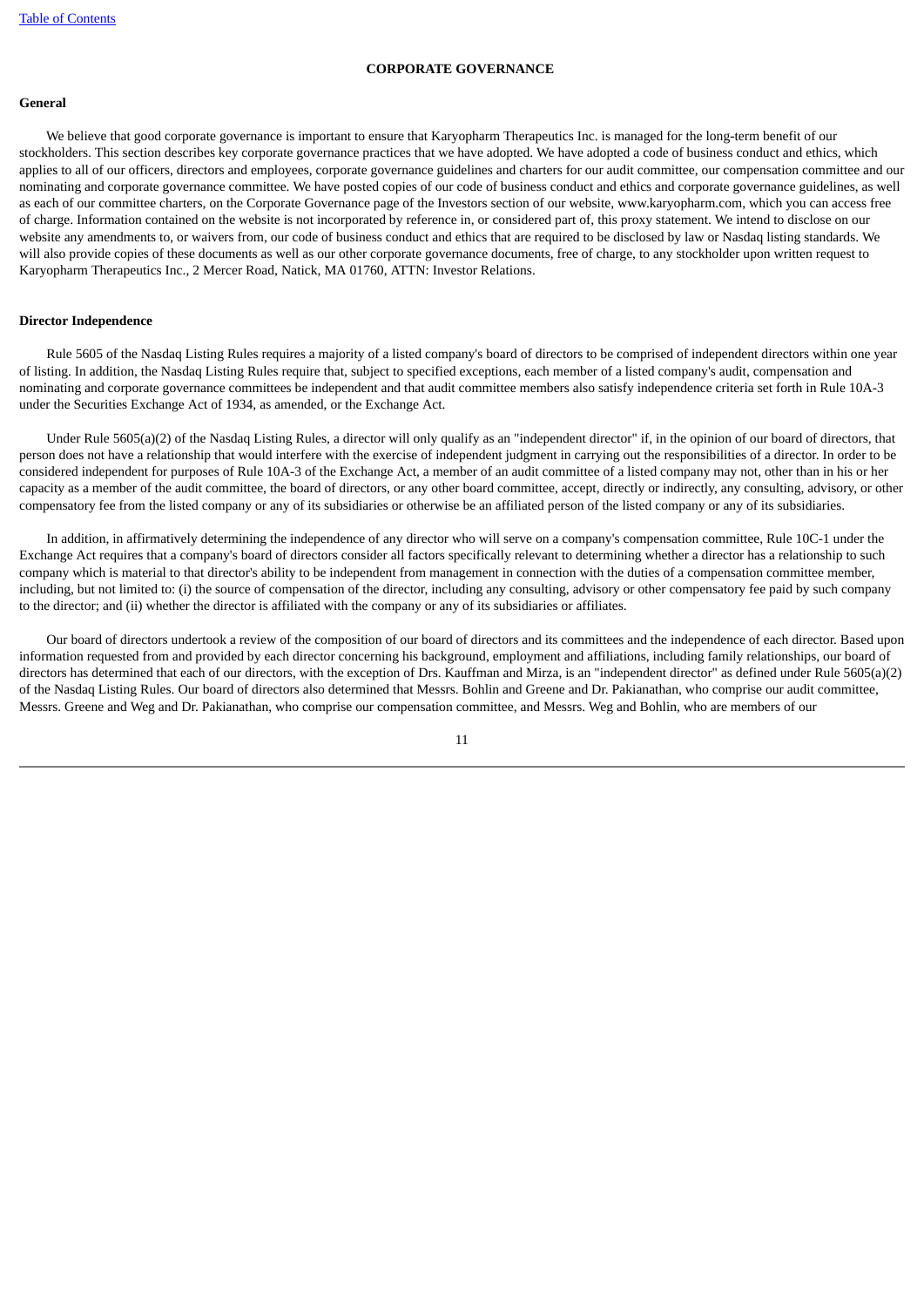#### [Table of Contents](#page-3-0)

nominating and corporate governance committee, satisfy the independence standards for such committees established by the Securities and Exchange Commission and the Nasdaq Listing Rules, as applicable. In making such determinations, our board of directors considered the relationships that each such nonemployee director has with our company and all other facts and circumstances our board of directors deemed relevant in determining independence, including the beneficial ownership of our capital stock by each non-employee director.

 There are no family relationships among any of our directors or executive officers, except that Michael Kauffman, M.D., Ph.D., our Chief Executive Officer and a director, is married to Sharon Shacham, Ph.D., M.B.A., our President and Chief Scientific Officer.

#### <span id="page-15-0"></span>**Board Leadership Structure**

 Our bylaws and corporate governance guidelines provide our Board with flexibility to combine or separate the positions of Chairman of the Board and Chief Executive Officer and/or the implementation of a lead director in accordance with its determination that utilizing one or the other structure would be in the best interests of our company. At the current time, we do not have a Chairman of the Board or a lead director. Our board believes that oversight of our company is the responsibility of our Board as a whole, and this responsibility can be properly discharged without a Chairman or lead director. Our Chief Executive Officer, Dr. Kauffman, facilitates communications between members of our Board and works with management in the preparation of the agenda for each board meeting. All of our directors are encouraged to make suggestions for Board agenda items or pre-meeting materials. Our board has concluded that our current leadership structure is appropriate at this time. However, our Board will continue to periodically review our leadership structure and may make such changes in the future, as it deems appropriate.

#### <span id="page-15-1"></span>**The Board's Role in Risk Oversight**

 Our board of directors has responsibility for the oversight of the company's risk management processes and, either as a whole or through its committees, regularly discusses with management our major risk exposures, the potential impact of these risks on our business and the steps we take to manage them. The risk oversight process includes receiving regular reports from board committees and members of senior management to enable our board to understand the company's risk identification, risk management and risk mitigation strategies with respect to areas of potential material risk, including operations, finance, legal, regulatory, strategic and reputational risk.

 The audit committee reviews information regarding liquidity and operations, and oversees our management of financial risks. Periodically, the audit committee reviews our policies with respect to risk assessment, risk management, loss prevention and regulatory compliance. Oversight by the audit committee includes direct communication with our external auditors, and discussions with management regarding significant risk exposures and the actions management has taken to limit, monitor or control such exposures. The compensation committee is responsible for assessing whether any of our compensation policies or programs has the potential to encourage excessive risk-taking. The nominating and corporate governance committee manages risks associated with the independence of the board, corporate disclosure practices, and potential conflicts of interest. While each committee is responsible for evaluating certain risks and overseeing the management of such risks, the entire board is regularly informed through committee reports about such risks. Matters of significant strategic risk are considered by our board as a whole.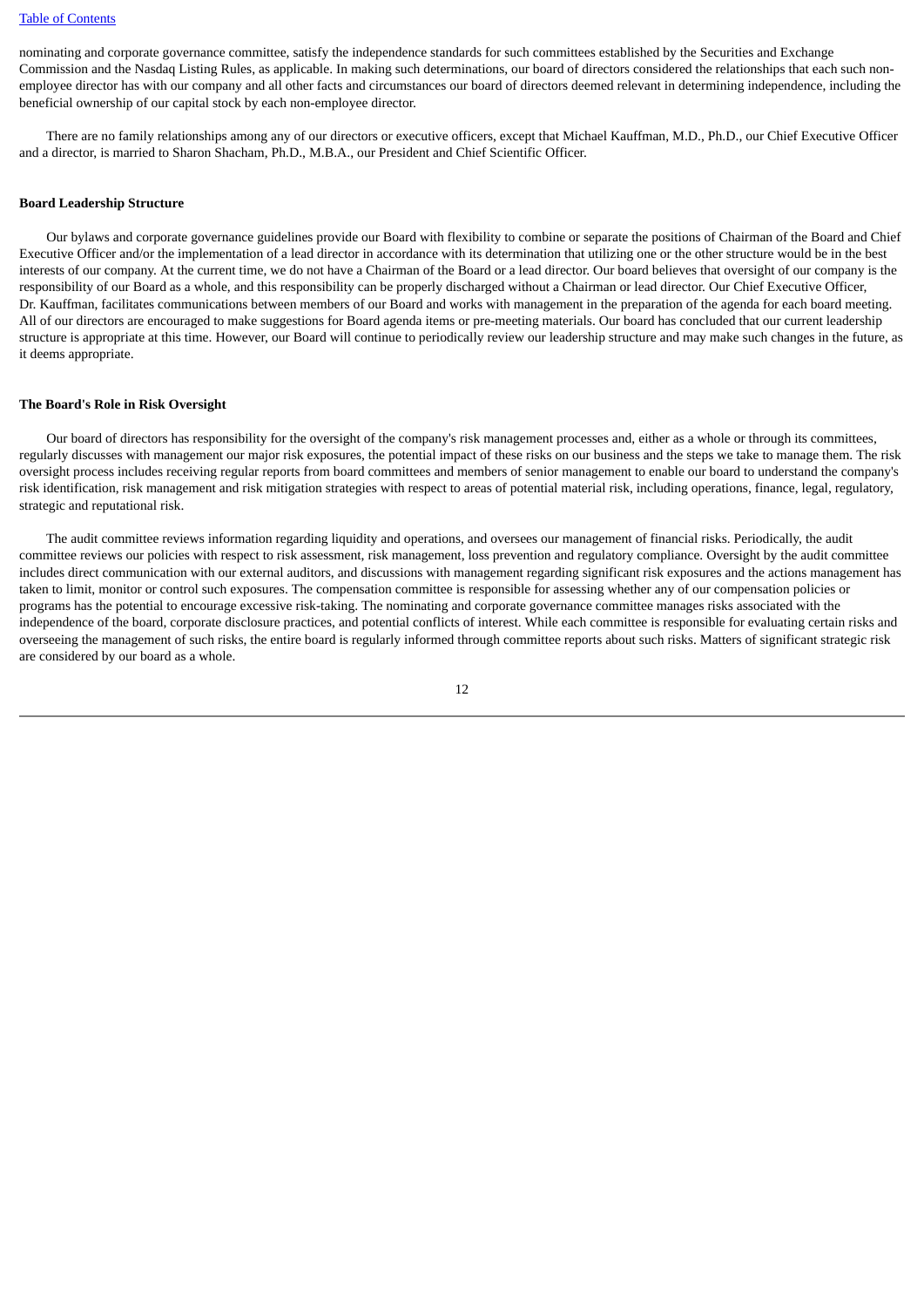# <span id="page-16-0"></span>**Board of Directors Meetings**

 Our board of directors met four times during our fiscal year 2013, including telephonic meetings. During that year, each of our directors attended 75% or more of the total number of meetings of the board of directors and the committees on which he served.

# <span id="page-16-1"></span>**Committees of the Board of Directors**

 We have three standing committees: the audit committee, the compensation committee and the nominating and corporate governance committee. Each of these committees has a written charter approved by our board of directors. A copy of each charter can be found under the heading "Corporate Governance" in the "Investors" section of our website at www.karyopharm.com.

# *Audit Committee*

 The members of our audit committee are Mr. Bohlin, Mr. Greene and Dr. Pakianathan. Mr. Bohlin is the chair of the audit committee. Our board of directors has determined that Mr. Bohlin qualifies as an audit committee financial expert within the meaning of SEC regulations and the Nasdaq Listing Rules. In making this determination, our board has considered the formal education and nature and scope of Mr. Bohlin's previous experience, coupled with past and present service on various audit committees. Our audit committee assists our board of directors in its oversight of our accounting and financial reporting process and the audits of our financial statements. The audit committee met three times during fiscal year 2013, including telephonic meetings. The audit committee's responsibilities include:

- appointing, approving the compensation of, and assessing the independence of our registered public accounting firm;
- overseeing the work of our registered public accounting firm, including through the receipt and consideration of reports from such firm;
- reviewing and discussing with management and the registered public accounting firm our annual and quarterly financial statements and related disclosures;
- recommending to our board whether the audited financial statements should be included in our annual report;
- monitoring our internal control over financial reporting, disclosure controls and procedures and code of business conduct and ethics;
- discussing our risk management policies;
- establishing policies regarding hiring employees from the registered public accounting firm and procedures for the receipt, retention and treatment of accounting related complaints and concerns;
- meeting independently with our registered public accounting firm and management;
- reviewing and approving or ratifying any related person transactions; and
- preparing the audit committee report required by SEC rules.

# *Compensation Committee*

 The members of our compensation committee are Mr. Greene, Dr. Pakianathan and Mr. Weg. Mr. Greene is the chair of the compensation committee. Our compensation committee assists our board of directors in the discharge of its responsibilities relating to the compensation of our executive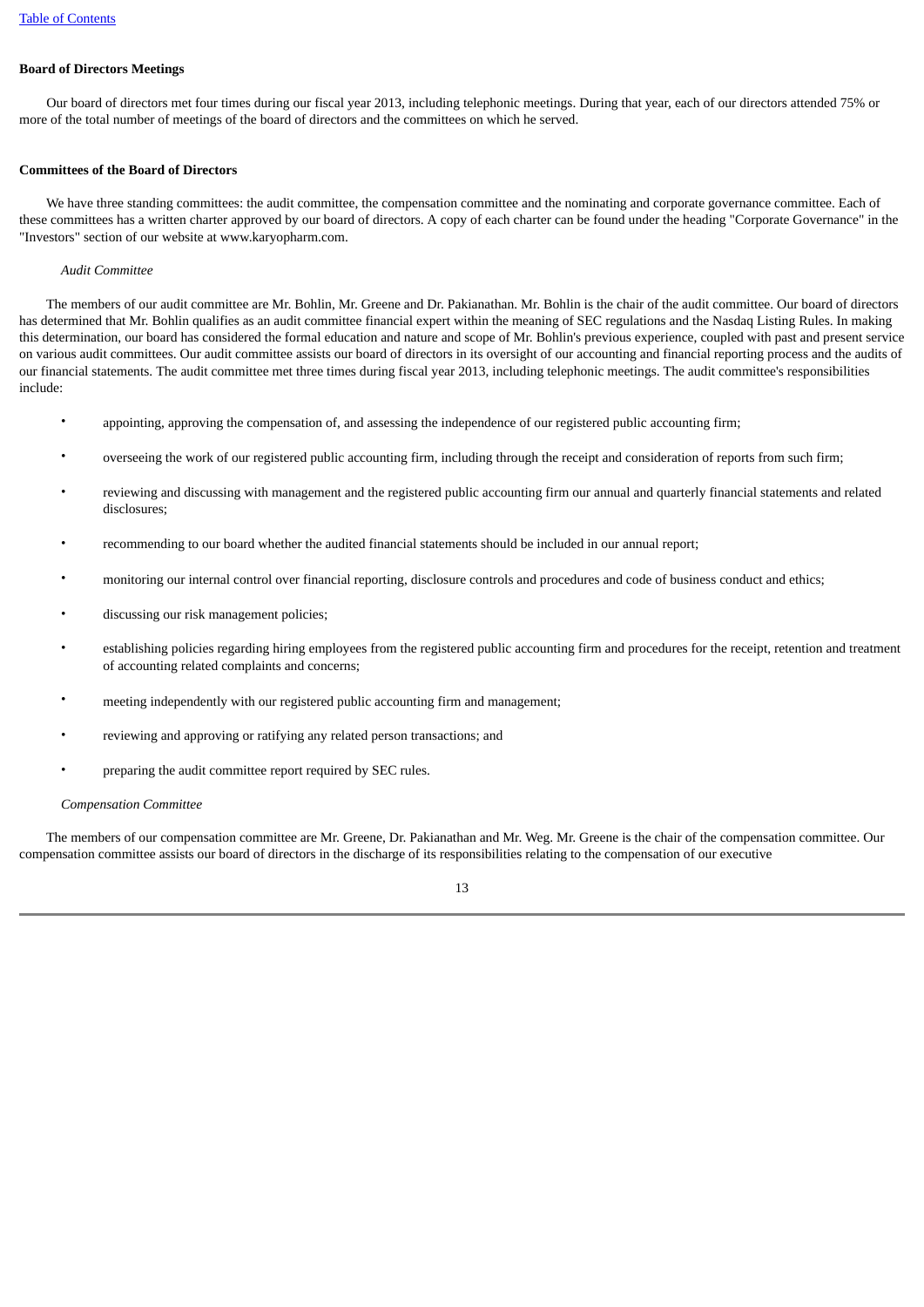# [Table of Contents](#page-3-0)

officers. The compensation committee met four times during fiscal year 2013. The compensation committee's responsibilities include:

- reviewing and approving corporate goals and objectives relevant to the compensation of our chief executive officer;
- reviewing and approving, or making recommendations to our board with respect to, the compensation of our chief executive officer and our other executive officers;
- overseeing an evaluation of our senior executives;
- overseeing and administering our cash and equity incentive plans;
- reviewing and making recommendations to our board with respect to director compensation; and
- reviewing and discussing with management our compensation disclosure required by SEC rules.

 The compensation committee generally meets at least four times annually and with greater frequency if necessary. The agenda for each meeting is usually developed by the chair of the compensation committee, in consultation with the chief executive officer, the senior vice president, finance and administration and/or the vice president and general counsel. The compensation committee meets regularly in executive session. However, from time to time, various members of management and other employees as well as outside advisors or consultants may be invited by the compensation committee to make presentations, to provide financial or other background information or advice or to otherwise participate in compensation committee meetings. No officer may participate in, or be present during, any deliberations or determinations of the compensation committee regarding the compensation for such officer or any immediate family member of such officer. The charter of the compensation committee grants the compensation committee full access to all of our books, records, facilities and personnel, as well as authority to obtain, at our expense, advice and assistance from internal and external legal, accounting or other advisors and consultants and other external resources that the compensation committee considers necessary or appropriate in the performance of its duties. In particular, the compensation committee has the sole authority to retain compensation consultants to assist in its evaluation of executive and director compensation, including the authority to approve the consultant's reasonable fees and other retention terms.

 The compensation committee engaged Arnosti Consulting, Inc. (ACI), an independent compensation consultant, during the fiscal year ended December 31, 2013 to provide comparative data on executive compensation practices in our industry and to advise on our executive compensation program generally. The company pays the cost for ACI's services. However, the compensation committee retains the sole authority to direct, terminate or engage ACI's services. Other than the services provided to the compensation committee, ACI provided advice to the company with respect to compensation for employees at the vice president level. Compensation for all services provided by ACI did not exceed \$120,000 during the fiscal year ended December 31, 2013.

 Historically, the compensation committee has made most of the significant adjustments to annual compensation, determined bonus and equity awards and established new performance objectives at one or more meetings held during the last quarter of the year. However, the compensation committee also considers matters related to individual compensation, such as compensation for new executive hires, as well as high-level strategic issues, such as the efficacy of our compensation strategy, potential modifications to that strategy and new trends, plans or approaches to compensation, at various meetings throughout the year. The compensation committee is responsible for making determinations, or making recommendations to the board, regarding compensation of executive officers, making changes to pre-approved salary ranges, salary increases, equity awards, incentive payments and pre-approved equity ranges for new hires and high performers and making material changes to benefits offered to our employees. In addition, the compensation committee makes recommendations to our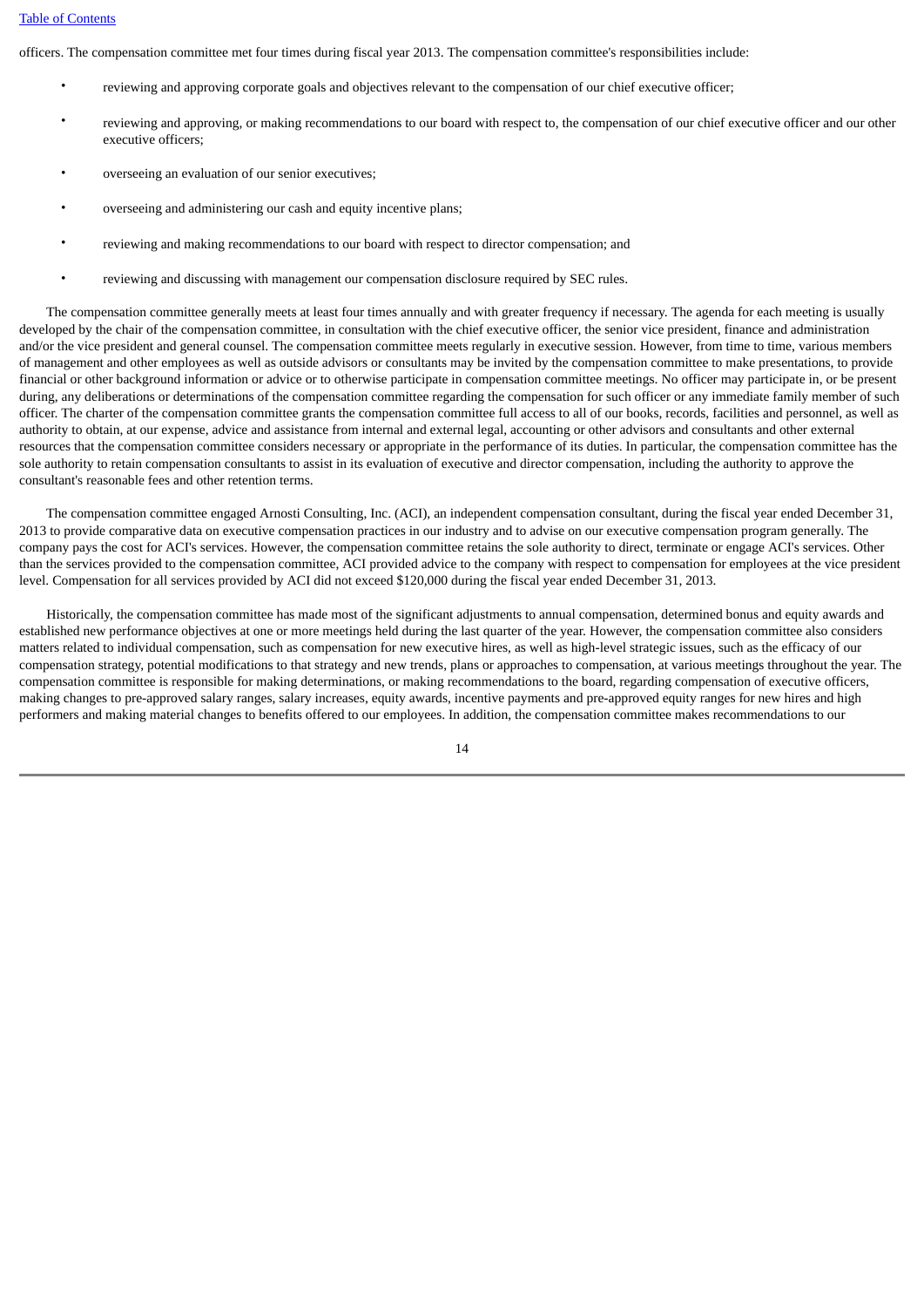board of directors regarding the compensation of directors and the initiation of offerings under our 2013 employee stock purchase plan. The compensation committee also administers our equity-based plans and determines whether to approve smaller increases in the number of shares reserved under our 2013 stock incentive plan and 2013 employee stock purchase plan that automatically occur each year pursuant to the "evergreen" provisions of such plans.

 Under its charter, the compensation committee may form, and delegate authority to, subcommittees, consisting of independent directors, as it deems appropriate. During fiscal year 2013, the compensation committee did not form or delegate authority to such subcommittees.

#### *Nominating and Corporate Governance Committee*

 The members of our nominating and corporate governance committee are Mr. Weg, Mr. Bohlin and Dr. Kauffman. Mr. Weg is the chair of the nominating and corporate governance committee. The charter delegating authority to the nominating and corporate governance committee became effective in November 2013 and the committee did not meet during fiscal year 2013. The nominating and corporate governance committee's responsibilities include:

- identifying individuals qualified to become board members;
- recommending to our board the persons to be nominated for election as directors and to each of the board's committees;
- reviewing and making recommendations to the board with respect to management succession planning;
- developing and recommending to the board corporate governance principles; and
- overseeing periodic evaluations of the board.

 We believe that the composition of our nominating and corporate governance committee meets the requirements for independence under current Nasdaq listing standards and SEC rules and regulations. Our board of directors has determined that Messrs. Bohlin and Weg are independent as independence is currently defined in applicable Nasdaq listing standards. Although the board of directors determined that Dr. Kauffman does not satisfy the independence standards, under Nasdaq Marketplace Rule 5615(b)(1), we are permitted to phase in our compliance with the independent nominating and corporate governance committee requirements set forth in Nasdaq Marketplace Rule 5605(e) as follows: (1) one independent member at the time of listing, (2) a majority of independent members within 90 days of listing and (3) all independent members within one year of listing. Prior to November 6, 2014, which is the date that is one year of our listing on The Nasdaq Global Select Market, we expect that our nominating and corporate governance committee will be comprised solely of the independent directors pursuant to the Nasdaq Marketplace Rules.

# <span id="page-18-0"></span>**Compensation Committee Interlocks and Insider Participation**

 During 2013, the members of our compensation committee were Mr. Greene (chair), Dr. Pakianathan and Mr. Weg. None of our executive officers served as a director or a member of a compensation committee (or other committee serving an equivalent function) of any other entity, one of whose executive officers served as a director or member of our compensation committee during the fiscal year ended December 31, 2013. During 2013, no member of our compensation committee was a current or former officer or employee of Karyopharm or had any related person transaction involving Karyopharm.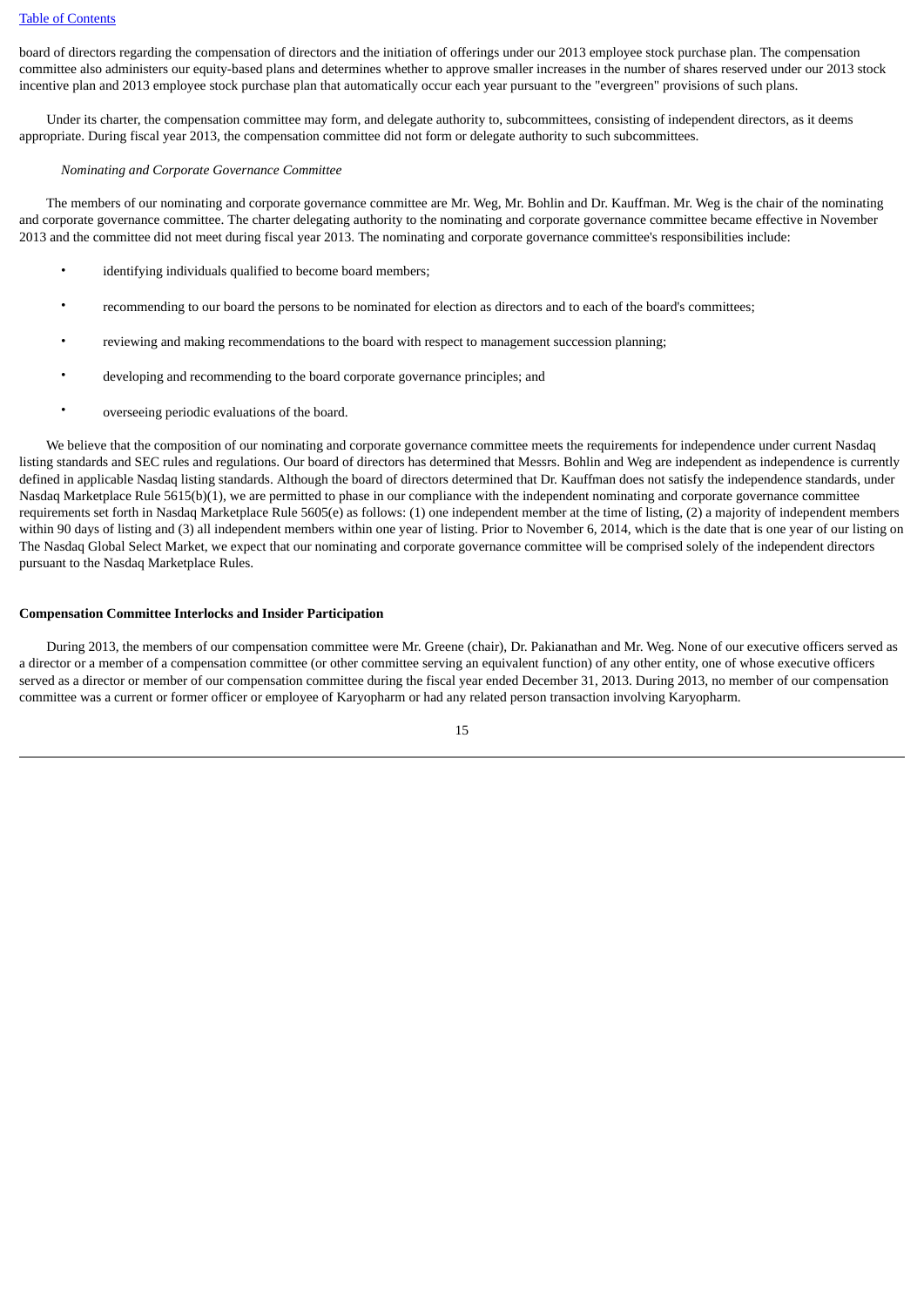# <span id="page-19-0"></span>**Code of Business Conduct and Ethics**

 We have adopted a written code of business conduct and ethics that applies to our directors, officers and employees, including our principal executive officer, principal financial officer, principal accounting officer or controller, or persons performing similar functions. We have posted on our website, www.karyopharm.com, a current copy of the code and all disclosures that are required by law or Nasdaq stock market listing standards concerning any amendments to, or waivers from, any provision of the code. Information contained on the website is not incorporated by reference in, or considered part of, this proxy statement.

# <span id="page-19-1"></span>**Director Nomination Process**

# *Director Qualifications*

In evaluating director nominees the nominating and corporate governance committee will consider, among other things, the following factors:

- reputation for personal and professional integrity, honesty and adherence to high ethical standards;
- demonstrated business acumen, experience and ability to exercise sound judgments in matters that relate to the current and long-term objectives of our company;
- strong finance experience;
- commitment to understand our company and its industry;
- interest and ability to understand the sometimes conflicting interests of the various constituencies of our company, which include stockholders, employees, customers, governmental units, creditors and the general public, and to act in the interests of all stockholders;
- diversity of expertise and experience in substantive matters pertaining to our business relative to other board members;
- diversity of background and perspective, including with respect to age, gender, race, place of residence and specialized experience; and
- practical and mature business judgment, including the ability to make independent analytical inquiries.

 The nominating and corporate governance committee's goal is to assemble a board of directors that brings to the company a variety of perspectives and skills derived from high quality business and professional experience. Moreover, the nominating and corporate governance committee believes that the background and qualifications of the board of directors, considered as a group, should provide a significant breadth of experience, knowledge and abilities that to assist the board of directors to fulfill its responsibilities. Nominees are not discriminated against on the basis of race, religion, national origin, sex, sexual orientation, disability or any other basis proscribed by law.

 The nominating and corporate governance committee has not adopted a formal policy with respect to a fixed set of specific minimum qualifications for its candidates for membership on the board of directors. The committee may consider such factors, including, without limitation, diversity, as it may deem are in the best interests of our company and its stockholders. The committee further believes it is appropriate for at least one member of our board of directors to meet the criteria for an "audit committee financial expert" as that phrase is defined under the regulations promulgated by the SEC, and that a majority of the members of our board of directors be independent as required under the Nasdaq qualification standards. The committee believes it is appropriate for our chief executive officer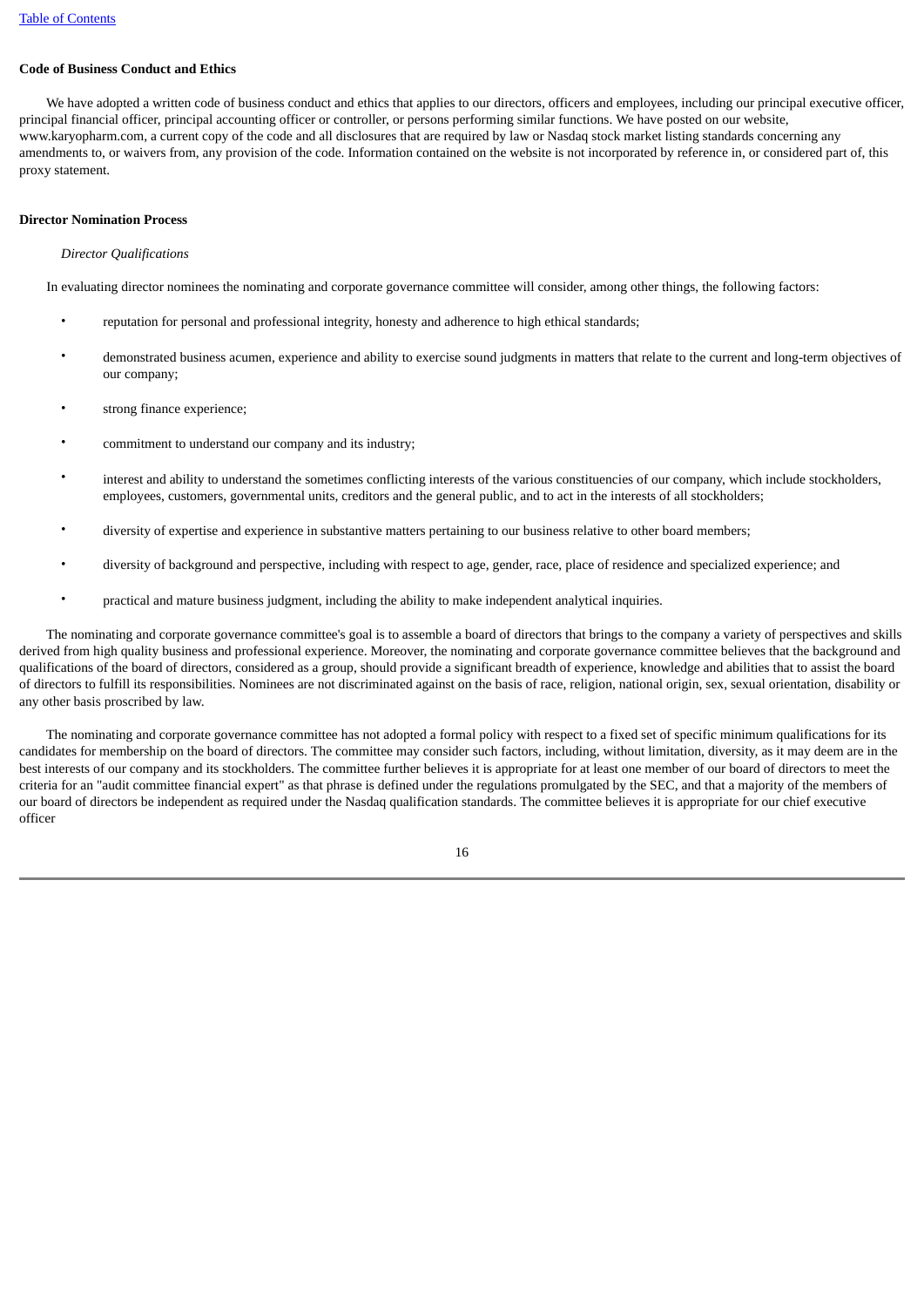to serve as a member of our board of directors. Our directors' performance and qualification criteria are reviewed periodically by the nominating and corporate governance committee.

# *Identification and Evaluation of Nominees for Directors*

 The nominating and corporate governance committee identifies nominees for director by first evaluating the current members of our board of directors willing to continue in service. Current members with qualifications and skills that are consistent with the nominating and corporate governance committee's criteria for board of directors service and who are willing to continue in service are considered for re-nomination, balancing the value of continuity of service by existing members of our board of directors with that of obtaining a new perspective or expertise.

 If any member of our board of directors does not wish to continue in service or if our board of directors decides not to re-nominate a member for re-election, the nominating and corporate governance committee identifies a new nominee that meets the criteria above. The committee generally inquires of our board of directors and members of management for their recommendations. The committee may also review the composition and qualification of the boards of directors of our competitors, and may seek input from industry experts or analysts. The nominating and corporate governance committee reviews the qualifications, experience and background of suggested candidates. Final candidates, if other than our current directors, would be interviewed by the members of the nominating and corporate governance committee and by certain of our other independent directors and executive management. In making its determinations, the nominating and corporate governance committee evaluates each individual in the context of our board of directors as a whole, with the objective of assembling a group that can best contribute to the success of our company and represent stockholder interests through the exercise of sound judgment. After review and deliberation of all feedback and data, the nominating and corporate governance committee makes its recommendation to our board of directors. To date, the nominating and corporate governance committee has not utilized third-party search firms to identify board of directors candidates. The nominating and corporate governance committee may in the future choose to do so in those situations where particular qualifications are required or where existing contacts are not sufficient to identify an appropriate candidate.

 We have not received director candidate recommendations from our stockholders and do not have a formal policy regarding consideration of such recommendations. However, any recommendations received from stockholders will be evaluated in the same manner that potential nominees suggested by board members, management or other parties are evaluated. We do not intend to treat stockholder recommendations in any manner different from other recommendations.

 Under our bylaws, stockholders wishing to suggest a candidate for director must write to our corporate secretary. In order to give the nominating and corporate governance committee sufficient time to evaluate a recommended candidate and/or include the candidate in our proxy statement for the 2015 annual meeting, the recommendation must be received by our corporate secretary at our principal executive offices in accordance with our procedures detailed in the section below entitled "Stockholder Proposals." Such submissions must state the nominee's name, together with appropriate biographical information and background materials, and information with respect to the stockholder or group of stockholders making the recommendation, including the number of shares of common stock owned by such stockholder or group of stockholders, as well as other information required by our bylaws. We may require any proposed nominee to furnish such other information as we may reasonably require to determine the eligibility of such proposed nominee to serve as an independent director or that could be material to a reasonable stockholder's understanding of the independence, or lack thereof, of such proposed nominee.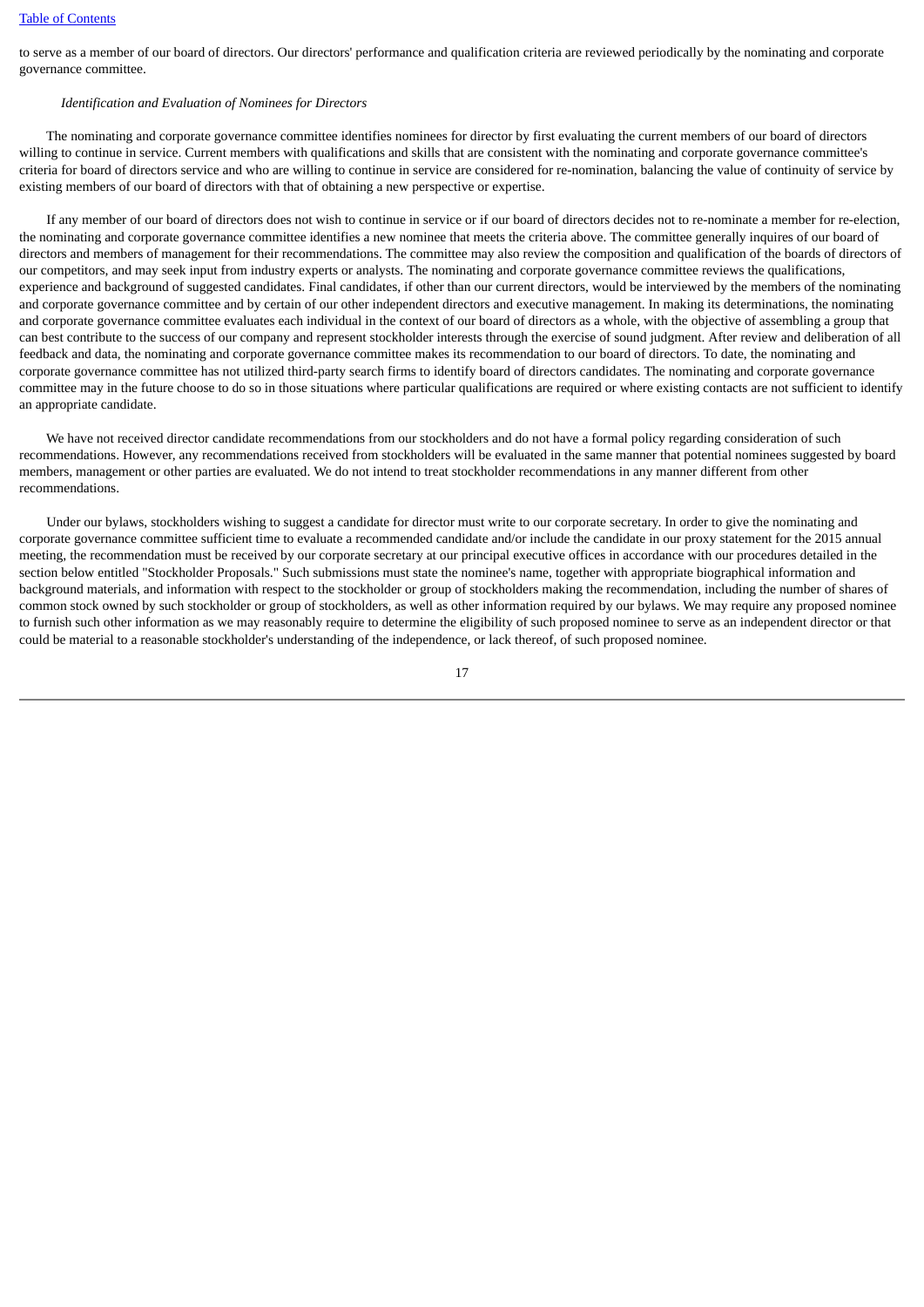# <span id="page-21-0"></span>**Director Attendance at Annual Meetings**

 Although we do not have a formal policy regarding attendance by members of our board of directors at our annual meeting, we encourage all of our directors to attend.

# <span id="page-21-1"></span>**Communications with Our Board of Directors**

 Stockholders seeking to communicate with our board of directors must submit their written comments to our corporate secretary, Karyopharm Therapeutics Inc., 2 Mercer Road, Natick, MA 01760. The corporate secretary will forward such communications to each member of our board of directors; provided that, if in the opinion of our corporate secretary it would be inappropriate to send a particular stockholder communication to a specific director, such communication will only be sent to the remaining directors (subject to the remaining directors concurring with such opinion).

#### <span id="page-21-2"></span>**Director Compensation**

 We compensate non-employee members of the board of directors for their service. Directors who are also employees do not receive cash or equity compensation for service on the board of directors in addition to compensation payable for their service as our employees. The non-employee members of our board of directors are also reimbursed for travel, lodging and other reasonable expenses incurred in attending board of directors or committee meetings.

 In October 2013, our board of directors, upon the recommendation of our compensation committee, established the following compensation guidelines for non-employee board members:

- Each non-employee director will receive, on an annual basis, a cash retainer of \$30,000;
- Any non-employee director serving as independent chairman or lead independent director of the board will receive an additional cash retainer of \$20,000 per year;
- Each non-employee director who serves as a chairperson of either of the audit committee or the compensation committee will receive a cash retainer of \$15,000 per year;
- Each non-employee director who serves as a chairperson of the nominating and corporate governance committee will receive a cash retainer of \$10,000 per year;
- Each non-employee director who serves on the audit committee, the compensation committee or the nominating and corporate governance committee will receive a cash retainer of \$5,000 per year for service on each such committee;
- Each non-employee director elected to the board will receive a one-time award of an option to purchase 20,000 shares of our common stock upon such non-employee director's initial election to the board, which option shall vest with respect to one-third of the shares on the first anniversary of the grant date and with respect to an additional 1/36<sup>th</sup> of the shares at the end of each successive month following the first anniversary of the grant date until the third anniversary of the grant date; and
- After each annual meeting of our stockholders, each non-employee director will receive an additional option to purchase 10,000 shares of our common stock, which option shall vest in full on the first anniversary of the grant date.

 The stock options granted to our non-employee directors for service on our board or its committees have an exercise price equal to the fair market value of our common stock on the date of grant, expire ten years after the date of grant, and are subject to the director's continued service on our board. To the extent that a non-employee director has other responsibilities to our company in addition to service on our board, such director may receive additional compensation to the extent as deemed appropriate by our board.

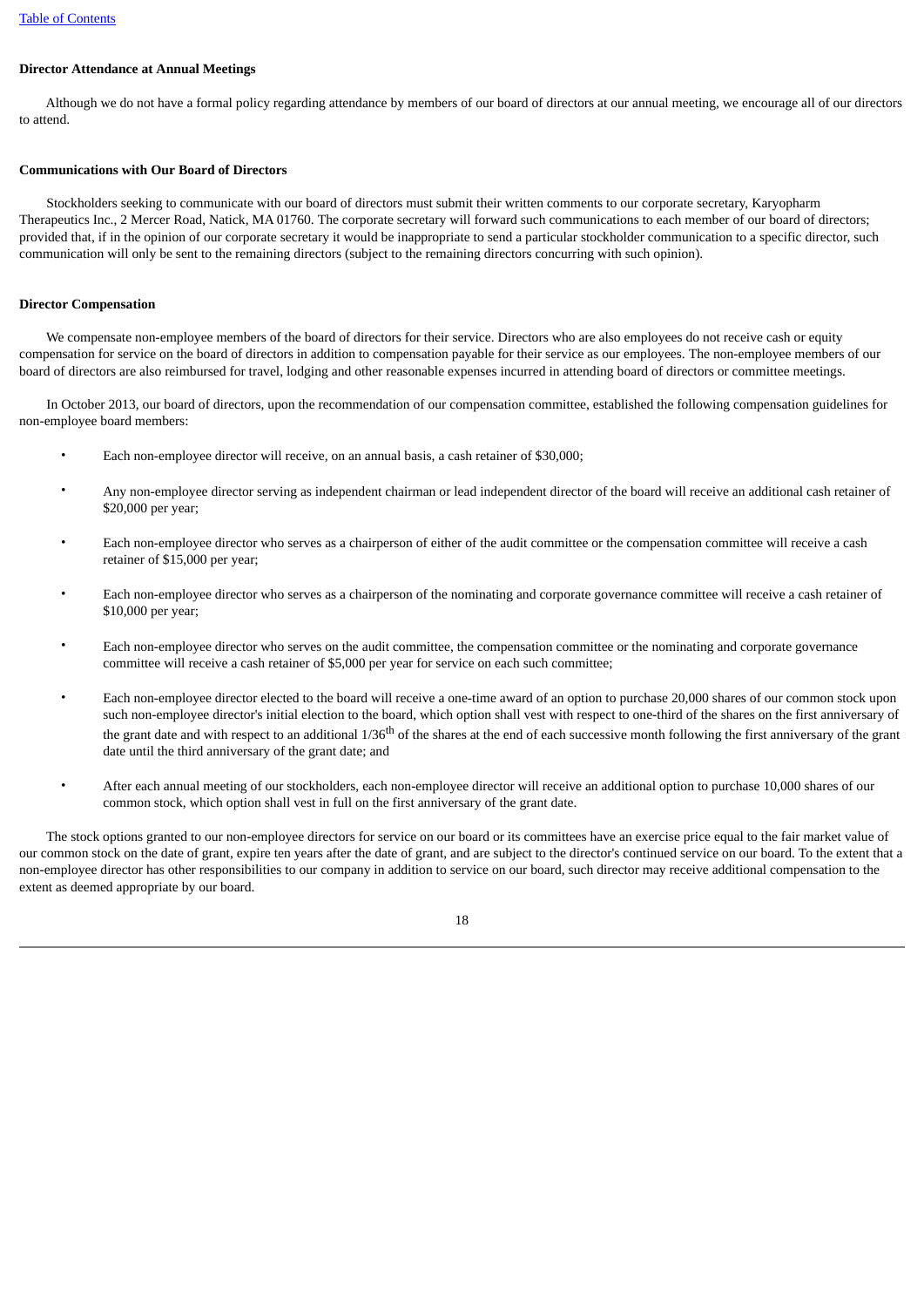Dr. Mirza serves as a clinical consultant to us pursuant to a consulting agreement with an entity wholly-owned by Dr. Mirza, for which he is paid (through such entity) a consulting fee of \$22,500 per month as of January 1, 2014. See "Certain Relationships and Related Person Transactions—Consulting Arrangements."

The following table sets forth information concerning the compensation for our non-employee directors during the fiscal year ended December 31, 2013:

|                                | <b>Fees Paid</b><br>In Cash | <b>Option Awards</b> | <b>All Other</b><br>Compensation |            |
|--------------------------------|-----------------------------|----------------------|----------------------------------|------------|
| Name(1)                        | (3)(2)                      | $($ \$ $)(3)$        |                                  | Total (\$) |
| Garen G. Bohlin(4)             | 10.357                      | 109,075              |                                  | 119,432    |
| Barry E. Greene(5)             | 7.143                       | 52,377               |                                  | 59.520     |
| Deepa R. Pakianathan, Ph.D.(6) | 5,714                       | 245,878              |                                  | 251,592    |
| Mansoor Raza Mirza, M.D.(7)    | 4,286                       | 312.914              | 293,110(8)                       | 610,310    |
| Kenneth E. Weg $(9)$           | 6.429                       | 52,359               |                                  | 58,788     |
|                                |                             |                      |                                  |            |

- (1) Dr. Kauffman, one of our directors who also serves as our chief executive officer, does not receive any compensation for his service as a director.
- (2) Amounts represent cash compensation for services rendered by each member of our board of directors.
- (3) Amounts listed represent the aggregate fair value amount computed as of the grant date of the option awards granted during 2013 in accordance with FASB ASC Topic 718. Assumptions used in the calculation of these amounts are included in Note 9, Stockbased Compensation, of the notes to our consolidated financial statements.
- (4) As of December 31, 2013, Mr. Bohlin held options to purchase 10,606 shares of our common stock.
- (5) As of December 31, 2013, Mr. Greene held options to purchase 13,636 shares of our common stock.
- (6) As of December 31, 2013, Dr. Pakianathan held options to purchase 20,000 shares of our common stock.
- (7) As of December 31, 2013, Dr. Mirza held 9,944 unvested shares of our common stock and options to purchase 62,615 shares of our common stock.
- (8) Amount listed represents \$293,110 paid to Mirza Consulting, an entity wholly-owned by Dr. Mirza, for consulting and advisory services provided to us by Dr. Mirza other than for his service on the board of directors.
- (9) As of December 31, 2013, Mr. Weg held options to purchase 10,606 shares of our common stock.

# <span id="page-22-0"></span>**Limitation of Liability and Indemnification**

 Our certificate of incorporation limits the personal liability of directors for breach of fiduciary duty to the maximum extent permitted by the Delaware General Corporation Law and provides that no director will have personal liability to us or to our stockholders for monetary damages for any breach of fiduciary duty as a director. However, these provisions do not eliminate or limit the liability of any of our directors:

for any breach of the director's duty of loyalty to us or our stockholders;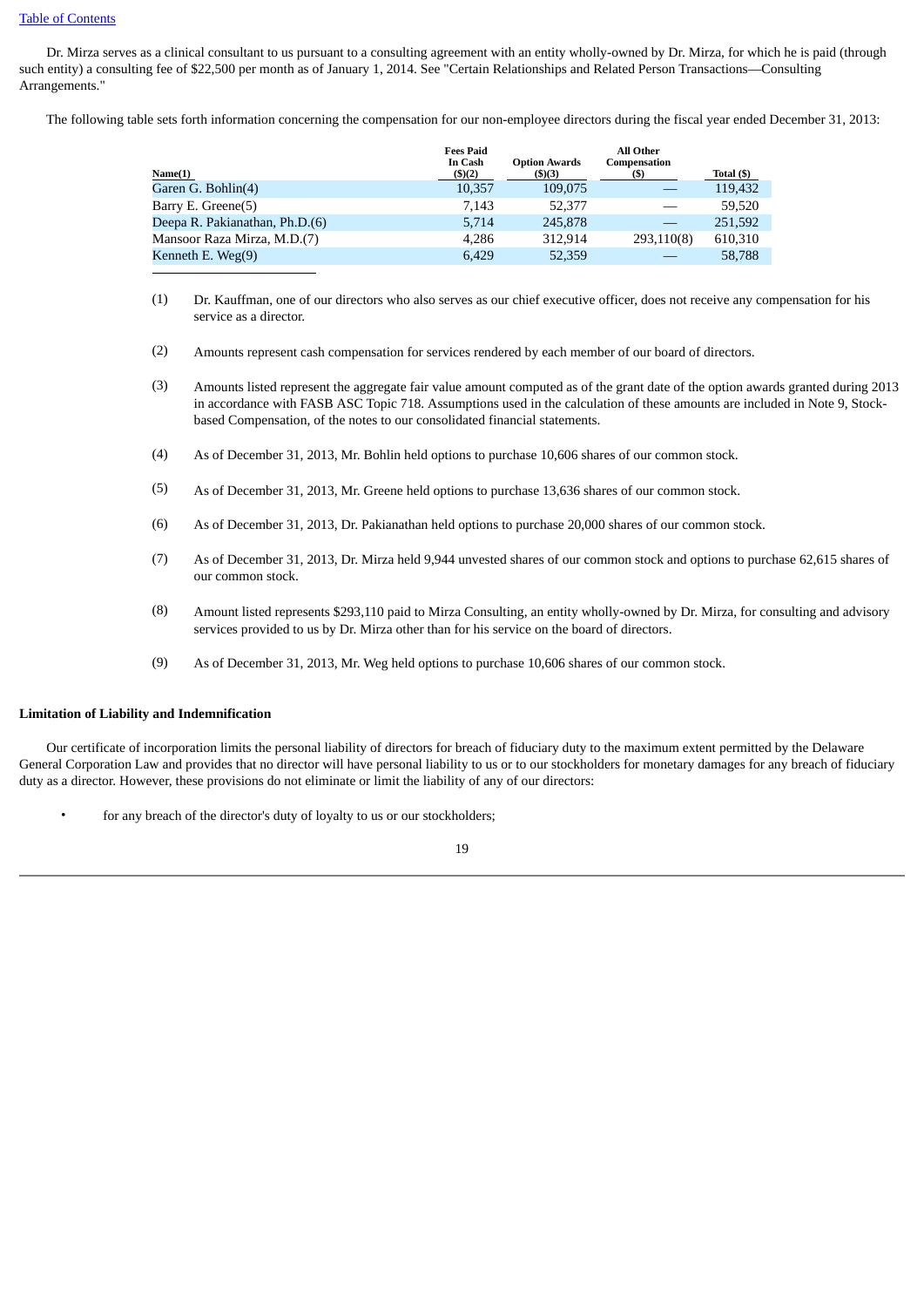- for acts or omissions not in good faith or which involve intentional misconduct or a knowing violation of law;
- for voting or assenting to unlawful payments of dividends, stock repurchases or other distributions; or
- for any transaction from which the director derived an improper personal benefit.

 Any amendment to or repeal of these provisions will not eliminate or reduce the effect of these provisions in respect of any act, omission or claim that occurred or arose prior to such amendment or repeal. If the Delaware General Corporation Law is amended to provide for further limitations on the personal liability of directors of corporations, then the personal liability of our directors will be further limited to the greatest extent permitted by the Delaware General Corporation Law.

 In addition, our certificate of incorporation provides that we must indemnify our directors and officers and we must advance expenses, including attorneys' fees, to our directors and officers in connection with legal proceedings, subject to very limited exceptions.

 We maintain an insurance policy that covers certain liabilities of our directors and officers arising out of claims based on acts or omissions in their capacities as directors or officers. In addition, we have entered into indemnification agreements with our directors. These indemnification agreements require us, among other things, to indemnify each such director for some expenses, including attorneys' fees, judgments, fines and settlement amounts incurred by him in any action or proceeding arising out of his service as one of our directors.

 Certain of our non-employee directors may, through their relationships with their employers, be insured and/or indemnified against certain liabilities incurred in their capacity as members of our board of directors.

 Insofar as indemnification for liabilities arising under the Securities Act of 1933, as amended, or the Securities Act, may be permitted to directors, executive officers or persons controlling us, in the opinion of the SEC, such indemnification is against public policy as expressed in the Securities Act and is therefore unenforceable.

#### <span id="page-23-0"></span>**Report of the Audit Committee of the Board of Directors**

 The audit committee oversees the Company's financial reporting process on behalf of the board of directors. We have reviewed the Company's audited consolidated financial statements for the fiscal year ended December 31, 2013 and discussed them with Company management and McGladrey LLP, the Company's independent registered public accounting firm for the fiscal year ended December 31, 2013.

 We have received from, and discussed with, McGladrey LLP, which is responsible for expressing an opinion on the conformity of the Company's audited consolidated financial statements with accounting principles generally accepted in the United States, its judgments as to the quality, not just the acceptability, of the Company's accounting principles and such other matters as are required to be discussed with the audit committee under generally accepted auditing standards, including all communications required under the standards of the Public Company Accounting Oversight Board (the "PCAOB"). In addition, we have discussed with McGladrey LLP its independence from management and the Company, have received from McGladrey LLP the written disclosures and the letter required by applicable requirements of the PCAOB regarding its communications with us concerning independence, and have considered the compatibility of non-audit services with the auditors' independence.

 Based on the review and discussions referred to above, we recommended to the board of directors that the audited consolidated financial statements be included in the Company's Annual Report on Form 10-K for the year ended December 31, 2013.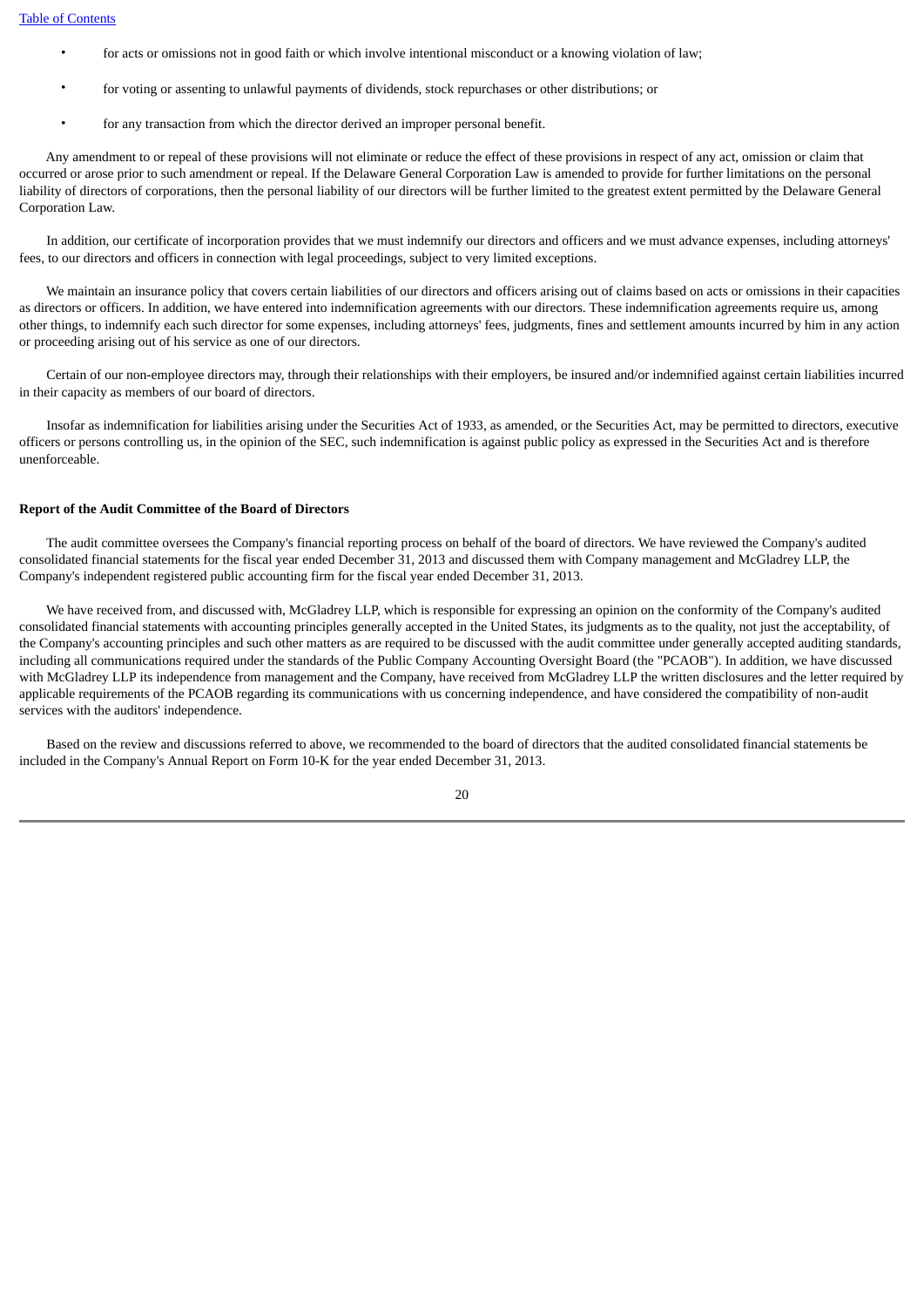# [Table of Contents](#page-3-0)

 This report of the audit committee is not "soliciting material," shall not be deemed "filed" with the SEC and shall not be incorporated by reference by any general statement incorporating by reference this proxy statement into any filing under the Securities Act of 1933, as amended, or the Securities Exchange Act of 1934, as amended, whether made before or after the date hereof and irrespective of any general incorporation language in any such filing, except to the extent that we specifically incorporate this information by reference, and shall not otherwise be deemed filed under such acts.

The foregoing report has been furnished by the audit committee.

Respectfully submitted,

The Audit Committee of the Board of Directors

Garen G. Bohlin (chair) Barry E. Greene Deepa R. Pakianathan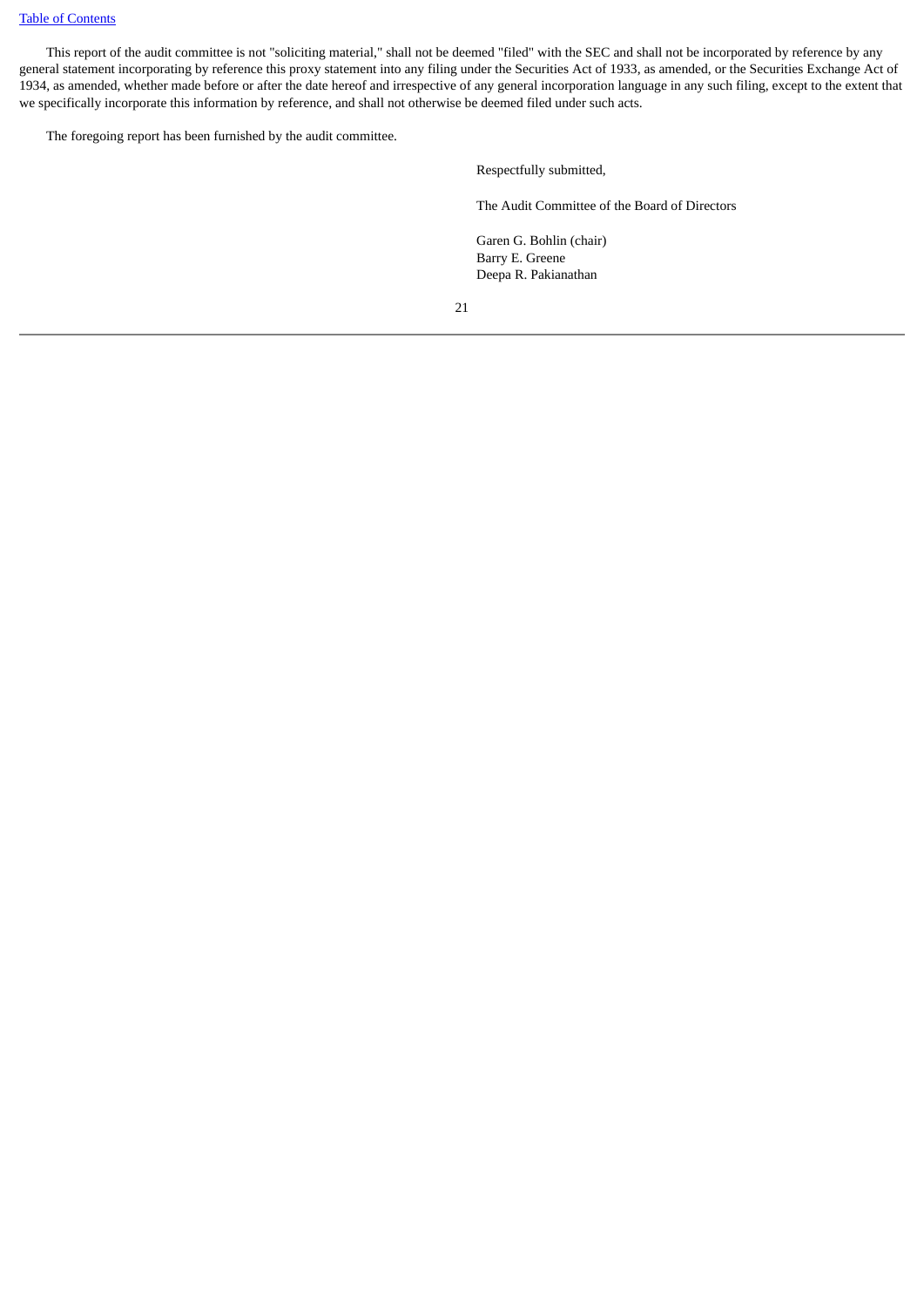# **EXECUTIVE OFFICERS**

<span id="page-25-0"></span>The following table sets forth information regarding our executive officers as of April 16, 2014:

| <b>Name</b>                           | Age | Position(s)                                                      |
|---------------------------------------|-----|------------------------------------------------------------------|
| Michael G. Kauffman, M.D., Ph.D.      | 50  | Chief Executive Officer and Director                             |
| Sharon Shacham, Ph.D., M.B.A.         | 43  | President and Chief Scientific Officer                           |
| Paul Brannelly                        | 41  | Senior Vice President, Finance and Administration, and Treasurer |
| Christopher B. Primiano, J.D., M.B.A. | 33  | Vice President, General Counsel and Secretary                    |

The biography of Michael G. Kauffman, M.D., Ph.D. can be found under "Proposal 1: Election of Directors."

 *Sharon Shacham, Ph.D., M.B.A.* Dr. Shacham founded Karyopharm in 2008 and has served as our President since December 2013 and as our Chief Scientific Officer since October 2010. Dr. Shacham served as our President of Research and Development from December 2012 to December 2013, as our Head of Research and Development from October 2010 to December 2012 and as our President and Chief Executive Officer from October 2010 to January 2011. Dr. Shacham established the company to focus on the discovery and development of small molecule inhibitors of nuclear export and has led our scientific progress since inception. Her computational drug discovery algorithms formed a critical part of the technological basis for our drug discovery and optimization platform, which was used for the discovery of Selinexor, our lead drug candidate. Dr. Shacham co-chairs our Scientific Advisory Board. Prior to founding Karyopharm, from July 2000 to April 2009, she was Senior Vice President of Drug Development at Epix Pharmaceuticals, Inc., which underwent liquidation proceedings through an assignment for the benefit of creditors under Massachusetts law in 2009, and Director, Algorithm and Software Development at Predix Pharmaceuticals Inc. which merged into Epix Pharmaceuticals in 2006, where she led the company's efforts in GPCR modeling, computational chemistry, lead optimization and development of clinical trials. Dr. Shacham received her B.Sc. in Chemistry, Ph.D. and M.B.A. from Tel Aviv University.

 *Paul Brannelly.* Mr. Brannelly joined Karyopharm in June 2013 as Senior Vice President, Finance and Administration and has served as our Treasurer since July 2013 and our Secretary from July 2013 until March 2014. Prior to joining Karyopharm, Mr. Brannelly served most recently as Vice President of Finance at Verastem, Inc., a biopharmaceutical company, from September 2011 to June 2013, Chief Financial Officer from November 2010 to September 2011, and as Treasurer and Secretary from November 2010 to June 2013, where he led the company through the initial public offering process and managed several successful financings. From January 2010 to September 2011, Mr. Brannelly held the position of Chief Financial Officer at the Longwood Fund, a venture capital firm aimed at investing in, managing and building healthcare companies, where he set up the financial and operational infrastructure following the closing of its first fund. From November 2005 to September 2009, he served as Vice President, Finance at Sirtris Pharmaceuticals, Inc., a biopharmaceutical company which GlaxoSmithKline plc purchased for \$720 million in 2008, where he managed the S-1 preparation and due diligence process for Sirtris' initial public offering and managed the company's transition to being a public company. Mr. Brannelly started his biopharmaceutical career at Dyax Corporation from September 1999 to May 2002, and subsequently moved on to positions of increasing responsibility at Zalicus Inc. (formerly CombinatoRx Inc.) from May 2002 to November 2005, most recently as VP Finance and Treasurer, where he led Zalicus through the initial public offering process. Mr. Brannelly holds a Bachelors of Business Administration in Accounting from the University of Massachusetts at Amherst.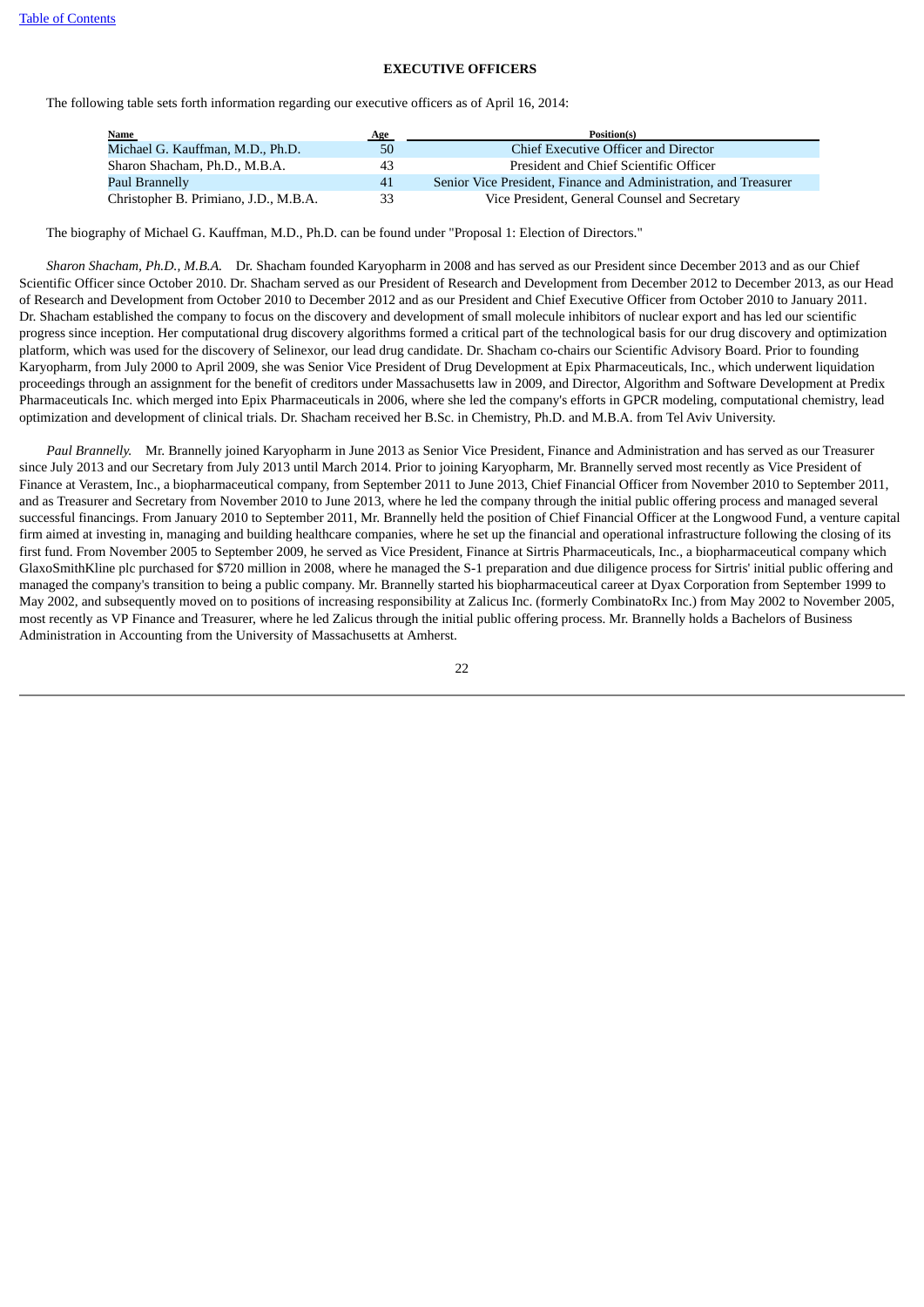# [Table of Contents](#page-3-0)

 *Christopher B. Primiano, J.D., M.B.A.* Mr. Primiano joined Karyopharm in March 2014 as Vice President, General Counsel and Secretary. Prior to joining Karyopharm, Mr. Primiano was a Counsel at Wilmer Cutler Pickering Hale and Dorr LLP where he practiced law since October 2012. From August 2010 to August 2012, he served as Vice President, Corporate Development, General Counsel and Secretary of GlassHouse Technologies, Inc., an information technology consulting company, where he led global legal operations and managed asset and subsidiary acquisition and sale activity. Mr. Primiano began his career at Gunderson Dettmer Stough Villeneuve Franklin & Hachigian LLP where he practiced law from August 2006 to July 2010. Mr. Primiano received a Bachelor of Arts in Political Economy and English from Georgetown University, a Master of Business Administration from the Boston College Carroll School of Management and a Juris Doctor from Boston College Law School.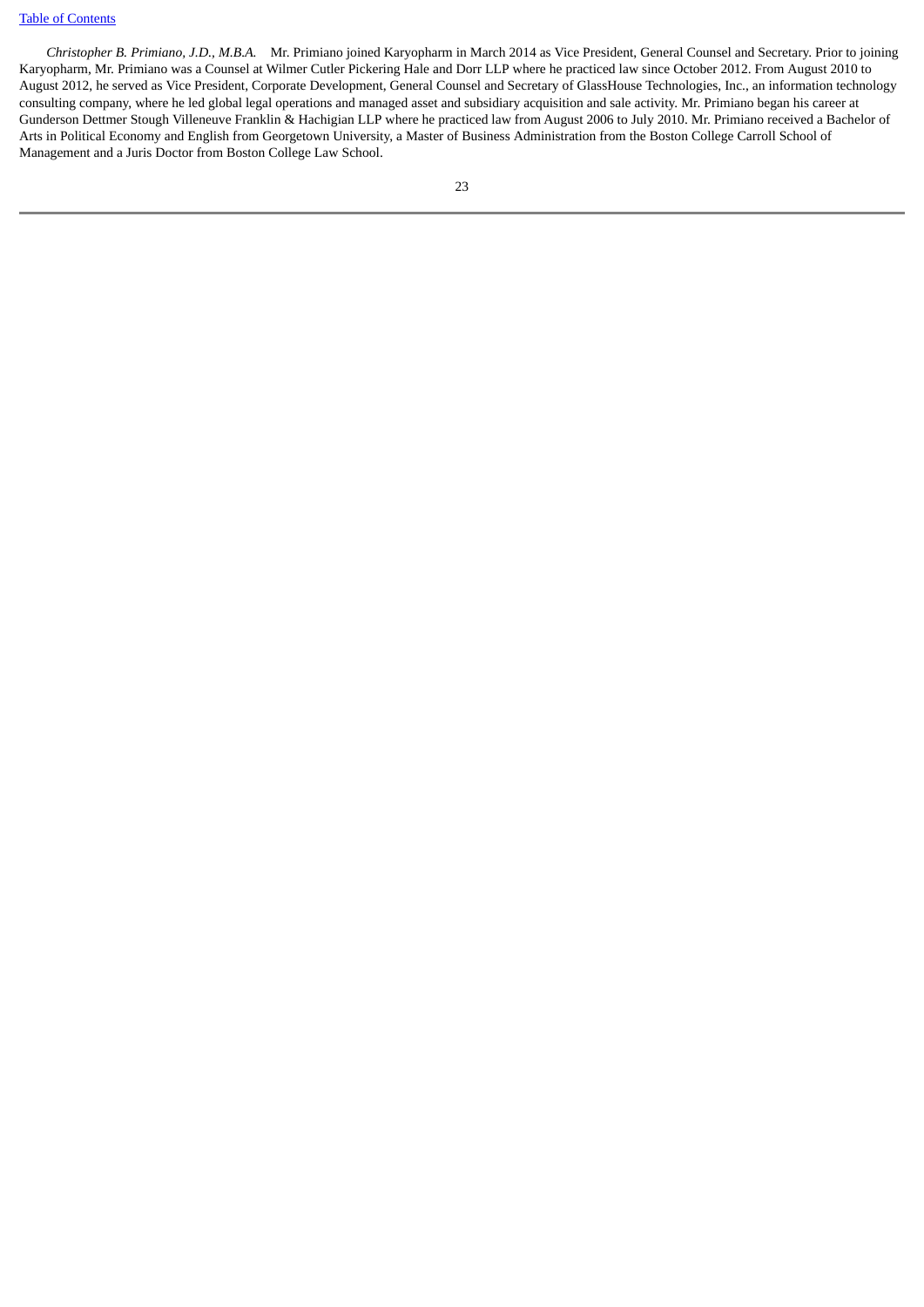#### **EXECUTIVE COMPENSATION**

<span id="page-27-0"></span> This section discusses the material elements of our executive compensation policies and important factors relevant to an analysis of these policies. It provides qualitative information regarding the manner and context in which compensation is awarded to and earned by our executive officers named in the "Summary Compensation Table" below and is intended to place in perspective the information presented in the following tables and the corresponding narrative.

### <span id="page-27-1"></span>**Summary Compensation Table**

 The following table sets forth information regarding compensation earned by each of our named executive officers during each of the fiscal years ended December 31, 2012 and 2013. Our named executive officers for 2013 were Dr. Kauffman, our chief executive officer, Dr. Shacham, our president and chief scientific officer, and Mr. Brannelly, our senior vice president, finance and administration.

#### **Summary Compensation Table**

| <b>Name and Principal Position</b>                                      | Year         | <b>Salary</b><br>(S) | Option<br><b>Awards</b><br>$($ \$ $)(1)$ | <b>Non-Equity</b><br><b>Incentive Plan</b><br>Compensation<br>(5)(2) | All Other<br>Compensation<br>$($ \$)(3) | Total<br>(S)         |
|-------------------------------------------------------------------------|--------------|----------------------|------------------------------------------|----------------------------------------------------------------------|-----------------------------------------|----------------------|
| Michael G. Kauffman, M.D., Ph.D.                                        | 2013         | 380,507              | 6,771,948                                | 170,000                                                              | 12.739                                  | 7,335,194            |
| Chief Executive Officer(4)                                              | 2012         | 352,240              |                                          | 97,900                                                               | 13,138                                  | 463,278              |
| Sharon Shacham, Ph.D., M.B.A.<br>President and Chief Scientific Officer | 2013<br>2012 | 380,507<br>300,000   | 6,771,948<br>5.460                       | 129,342<br>138.800                                                   | 14,288<br>12.060                        | 7,296,065<br>456,320 |
| Paul Brannelly                                                          | 2013         | 160,505              | 1,702,879                                | 117,960                                                              | 4.614                                   | 1,985,958            |
| Senior Vice President, Finance and<br>Administration(5)                 | 2012         |                      |                                          |                                                                      |                                         |                      |

(1) Amounts represent the aggregate fair value amount computed as of the grant date of the option awards granted during 2012 and 2013 in accordance with FASB ASC Topic 718. Assumptions used in the calculation of these amounts are included in Note 9, Stock-based Compensation, of the notes to our consolidated financial statements.

- (2) Amounts represent awards to our named executive officers under our annual performance-based cash incentive program. See "Narrative Disclosure to Summary Compensation Table—Annual Performance-based Cash Incentives" for a description of that program. Annual bonus compensation for 2012 was earned in 2012 and paid in 2012. Annual bonus compensation for 2013 was earned in 2013 and paid in 2013.
- (3) Amounts represent (i) the dollar value of life insurance premiums paid by us on behalf of our named executive officers and (ii) the amount we contributed to our 401(k) plan in respect of our named executive officers. In 2012, we paid \$810 and \$60 in life insurance premiums on behalf of Dr. Kauffman and Dr. Shacham, respectively, and we contributed \$12,328 and \$12,000 to our 401(k) plan in respect of Dr. Kauffman and Dr. Shacham, respectively. In 2013, we paid \$58, \$25 and \$25 in life insurance premiums on behalf of Dr. Kauffman, Dr. Shacham and Mr. Brannelly, respectively. Also in 2013, we contributed \$12,681, \$14,263 and \$4,589 to our 401(k) plan in respect of Dr. Kauffman, Dr. Shacham and Mr. Brannelly, respectively.

(4) Dr. Kauffman also serves as a member of our board of directors but does not receive any compensation for his service as a director.

(5) Mr. Brannelly joined us in June 2013 as our Senior Vice President, Finance and Administration.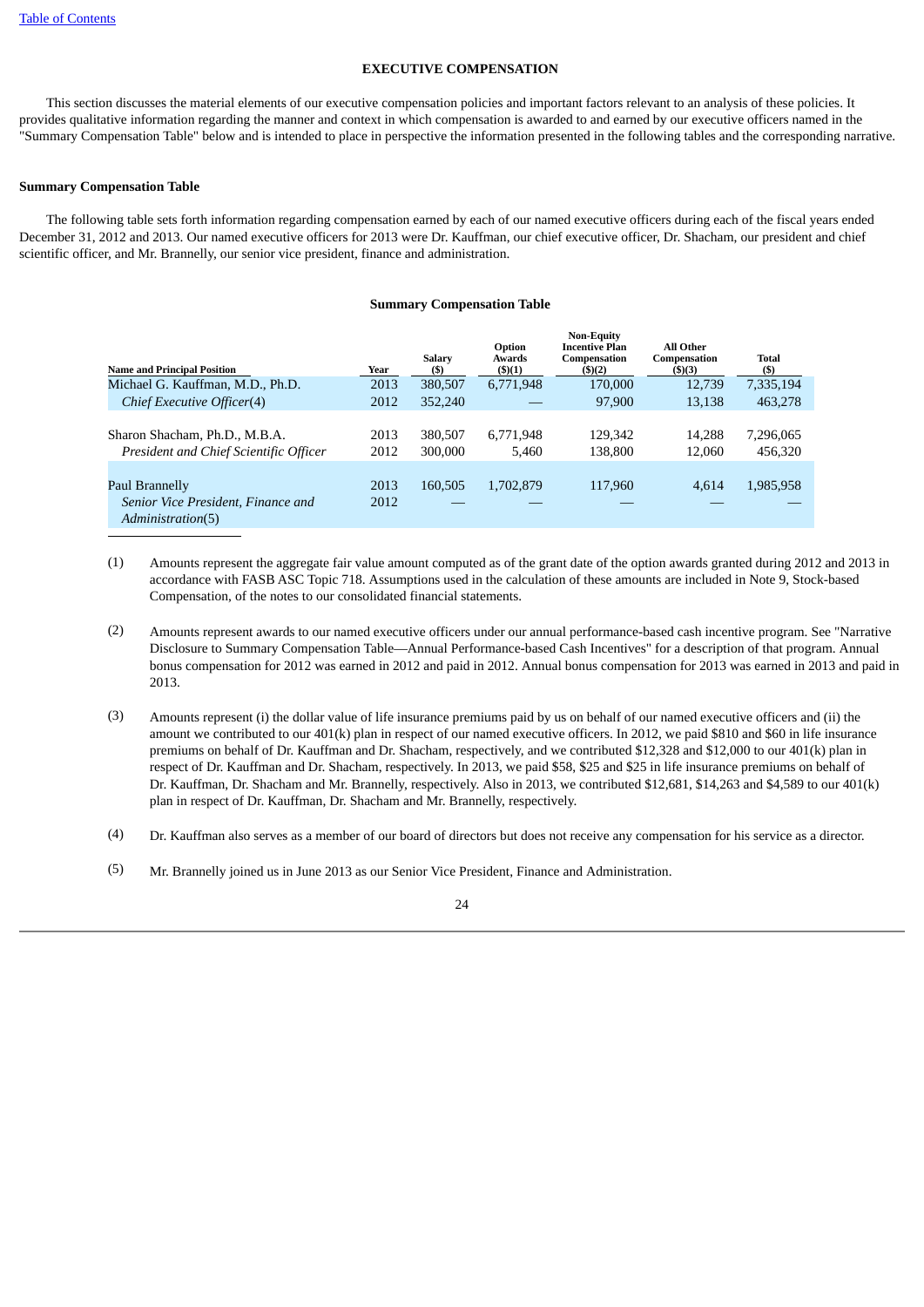# **Narrative Disclosure to Summary Compensation Table**

 Our compensation committee makes compensation decisions regarding our named executive officers or makes recommendations concerning executive compensation to our board of directors. In May 2013, our compensation committee engaged ACI, an independent compensation consultant, to provide comparative data on executive compensation practices in our industry and to advise on our executive compensation program generally. Although our board of directors and compensation committee consider the advice and recommendation of any independent compensation consultants as to our executive compensation program, the board of directors and compensation committee ultimately make their own decisions about these matters.

#### *Base Salary*

 Base salaries are used to recognize the experience, skills, knowledge and responsibilities required of our named executive officers. Historically, base salaries for our named executive officers typically have been established through arm's length negotiation at the time the executive officer is appointed, taking into account the position for which the named executive officer is being considered and the named executive officer's qualifications, prior experience and prior salary. None of our named executive officers is currently party to an employment agreement or other service agreement that provides for automatic or scheduled increases in base salary. However, on an annual basis, our compensation committee reviews and evaluates the need for adjustment of the base salaries of each of our named executive officers, including our chief executive officer. Our chief executive officer provides input to our compensation committee with respect to the base salaries of our named executive officers other than our chief executive officer and our president and chief scientific officer. In making decisions regarding salary increases, we may also draw upon the experience of members of our board of directors with other companies.

 In 2012, we paid base salaries to Dr. Kauffman and Dr. Shacham of \$352,240 and \$300,000, respectively. In 2013, we paid base salaries to Dr. Kauffman, Dr. Shacham and Mr. Brannelly of \$380,507, \$380,507 and \$160,505, respectively. The base salaries for 2014 for each of Dr. Kauffman, Dr. Shacham and Mr. Brannelly are \$440,000, \$385,000 and \$285,000, respectively.

#### *Annual Performance-based Cash Incentives*

 We have designed our annual performance-based cash incentive program to emphasize pay-for-performance, on corporate and individual levels, and to reward our named executive officers for the preceding year's performance. Subsequent to our initial public offering, each named executive officer has been eligible, at our compensation committee's discretion, to receive an annual performance-based cash incentive, which we refer to as an annual cash incentive, in an amount corresponding to a percentage of his or her base salary. The target amount of the annual cash incentive is determined, prior to the applicable fiscal year, by our compensation committee, based upon the accomplishment of certain objective corporate milestones for the applicable fiscal year, and the amount of the annual cash incentive paid to our named executive officers is determined by our compensation committee, upon a consideration of the level of achievement of these milestones and a subjective evaluation of individual performance. The final evaluation made by our compensation committee does not involve a predetermined mathematical formula. Our compensation committee has authority to adjust the incentive percentage each year in connection with its review of our company's performance and the named executive officer's individual performance. Prior to our initial public offering, the foregoing decisions related to annual cash incentives for named our executive officers were made by our board of directors, based upon the recommendation of the compensation committee.

 For 2012, the objective factors contributing to corporate performance were based on (i) the achievement of clinical and regulatory milestones, including effectiveness in the U.S. of an IND and

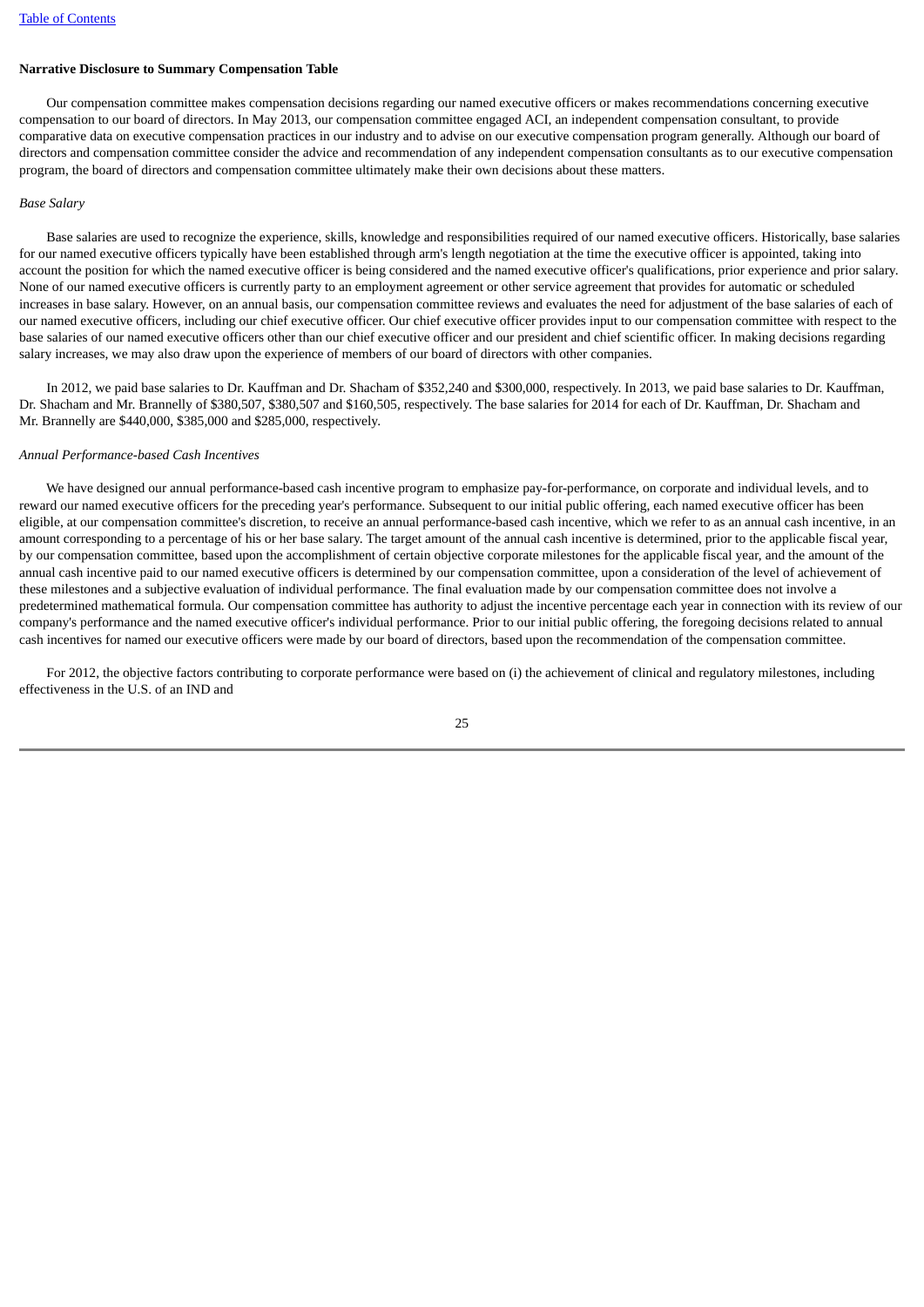#### [Table of Contents](#page-3-0)

authorization of a clinical trial application in Europe and Canada for the oral administration of Selinexor, recruitment of patients for human clinical trials, initiation of a Phase 2b clinical trial to support regulatory approval of Verdinexor and demonstration of activity of our SINE compounds in certain indications, and (ii) the achievement of a financial milestone consisting of the receipt of non-dilutive funding during 2012. Based upon the company's achievement, on or before the company's projected timeframe, of effectiveness of an IND in the U.S. and authorization of a clinical trial application in Europe and Canada for the oral administration of Selinexor and the successful recruitment of patients for human clinical trials, the board of directors determined that the company overachieved its expectations regarding corporate performance during 2012. The board of directors approved annual cash incentives for Drs. Kauffman and Shacham upon consideration of these corporate achievements along with subjective factors related to each named executive officer's individual performance, responsibilities and then existing compensation levels.

 For 2013, the objective factors contributing to corporate performance were based on (i) the achievement of multiple fundraising milestones, including the completion of the sale of our series B and series B-1 preferred stock and our initial public offering and (ii) the achievement of clinical milestones, including expansion of Phase 1 clinical trials of Selinexor, enrollment of patients in clinical trials, initiation of investigator sponsored trials of Selinexor, preparation for registration-directed trials in hematological malignancy indications and completion of a Phase 2b clinical trial of Verdinexor in pet dogs with newly-diagnosed or after first relapse lymphomas. Based upon these clinical achievements and the completion of the company's fundraising milestones, along with subjective factors related to each named executive officer's individual performance, the compensation committee of the board of directors approved annual cash incentives for Drs. Kauffman and Shacham and Mr. Brannelly of 85% of each named executive officer's respective target for 2013.

 In 2012, we awarded cash incentives to Dr. Kauffman and Dr. Shacham in the amounts of \$97,900 and \$138,800, respectively. In 2013, we awarded cash incentives to Dr. Kauffman, Dr. Shacham and Mr. Brannelly in the amounts of \$170,000, \$129,342 and \$117,960, respectively.

#### *Equity Incentive Awards*

 Our equity award program is the primary vehicle for offering long-term incentives to our named executive officers. While we do not currently have any equity ownership guidelines for our named executive officers, we believe that equity grants provide our named executive officers with a strong link to our longterm performance, create an ownership culture and help to align the interests of our named executive officers and our stockholders. We believe stock options provide meaningful incentives to our named executive officers to achieve increases in the value of our stock over time. In addition, the vesting feature of our equity grants contributes to executive retention by providing an incentive to our named executive officers to remain employed by us during the vesting period.

 Prior to our initial public offering, our named executive officers were eligible to participate in the 2010 Stock Incentive Plan, as amended, or the 2010 Plan. Prior to our initial public offering, all stock options granted to our named executive officers were granted pursuant to the 2010 Plan. Following the closing of our initial public offering, our named executive officers and employees became eligible to receive stock options and other stock-based awards pursuant to the 2013 Stock Incentive Plan, or the 2013 Plan. Subsequent to our initial public offering, all stock options granted to our named executive officers have been granted pursuant to the 2013 Plan.

 We have used stock options to compensate our named executive officers in the form of initial grants in connection with the named executive officer's appointment to his or her position, generally on an annual basis thereafter, and also at various times, including, prior to our initial public offering, concurrent with our preferred stock financings in order to address dilution to existing options attributable to such financings. Prior to our initial public offering, the award of stock options to our

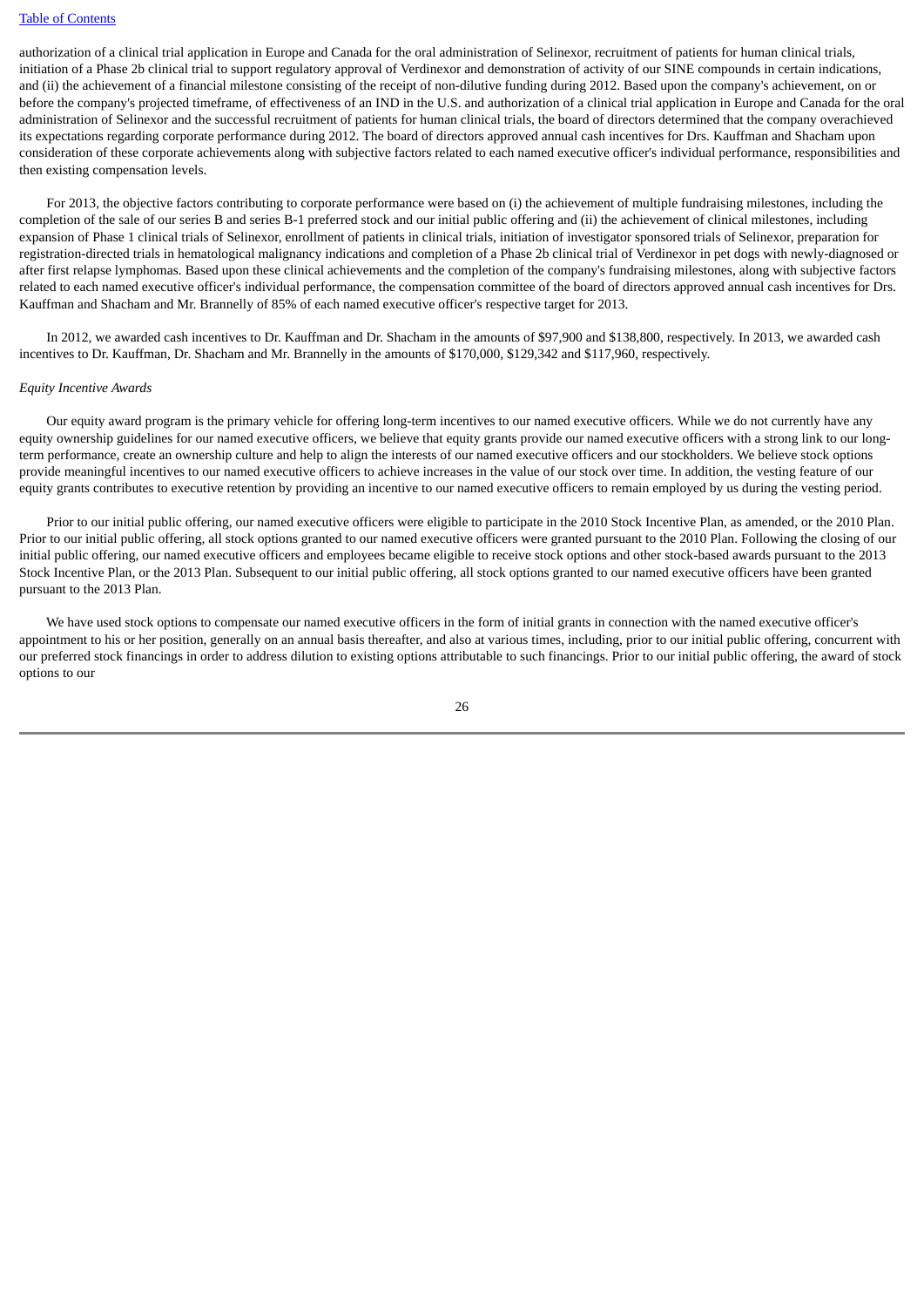# [Table of Contents](#page-3-0)

named executive officers has been made upon the recommendation of the compensation committee and the approval of our board of directors. Subsequent to our initial public offering, such awards have been made upon the approval of our compensation committee. None of our named executive officers is currently party to an employment or other service agreement with us that provides for automatic award of stock options. We have granted stock options to our named executive officers with time-based vesting, and, prior to our initial public offering, with performance-based vesting and an ability to early exercise. The options that we grant to our named executive officers with time-based vesting typically become exercisable as to 25% of the shares underlying the option on the first anniversary of the grant date, and as to an additional 1/48th of the shares underlying the option on a monthly basis thereafter. The options that we have granted to our named executive officers with performance-based vesting become exercisable upon the attainment of certain operational milestone events recommended by the compensation committee and approved by our board of directors. The options that we have granted to our named executive officers with an ability to early exercise are immediately exercisable in full, provided that any shares issued upon exercise will remain subject to the original vesting terms. In addition, such shares that are vested or unvested are subject to repurchase by us in the event such named executive officer ceases service to us or our successor in the capacity of an employee, officer, director or consultant for cause. Unvested shares are subject to repurchase by us in the event such named executive officer ceases service to us or our successor, other than for cause. For all options, vesting rights cease upon, and exercise rights cease shortly after, termination of employment or other service except in the case of death or disability. Prior to the exercise of an option, the holder has no rights as a stockholder with respect to the shares subject to such option, including no voting rights and no right to receive dividends or dividend equivalents.

 In November 2010, we issued awards of restricted stock pursuant to the 2010 Plan, which we refer to as founders shares, to compensate Dr. Kauffman and Dr. Shacham in connection with their service to us from inception to such date and their expected continued service following such date. The founders shares vested as to 25% of the shares underlying the awards upon the first sale of shares of our series A preferred stock in October 2010, and vest as to an additional 1/48th of the shares underlying the awards on a monthly basis thereafter. These founders shares became fully vested in October 2013.

 In 2013, prior to our initial public offering, our board of directors granted stock options to our named executive officers, pursuant to our 2010 Plan, as follows:

|                                  |                      |                         | <b>Grant Date</b>  |
|----------------------------------|----------------------|-------------------------|--------------------|
| Name                             | <b>Date of Grant</b> | <b>Option Award (#)</b> | Fair Value (\$)(1) |
| Michael G. Kauffman, M.D., Ph.D. | 9/3/2013             | 480,303                 | 4,228,083          |
| Sharon Shacham, Ph.D., M.B.A.    | 9/3/2013             | 480,303                 | 4.228.083          |
| Paul Brannelly                   | 9/3/2013             | 56.061                  | 493,502            |
|                                  | 7/25/2013            | 63.636                  | 373.536            |

(1) Amounts listed represent the aggregate fair value amount computed as of the grant date of the option awards granted in accordance with FASB ASC Topic 718. Assumptions used in the calculation of these amounts are included in Note 9, Stock-based Compensation, of the notes to our consolidated financial statements.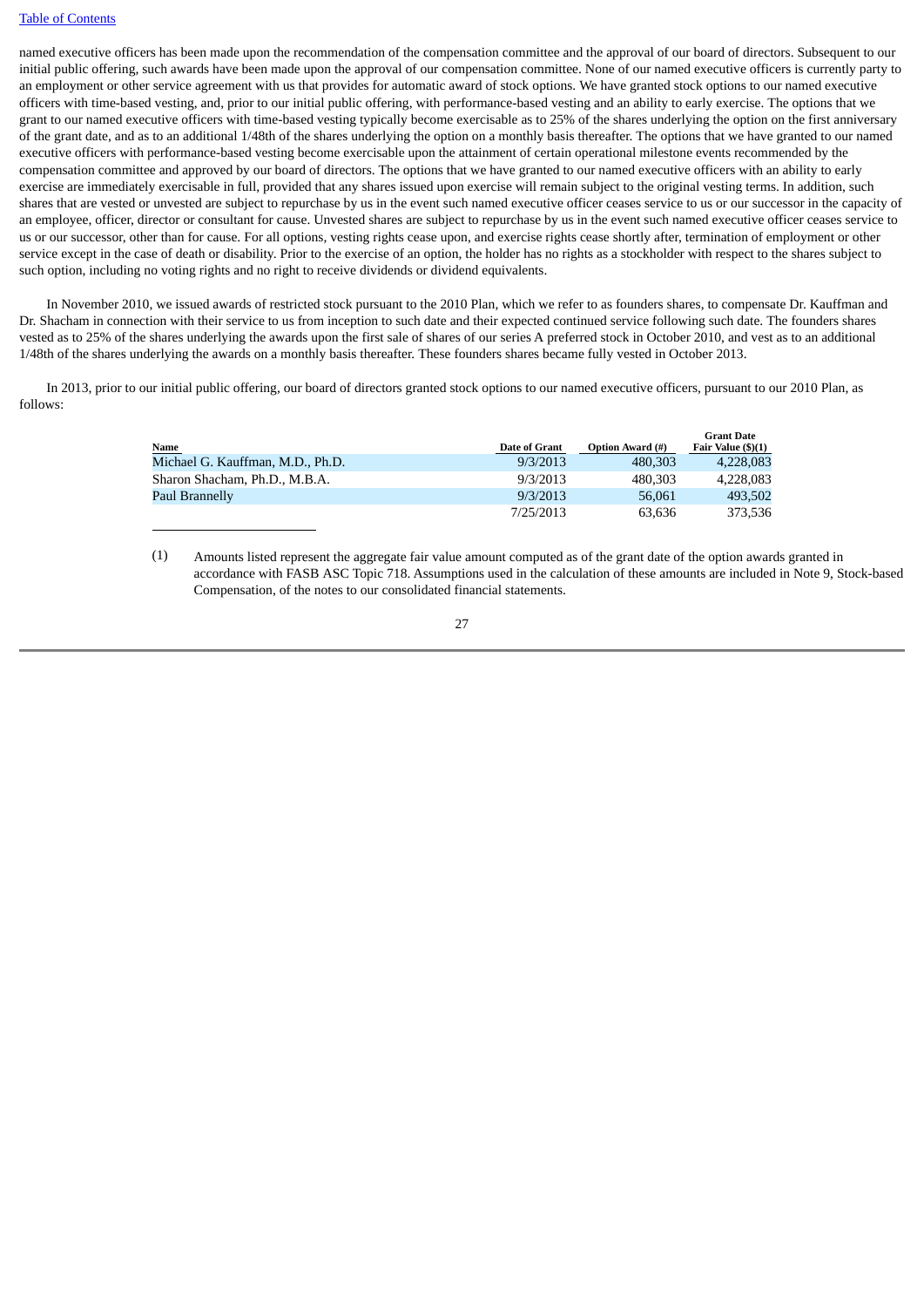In 2013, subsequent to our initial public offering, our compensation committee granted stock options to our named executive officers, pursuant to our 2013 Plan, as follows:

|                                  |               |                         | <b>Grant Date</b>  |
|----------------------------------|---------------|-------------------------|--------------------|
| <b>Name</b>                      | Date of Grant | <b>Option Award (#)</b> | Fair Value (\$)(1) |
| Michael G. Kauffman, M.D., Ph.D. | 12/18/2013    | 140,000                 | 2.543.865          |
| Sharon Shacham, Ph.D., M.B.A.    | 12/18/2013    | 140,000                 | 2.543.865          |
| Paul Brannelly                   | 12/18/2013    | 46,000                  | 835.841            |

(1) Amounts listed represent the aggregate fair value amount computed as of the grant date of the option awards granted in accordance with FASB ASC Topic 718.

# <span id="page-31-0"></span>**2013 Outstanding Equity Awards at Fiscal Year-End**

The following table sets forth information concerning outstanding equity awards for each of our named executive officers at December 31, 2013:

|                                  | <b>Option Awards</b>                                                                                    |                                                                                             |                                         | <b>Stock Awards</b>                 |                                                                                                               |                                                                                                          |
|----------------------------------|---------------------------------------------------------------------------------------------------------|---------------------------------------------------------------------------------------------|-----------------------------------------|-------------------------------------|---------------------------------------------------------------------------------------------------------------|----------------------------------------------------------------------------------------------------------|
| Name                             | Number of<br><b>Securities</b><br><b>Underlying</b><br><b>Unexercised</b><br>Options (#)<br>Exercisable | Number of<br><b>Securities</b><br>Underlying<br>Unexercised<br>Options (#)<br>Unexercisable | Option<br><b>Exercise</b><br>Price (\$) | Option<br><b>Expiration</b><br>Date | <b>Number of</b><br><b>Shares</b> or<br><b>Units of</b><br><b>Stock That</b><br><b>Have Not</b><br>Vested (#) | <b>Market Value</b><br>of Shares<br>or Units<br>of Stock<br><b>That Have</b><br>Not Vested $(1)$ $($ \$) |
| Michael G. Kauffman, M.D., Ph.D. | 21,212                                                                                                  | $21,212(2)$ \$                                                                              | 0.26                                    | 12/14/2021                          |                                                                                                               |                                                                                                          |
|                                  | 12,500                                                                                                  | 20,833(3) \$                                                                                | 0.26                                    | 12/14/2021                          |                                                                                                               |                                                                                                          |
|                                  |                                                                                                         | 480,303(4) \$                                                                               | 4.75                                    | 9/2/2023                            |                                                                                                               |                                                                                                          |
|                                  |                                                                                                         | $140,000(5)$ \$                                                                             | 23.66                                   | 12/17/2023                          |                                                                                                               |                                                                                                          |
|                                  |                                                                                                         |                                                                                             |                                         |                                     | 93,370(6)                                                                                                     | 2,140,040                                                                                                |
|                                  |                                                                                                         |                                                                                             |                                         |                                     |                                                                                                               |                                                                                                          |
| Sharon Shacham, Ph.D., M.B.A.    | 39,748                                                                                                  | \$                                                                                          | 0.03                                    | 10/21/2020                          |                                                                                                               |                                                                                                          |
|                                  | 71,449(6)                                                                                               | \$                                                                                          | 0.03                                    | 10/21/2020                          |                                                                                                               |                                                                                                          |
|                                  | 18,657(7)                                                                                               | \$<br>4,910                                                                                 | 0.03                                    | 11/1/2020                           |                                                                                                               |                                                                                                          |
|                                  | 19,696                                                                                                  | 19,698(8)\$                                                                                 | 0.26                                    | 12/14/2021                          |                                                                                                               |                                                                                                          |
|                                  | 11,363                                                                                                  | 18,940(9)\$                                                                                 | 0.26                                    | 12/14/2021                          |                                                                                                               |                                                                                                          |
|                                  |                                                                                                         | 480,303(4)\$                                                                                | 4.75                                    | 9/2/2023                            |                                                                                                               |                                                                                                          |
|                                  |                                                                                                         | 140,000(5)\$                                                                                | 23.66                                   | 12/17/2023                          |                                                                                                               |                                                                                                          |
| Paul Brannelly                   |                                                                                                         | $56,061(4)$ \$<br>$46,000(5)$ \$                                                            | 4.75<br>23.66                           | 9/2/2023<br>12/17/2023              | 63,636                                                                                                        | 1,458,537                                                                                                |
|                                  |                                                                                                         |                                                                                             |                                         |                                     |                                                                                                               |                                                                                                          |

(1) Represents the market value of the shares based on the closing price on December 31, 2013 of \$22.92 per share.

- (2) The unvested awards are scheduled to vest in equal monthly installments through December 1, 2015.
- (3) The unvested awards are scheduled to vest in equal monthly installments through June 1, 2016.
- (4) The option vests as to 25% of the shares on September 3, 2014 and thereafter in 36 equal monthly installments.
- (5) The option vests as to 25% of the shares on December 18, 2014 and thereafter in 36 equal monthly installments.
- (6) The option is subject to an early exercise provision and is immediately exercisable in full, provided that any shares issued upon exercise of such option will remain subject to the original vesting terms of such option and subject to repurchase by us in certain circumstances. As of December 31, 2013, 71,449 shares were vested.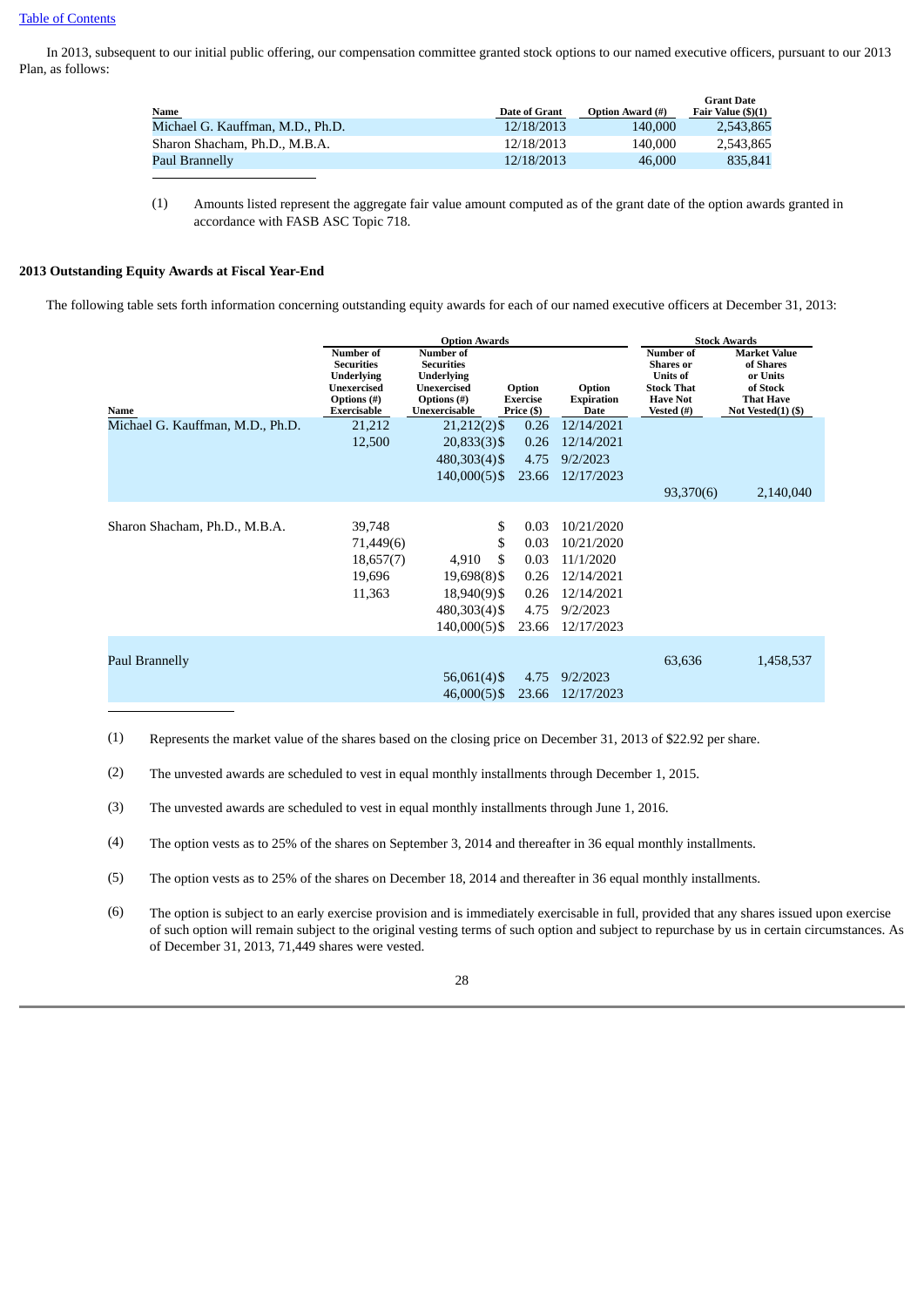- (7) The option is subject to an early exercise provision and is immediately exercisable in full, provided that any shares issued upon exercise of such option will remain subject to the original vesting terms of such option and subject to repurchase by us in certain circumstances. As of December 31, 2013, 18,657 shares were vested and 4,910 unvested shares underlying the option are scheduled to vest in equal monthly installments through October 1, 2014.
- (8) The unvested awards are scheduled to vest in equal monthly installments through December 1, 2015.
- (9) The unvested awards are scheduled to vest in equal monthly installments through June 1, 2016.

# <span id="page-32-0"></span>**Employment Agreements, Severance and Change in Control Arrangements**

 We expect to enter into new employment agreements with each of our named executive officers to ensure that overall compensation for each named executive officer provides appropriate retention and performance incentives based in part on the recommendations of our compensation consultant and all subject to the review and approval of our compensation committee.

 Historically, we have entered into employment agreements with each of our named executive officers pursuant to which such named executive officers are employed "at will," meaning the executive or we may terminate the employment arrangement at any time. Such employment agreements establish the named executive officer's title, initial compensation arrangements, eligibility for benefits made available to employees generally and also provide for certain benefits upon termination of employment under specified conditions. The following summarizes such termination benefits under our named executive officers' existing employment agreements.

# *Benefits Provided Upon Termination Without Cause or for Good Reason Upon a Change in Control*

 Under the terms of the existing employment agreements we have entered into with each of Dr. Kauffman and Dr. Shacham, subject to the execution and effectiveness of a separation agreement that includes a release of claims against us, if such executive's employment is terminated by us without cause or by such executive for good reason, as defined in such employment agreements, after a change of control, as defined in such employment agreements, we will be obligated to pay (i) in the case of Dr. Kauffman, an amount equal to his then-current base salary for a period of eight months, or, in the case of Dr. Shacham, an amount equal to her then-current base salary for a period of six months, (ii) any earned but unpaid annual cash incentive and (iii) all other payments and benefits to which the executive was entitled on such date of termination under the terms of any applicable arrangement, plan or program in effect at the time of such termination.

# **Non-Disclosure Agreements**

 We have entered into non-disclosure and inventions assignment agreements with Dr. Kauffman, Dr. Shacham and Mr. Brannelly. Under the non-disclosure and inventions assignment agreements, Dr. Kauffman, Dr. Shacham and Mr. Brannelly have agreed (i) not to compete with us during his or her employment and for a period of twelve months after the termination of his or her employment; (ii) not to solicit our employees or customers during his or her employment and for a period of twelve months after the termination of his or her employment; (iii) to protect our confidential and proprietary information, and (iv) to assign to us related intellectual property that is developed during the course of his or her employment.

# <span id="page-32-1"></span>**Equity Compensation Plans and Other Benefits**

# *2013 Stock Incentive Plan*

 Our board of directors adopted, and our stockholders approved, the 2013 stock incentive plan, which we refer to as the 2013 Plan, which became effective immediately prior to the closing of our

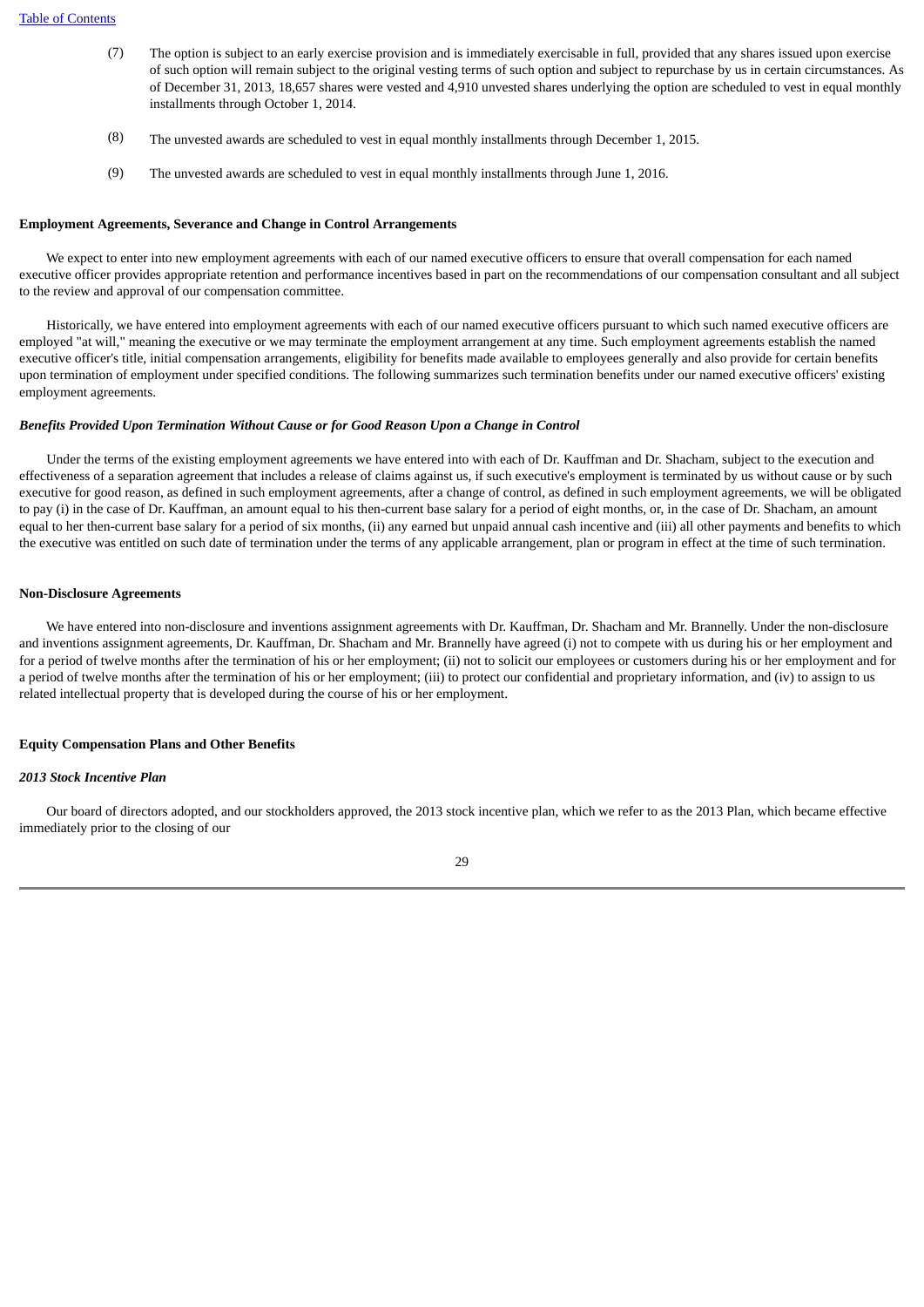initial public offering. The 2013 Plan provides for the grant of incentive stock options, nonstatutory stock options, stock appreciation rights, restricted stock awards, restricted stock unit awards, and other stock-based awards. As of February 28, 2014, 2,358,217 shares of our common stock are reserved for issuance under the 2013 Plan. Additional shares of our common stock may also become available for issuance under the 2013 Plan. The number of such additional shares is equal to the sum of (1) the number of shares of our common stock subject to outstanding awards under our 2010 Plan that expire, terminate or are otherwise surrendered, cancelled, forfeited or repurchased by us at their original issuance price pursuant to a contractual repurchase right and (2) an annual increase to be added on the first day of each fiscal year, until, and including, the fiscal year ending December 31, 2023, equal to the least of (A) 1,939,393 shares of our common stock, (B) 4% of the number of shares of our common stock outstanding on the first day of the fiscal year, and (C) an amount determined by our board of directors.

 Our employees, officers, directors, consultants, and advisors, and employees, officers, directors, consultants, and advisors of any of our present or future parent or subsidiary corporations and any other business venture (including, without limitation, joint venture or limited liability company) in which we have a controlling interest, as determined by our board of directors, are eligible to be granted awards under the 2013 Plan. However, incentive stock options may only be granted to employees who are eligible to receive incentive stock options under the Internal Revenue Code.

 The 2013 Plan is administered by our board of directors or a committee or officer appointed by our board of directors. Pursuant to the terms of the 2013 Plan, our board of directors or such committee or officer (subject to the below) selects the recipients of awards and determines:

- the number of shares of our common stock covered by options and the conditions and limitations applicable to the exercise of options;
- the type of options to be granted;
- the duration of options, which may not be in excess of ten years;
- the exercise price of options, which must be at least equal to the fair market value of our common stock on the date of grant; and
- the number of shares of our common stock subject to any stock appreciation rights, restricted stock awards, restricted stock unit awards, or other stock-based awards and the terms and conditions of such awards, including conditions for vesting and repurchase (or forfeiture), issue price and repurchase price (provided that the measurement price of stock appreciation rights must be at least equal to the fair market value of our common stock on the date of grant and the duration of stock appreciation rights may not be in excess of ten years).

 Our board of directors has delegated its powers under the 2013 Plan to our compensation committee. If our board of directors delegates authority to an officer to grant awards under the 2013 Plan, the officer will have the power to grant awards to all of our employees, except executive officers. Our board of directors will fix the terms of awards to be granted by such officer, including the exercise price of such awards (which may include a formula by which the exercise price will be determined) and the maximum number of shares subject to awards that the officer may grant.

 In the event of any stock split, reverse stock split, stock dividend, recapitalization, combination of shares, reclassification of shares, spin-off or other similar change in capitalization or event, or any dividend or distribution to holders of our common stock other than an ordinary cash dividend, our board of directors is required by the 2013 Plan to make equitable adjustments, in a manner determined by our board, to:

• the number and class of securities available under, and the share counting rules set forth in, the 2013 Plan;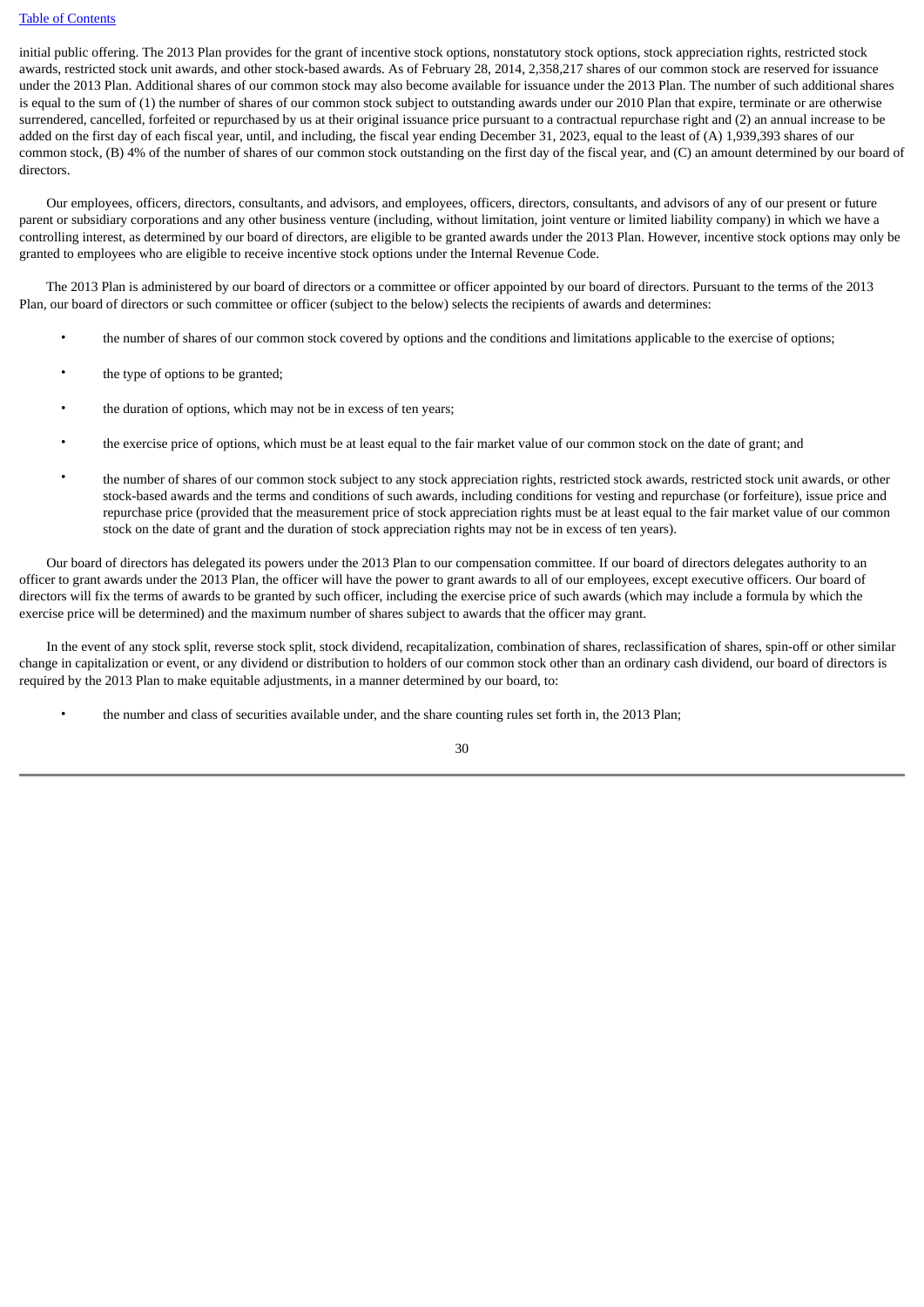- the number and class of securities and exercise price per share of each outstanding option;
- the share and per-share provisions and measurement price of each outstanding stock appreciation right;
- the number of shares and the repurchase price per share subject to each outstanding restricted stock award or restricted stock unit award; and
- the share and per-share-related provisions and purchase price, if any, of any other outstanding stock-based award.

 In connection with a merger or other reorganization event (as defined in the 2013 Plan), our board of directors may take any one or more of the following actions as to all or any portion of any outstanding awards other than restricted stock, on such terms as it determines:

- provide that all outstanding awards shall be assumed, or substantially equivalent awards shall be substituted, by the acquiring or succeeding corporation (or an affiliate thereof);
- upon written notice to a participant, provide that all of the participant's unvested and/or unexercised awards will terminate immediately prior to the consummation of such reorganization event unless exercised by the participant (to the extent then exercisable) within a specified period following the date of such notice;
- in the event of a reorganization event pursuant to which holders of shares of our common stock will receive a cash payment for each share surrendered in the reorganization event, make or provide for a cash payment to participants with respect to each award held by a participant equal to (1) the number of shares of our common stock subject to the vested portion of the award (after giving effect to any acceleration of vesting that occurs upon or immediately prior to such reorganization event) multiplied by (2) the excess, if any, of the cash payment for each share surrendered in the reorganization event over the exercise, measurement or purchase price of such award and any applicable tax withholdings, in exchange for termination of such award; and/or
- provide that in connection with our liquidation or dissolution, awards shall convert into the right to receive liquidation proceeds (if applicable, net of the exercise, measurement or purchase price thereof and any applicable tax withholdings).

 Our board of directors is not obligated under the 2013 Plan to treat all awards, all awards held by a participant, or all awards of the same type, identically in connection with a reorganization event.

 In the case of certain restricted stock unit awards, no assumption or substitution will be permitted and the restricted stock unit awards will instead be settled in accordance with the terms of the applicable restricted stock unit agreement, and in certain circumstances, any unvested restricted stock unit awards will be terminated immediately prior to the consummation of the reorganization event without any payment in exchange therefor.

 Upon the occurrence of a reorganization event other than our liquidation or dissolution, the repurchase and other rights with respect to outstanding awards of restricted stock will continue for the benefit of the successor company and will, unless our board of directors otherwise determines, apply to the cash, securities or other property into which our common stock was converted into or exchanged for pursuant to the reorganization event in the same manner and to the same extent as they applied to such restricted stock. Upon the occurrence of a reorganization event involving our liquidation or dissolution, all restrictions and conditions on all restricted stock then outstanding will automatically be deemed terminated or satisfied, unless otherwise provided in the instrument evidencing the award of restricted stock or any other agreement between a participant and us.

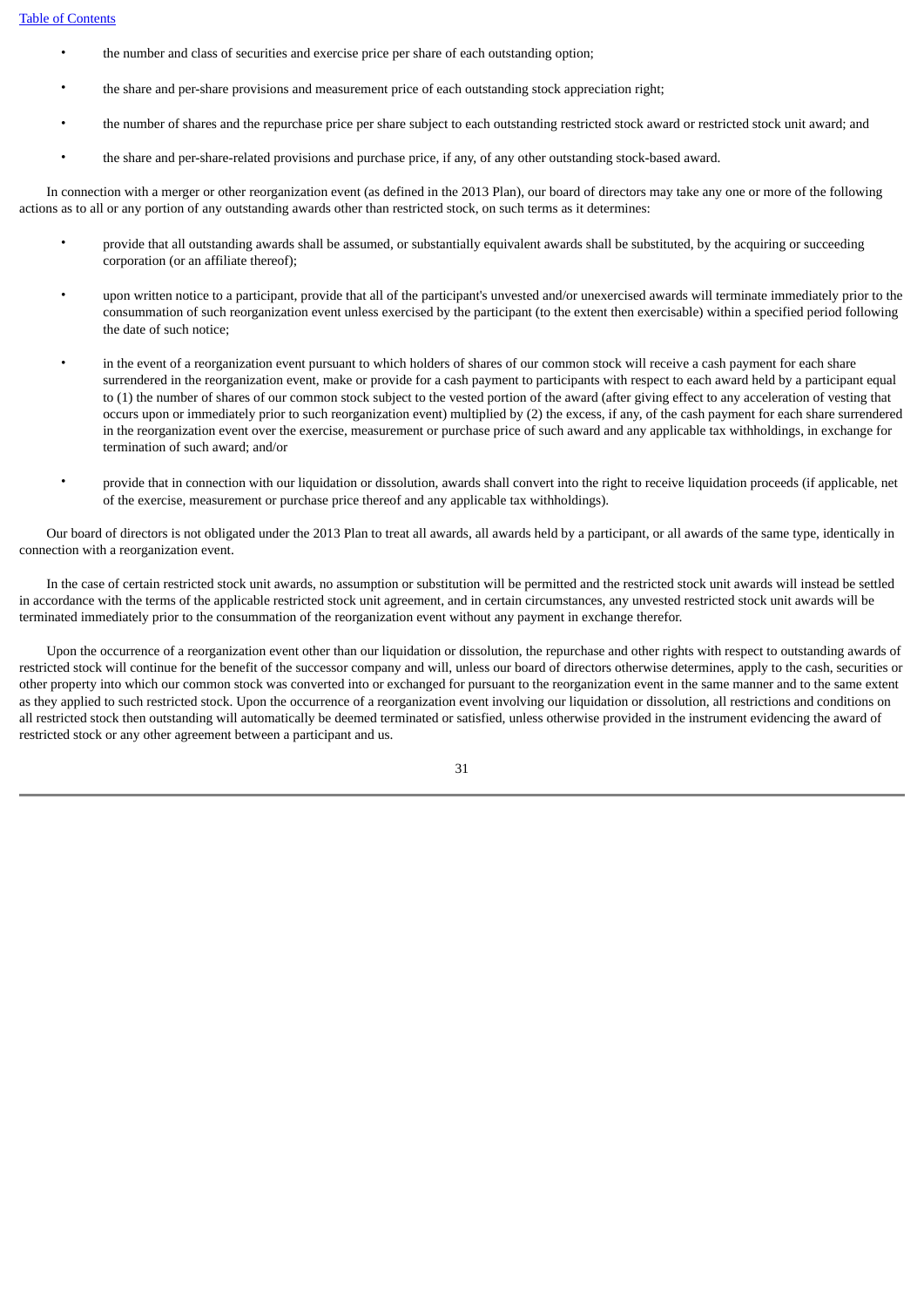At any time, our board of directors may provide that any award under the 2013 Plan shall become immediately exercisable in whole or in part, free of some or all restrictions or conditions, or otherwise realizable in whole or in part, as the case may be.

 In addition, the 2013 Plan provides that, notwithstanding the provisions of the plan that may apply upon a reorganization event and except as otherwise provided for in the instrument evidencing an option or award of restricted stock or any other agreement between us and the participant, upon the occurrence of a change in control event (as defined in the 2013 Plan) each option shall become immediately exercisable and each award of restricted stock shall become immediately free from all conditions and restrictions, if, in either case, the employment of the participant holding such award is terminated by us (or our acquiring or succeeding corporation) without cause (as defined in the 2013 Plan) or by the participant for good reason (as defined in the 2013 Plan), on or prior to the first anniversary of the date of the change in control event. Our board of directors may specify in an award at the time of grant the effect of a change in control event on any stock appreciation right, restricted stock unit or other stock-based award.

 Except with respect to certain actions requiring stockholder approval under the Internal Revenue Code or the rules of the Nasdaq Stock Market, our board of directors may amend, modify or terminate any outstanding award under the 2013 Plan, including but not limited to, substituting therefor another award of the same or a different type, changing the date of exercise or realization, and converting an incentive stock option into a non-qualified stock option, subject to certain participant consent requirements. Unless our stockholders approve such action, the 2013 Plan provides that we may not (except as otherwise permitted in connection with a change in capitalization or reorganization event):

- amend any outstanding stock option or stock appreciation right granted under the 2013 Plan to provide an exercise or measurement price per share that is lower than the then-current exercise or measurement price per share of such outstanding award;
- cancel any outstanding option or stock appreciation right (whether or not granted under the 2013 Plan) and grant in substitution therefor new awards under the 2013 Plan (other than substitute awards permitted in connection with a merger or consolidation of an entity with us or our acquisition of property or stock of another entity) covering the same or a different number of shares of our common stock and having an exercise or measurement price per share lower than the then-current exercise or measurement price per share of the cancelled award;
- cancel in exchange for a cash payment any outstanding option or stock appreciation right with an exercise or measurement price per share above the then-current fair market value of our common stock; or
- take any other action that constitutes a "repricing" within the meaning of the rules of the Nasdaq Stock Market.

 No award may be granted under the 2013 Plan after October 21, 2023, but awards previously granted may extend beyond that date. Our board of directors may amend, suspend or terminate the 2013 Plan or any portion thereof at any time, subject to certain stockholder approval requirements and limitations under the Internal Revenue Code.

# *2013 Employee Stock Purchase Plan*

 Our board of directors adopted, and our stockholders approved, the 2013 Employee Stock Purchase Plan, or the 2013 ESPP. The 2013 ESPP is administered by our board of directors or by a committee appointed by our board of directors. The 2013 ESPP provides participating employees with the opportunity to purchase an aggregate of 242,424 shares of our common stock. The number of shares of our common stock reserved for issuance under the 2013 ESPP will automatically increase on the first day of each fiscal year, commencing on January 1, 2015 and ending on December 31, 2023, in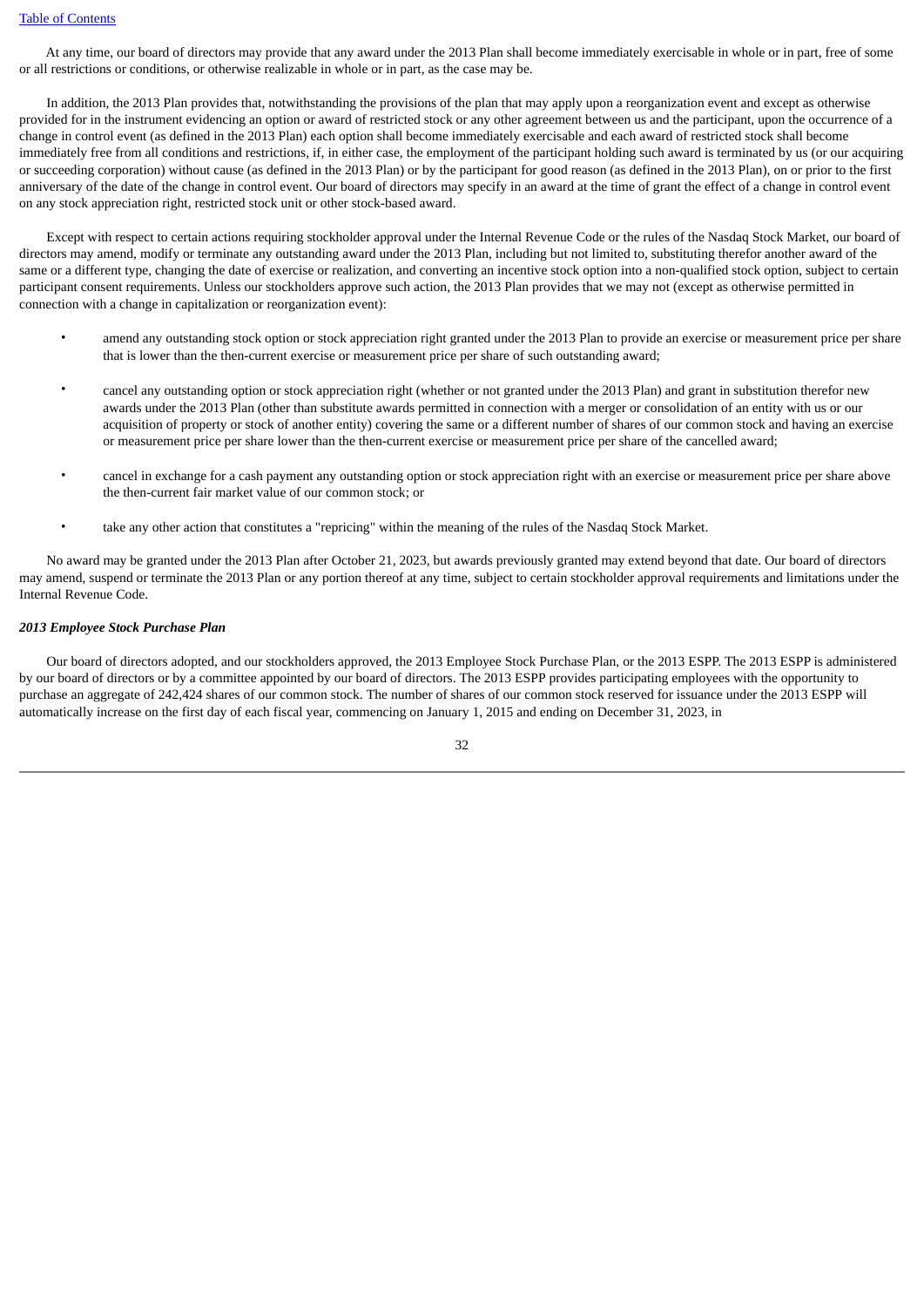# [Table of Contents](#page-3-0)

an amount equal to the least of (1) 484,848 shares of our common stock, (2) 1% of the total number of shares of our common stock outstanding on the first day of the applicable year, and (3) an amount determined by our board of directors.

 All of our employees and employees of any of our designated subsidiaries, as defined in the 2013 ESPP, are eligible to participate in the 2013 ESPP, provided that:

- such person is customarily employed by us or a designated subsidiary for more than 20 hours a week and for more than five months in a calendar year;
- such person has been employed by us or by a designated subsidiary for at least 30 days prior to enrolling in the 2013 ESPP; and
- such person was our employee or an employee of a designated subsidiary on the first day of the applicable offering period under the 2013 ESPP.

 No employee may purchase shares of our common stock under the 2013 ESPP and any of our other employee stock purchase plans in excess of \$25,000 of the fair market value of our common stock (as of the date of the option grant) in any calendar year. In addition, no employee may purchase shares of our common stock under the 2013 ESPP that would result in the employee owning 5% or more of the total combined voting power or value of our stock.

 We expect to make one or more offerings to our eligible employees to purchase stock under the 2013 ESPP beginning at such time as our board of directors may determine. Each offering will consist of a six-month offering period during which payroll deductions will be made and held for the purchase of our common stock at the end of the offering period. Our board of directors may, at its discretion, choose a different period of not more than 12 months for offerings. Our board of directors has determined that the first six-month offering period under the 2013 ESPP will begin on May 1, 2014.

 On the commencement date of each offering period, each eligible employee may authorize up to a maximum of 15% of his or her compensation to be deducted by us during the offering period. Each employee who continues to be a participant in the 2013 ESPP on the last business day of the offering period will be deemed to have exercised an option to purchase from us the number of whole shares of our common stock that his or her accumulated payroll deductions on such date will pay for, not in excess of the maximum numbers set forth above. Under the terms of the 2013 ESPP, the purchase price shall be determined by our board of directors for each offering period and will be at least 85% of the applicable closing price of our common stock. If our board of directors does not make a determination of the purchase price, the purchase price will be 85% of the lesser of the closing price of our common stock on the first business day of the offering period or on the last business day of the offering period.

 An employee may for any reason withdraw from participation in an offering prior to the end of an offering period and permanently draw out the balance accumulated in the employee's account. If an employee elects to discontinue his or her payroll deductions during an offering period but does not elect to withdraw his or her funds, funds previously deducted will be applied to the purchase of common stock at the end of the offering period. If a participating employee's employment ends before the last business day of an offering period, no additional payroll deductions will be made and the balance in the employee's account will be paid to the employee.

 We will be required to make equitable adjustments to the number and class of securities available under the 2013 ESPP, the share limitations under the 2013 ESPP, and the purchase price for an offering period under the 2013 ESPP to reflect stock splits, reverse stock splits, stock dividends, recapitalizations, combinations of shares, reclassifications of shares, spin-offs and other similar changes in capitalization or events or any dividends or distributions to holders of our common stock other than ordinary cash dividends.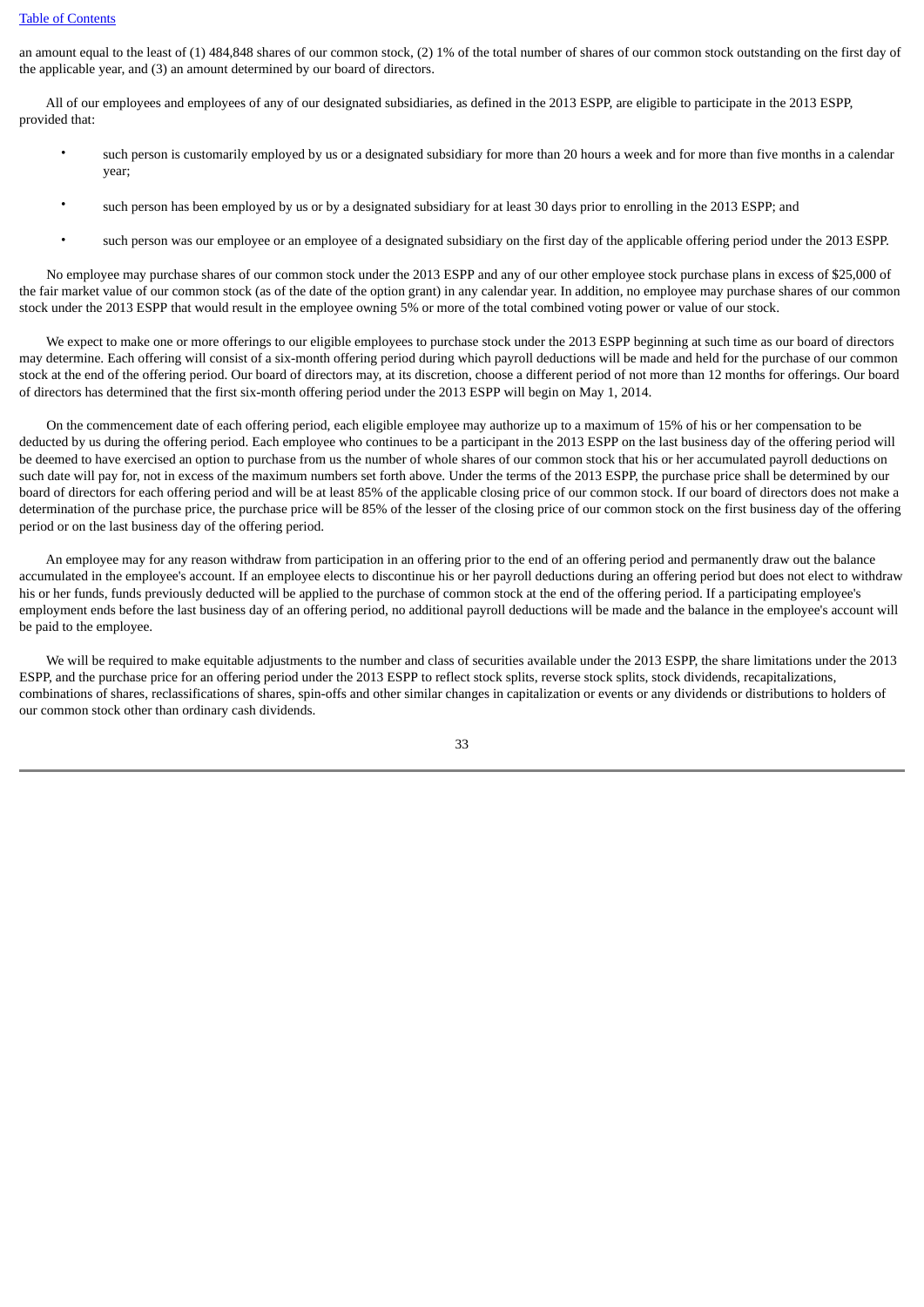# [Table of Contents](#page-3-0)

 In connection with a merger or other reorganization event (as defined in the 2013 ESPP), our board of directors or a committee of our board of directors may take any one or more of the following actions as to outstanding options to purchase shares of our common stock under the 2013 ESPP on such terms as our board or committee determines:

- provide that options shall be assumed, or substantially equivalent options shall be substituted, by the acquiring or succeeding corporation (or an affiliate thereof);
- upon written notice to employees, provide that all outstanding options will be terminated immediately prior to the consummation of such reorganization event and that all such outstanding options will become exercisable to the extent of accumulated payroll deductions as of a date specified by our board or committee in such notice, which date shall not be less than ten days preceding the effective date of the reorganization event;
- upon written notice to employees, provide that all outstanding options will be cancelled as of a date prior to the effective date of the reorganization event and that all accumulated payroll deductions will be returned to participating employees on such date;
- in the event of a reorganization event under the terms of which holders of our common stock will receive upon consummation thereof a cash payment for each share surrendered in the reorganization event, change the last day of the offering period to be the date of the consummation of the reorganization event and make or provide for a cash payment to each employee equal to (1) the cash payment for each share surrendered in the reorganization event times the number of shares of our common stock that the employee's accumulated payroll deductions as of immediately prior to the reorganization event could purchase at the applicable purchase price, where the acquisition price is treated as the fair market value of our common stock on the last day of the applicable offering period for purposes of determining the purchase price and where the number of shares that could be purchased is subject to the applicable limitations under the 2013 ESPP minus (2) the result of multiplying such number of shares by the purchase price; and/or
- provide that, in connection with our liquidation or dissolution, options shall convert into the right to receive liquidation proceeds (net of the purchase price thereof).

 Our board of directors may at any time, and from time to time, amend or suspend the 2013 ESPP or any portion thereof. We will obtain stockholder approval for any amendment if such approval is required by Section 423 of the Internal Revenue Code. Further, our board of directors may not make any amendment that would cause the 2013 ESPP to fail to comply with Section 423 of the Internal Revenue Code. The 2013 ESPP may be terminated at any time by our board of directors. Upon termination, we will refund all amounts in the accounts of participating employees.

# *2010 Stock Incentive Plan*

 In July 2013, our board of directors adopted and our stockholders approved the amended and restated 2010 stock incentive plan, which we refer to as the 2010 Plan. The 2010 Plan provides for the grant of incentive stock options, nonstatutory stock options, restricted stock awards, restricted stock unit awards, and other stock-based awards. We no longer grant awards under the 2010 Plan, but awards remain outstanding under the 2010 Plan in accordance with their terms.

 The 2010 Plan is administered by our board of directors. Pursuant to the terms of the 2010 Plan, our board of directors selected the recipients of awards and determined:

the number of shares of our common stock covered by options;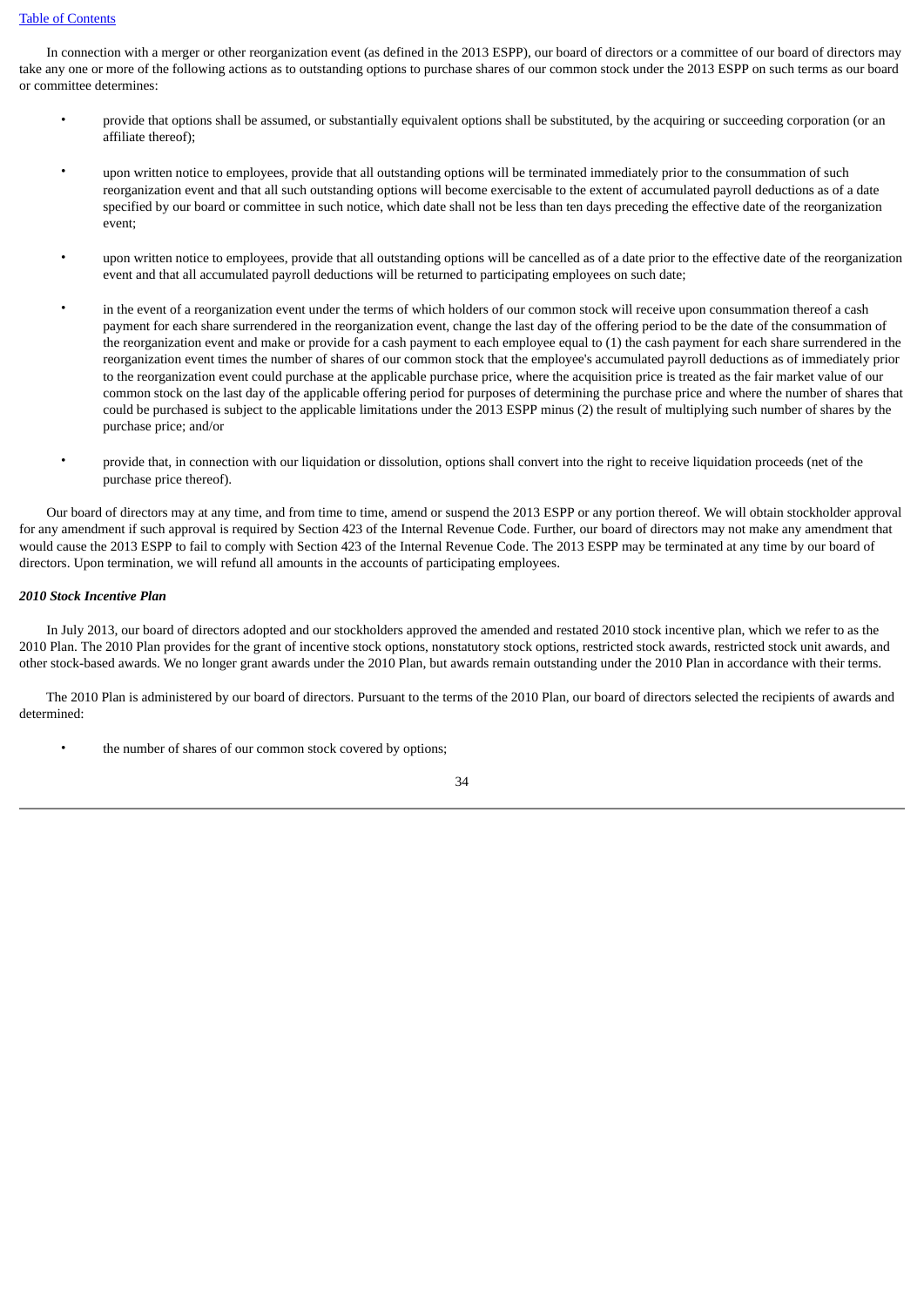- the terms, conditions and limitations applicable to the grant or exercise of options and to the common stock to be issued upon exercise of each option, including vesting provisions, repurchase provisions and restrictions upon sale or transfer thereof;
- the type of options to be granted;
- the vesting and duration of options;
- the exercise price of options; and
- the number of shares of our common stock subject to and the terms and conditions of any restricted stock awards, restricted stock unit awards, or other stock-based awards, including conditions for repurchase (or forfeiture) and repurchase price.

 To the extent permitted by applicable law, our board of directors may delegate its powers under the 2010 Plan to one or more committees or subcommittees of our board or to one or more of our executive officers.

 In the event of any stock split, reverse stock split, stock dividend, recapitalization, combination or reclassification of shares, spin-off or other similar change in capitalization or event, we are required by the 2010 Plan to make appropriate adjustments, in a manner determined by our board, to:

- the number and class of securities available and the per-participant share limits under the 2010 Plan;
- the number and class of securities, vesting schedule, and exercise price per share of each outstanding award;
- the repurchase price per security subject to repurchase; and
- the terms of each other outstanding stock-based award.

 Upon the consummation of a merger or other event constituting an acquisition (as defined in the 2010 Plan), our board of directors or the board of directors of the surviving or acquiring entity shall, as to outstanding awards under the 2010 Plan (on the same basis or on different bases), either:

- make appropriate provision for the continuation or assumption of such awards or substitute on an equitable basis for the shares then subject to such awards either (1) the consideration payable with respect to the outstanding shares of our common stock in connection with the acquisition, (2) shares of stock of the surviving or acquiring corporation, or (3) such other securities or other consideration as the applicable board deems appropriate, the fair market value of which shall not materially differ from the fair market value of the shares of our common stock subject to such awards immediately preceding the acquisition;
- upon written notice, provide that one or more awards then outstanding must be exercised (to the extent then vested), in whole or in part, within a specified number of days of the date of such notice, at the end of which period such awards shall terminate; or
- provide that one or more awards then outstanding, in whole or in part, shall be terminated in exchange for a cash payment equal to the excess of the fair market value (as determined by the applicable board in its sole discretion) for the vested shares subject to such awards over the exercise price, if any, thereof.

 Unless otherwise determined by the applicable board, any repurchase rights or other rights that relate to an award shall continue to apply to consideration, including cash, that has been substituted, assumed or amended for an award in connection with an acquisition. We may require that all or any portion of such consideration payable in respect of an award in connection with an acquisition shall be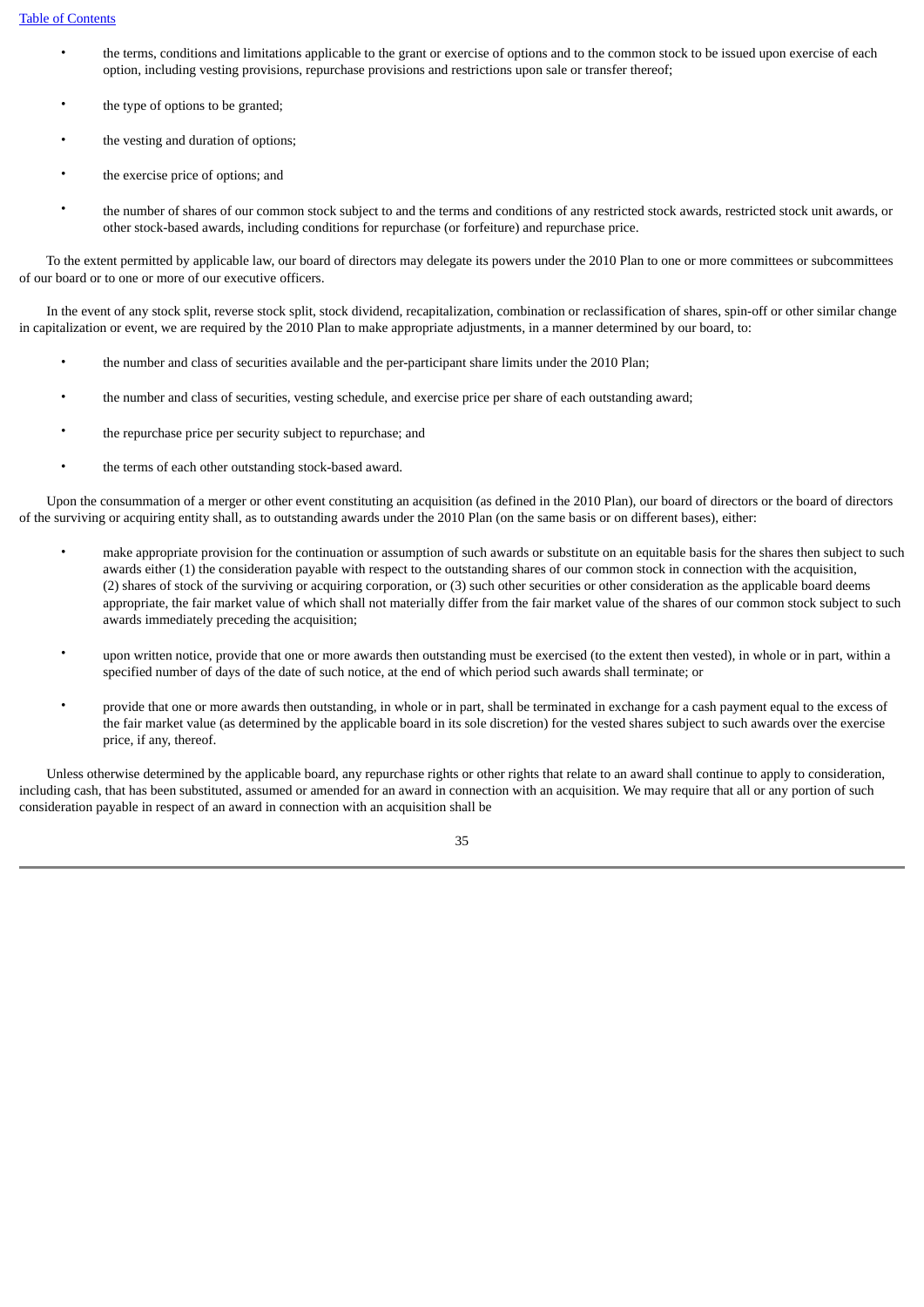held in escrow (including in an escrow pursuant to the agreement effecting such acquisition) in order to effectuate any continuing restrictions.

 At any time, our board of directors may provide that any award under the 2010 Plan shall become immediately exercisable in full or in part or free of some or all restrictions or conditions, or otherwise realizable in full or in part, as the case may be.

 Our board of directors may amend, modify or terminate any outstanding award under the 2010 Plan, including, but not limited to, substituting therefor another award of the same or a different type, changing the date of exercise or realization, and converting an incentive stock option to a nonstatutory stock option, subject to certain participant consent requirements. In addition, our board of directors may, without stockholder approval, amend any outstanding option to reduce the exercise price of such option or cancel any outstanding option and grant in substitution therefor new options covering the same or a different number of shares of our common stock and having a lower exercise price than the cancelled options. Our board of directors may amend, suspend or terminate the 2010 Plan or any portion thereof at any time.

# **401(k) Retirement Plan**

 We maintain a 401(k) retirement plan that is intended to be a tax-qualified defined contribution plan under Section 401(k) of the Internal Revenue Code. In general, all of our U.S.-based employees are eligible to participate in the 401(k) plan, beginning on the first day of the month following commencement of their employment. The 401(k) plan includes a salary deferral arrangement pursuant to which participants may elect to reduce their current compensation by up to the statutorily prescribed limit, equal to \$17,500 in 2013, and have the amount of the reduction contributed to the 401(k) plan.

# **Health and Welfare Benefits**

 Our named executive officers are eligible to participate in all of our employee benefit plans, including our medical, dental, vision, group life and disability insurance plans, in each case on the same basis as other employees. We believe that these health and welfare benefits help ensure that we have a productive and focused workforce through reliable and competitive health and other benefits.

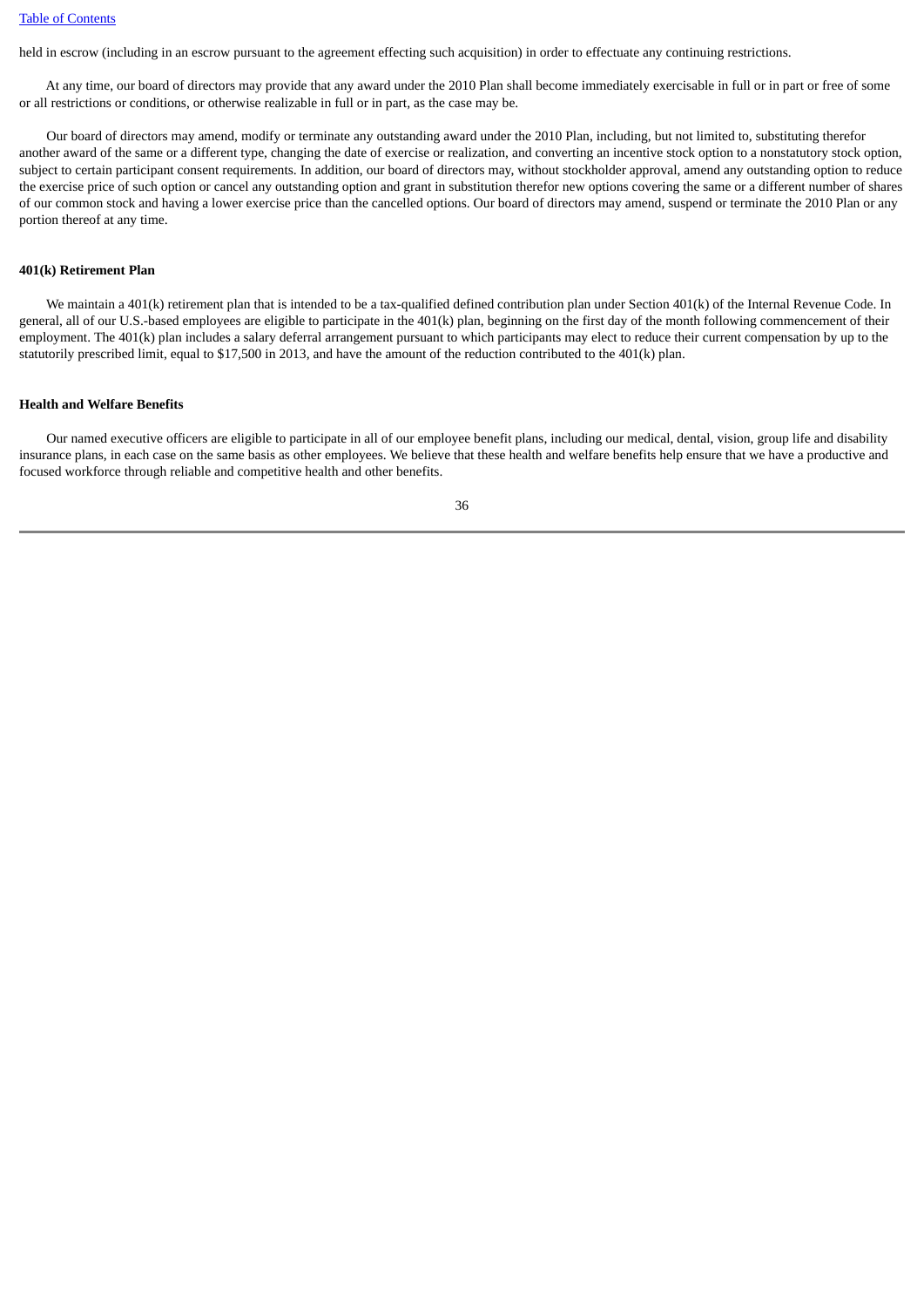# **CERTAIN RELATIONSHIPS AND RELATED PARTY TRANSACTIONS**

<span id="page-40-0"></span> Since January 1, 2013, we have engaged in the following transactions with our directors and executive officers and holders of more than 5% of our voting securities and affiliates of our directors, executive officers and such 5% stockholders. We believe that all of the transactions described below were made on terms no less favorable to us than could have been obtained from unaffiliated third parties.

# **Participation in Initial Public Offering**

 In our initial public offering, certain of our 5% stockholders and their affiliates purchased an aggregate of 625,000 shares of our common stock. Each of those purchases was made through the underwriters at the initial public offering price. The following table sets forth the aggregate number of shares of our common stock that these 5% stockholders and their affiliates purchased in our initial public offering:

| Purchaser                         | <b>Shares of</b><br><b>Common Stock</b> |
|-----------------------------------|-----------------------------------------|
| Delphi Ventures and affiliates(1) | 312.500                                 |
| Foresite Capital Fund I, L.P.     | 312.500                                 |

(1) Consists of 309,478 shares of common stock purchased by Delphi Ventures VIII, L.P. and 3,022 shares of common stock purchased by Delphi BioInvestments VIII, L.P. Deepa R. Pakianathan, Ph.D., a member of our board of directors, is a Managing Member of Delphi Management Partners VIII, L.L.C, the general partner of Delphi Ventures VIII, L.P. and Delphi BioInvestments VIII, L.P.

# **Preferred Stock Financings**

All series of preferred stock discussed in this section converted into shares of our common stock upon the closing of our initial public offering.

# *Series B-1 Preferred Stock Financing*

 In July 2013, we issued and sold an aggregate of 8,636,362 shares of our series B-1 preferred stock, at a purchase price per share of \$2.20, for an aggregate purchase price of \$18,999,996, and immediately following such sale, Foresite Capital, which purchased 6,818,182 shares of our series B-1 preferred stock in this financing, became a beneficial owner of more than 5% of our voting securities.

 The following table sets forth the number of shares of series B-1 preferred stock that were issued to holders of more than 5% of our voting securities at the time of such issuance and affiliates of such holders, in connection with the series B-1 preferred stock financing and the aggregate cash purchase price paid by such entities.

|                                   | <b>Shares of Series B-1</b> |                       |           |
|-----------------------------------|-----------------------------|-----------------------|-----------|
| Purchaser                         | <b>Preferred Stock</b>      | <b>Purchase Price</b> |           |
| Delphi Ventures and affiliates(1) | 909.091 \$                  |                       | 2.000.000 |

(1) Consists of 900,300 shares purchased by Delphi Ventures VIII, L.P. and 8,791 shares purchased by Delphi BioInvestments VIII, L.P.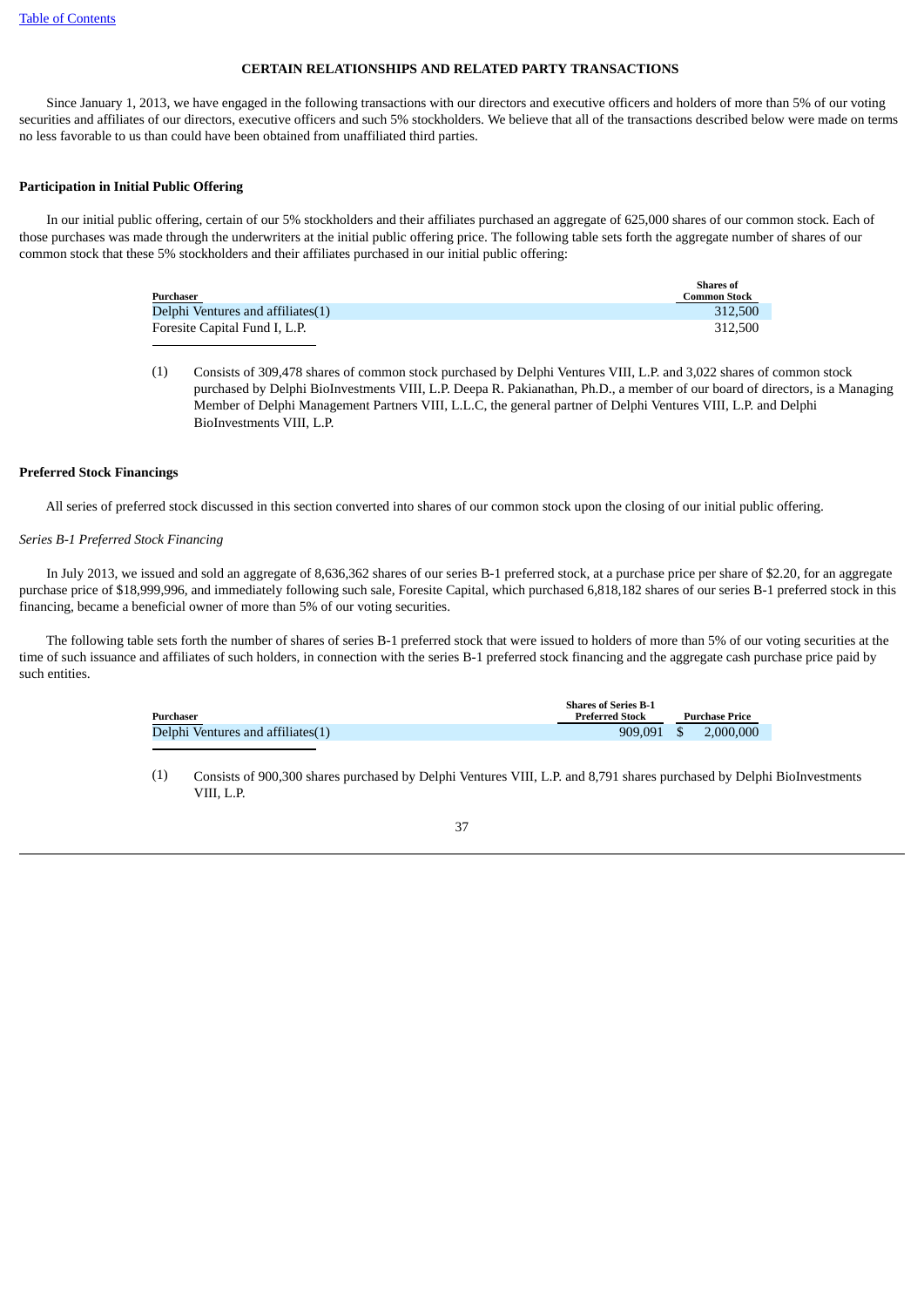# *Series B Preferred Stock Financing*

 Between April and September 2013, we issued and sold an aggregate of 24,100,000 shares of our series B preferred stock, at a purchase price per share of \$2.00, for an aggregate purchase price of \$48,200,000, and immediately following the first sale of shares of our series B preferred stock in April 2013, each of Plio Limited and Delphi Ventures, which purchased 3,000,000 and 2,500,000 shares, respectively, of our series B preferred stock, became a beneficial owner of more than 5% of our voting securities.

 The following table sets forth the number of shares of series B preferred stock that were issued to holders of more than 5% of our voting securities at the time of such issuance, and affiliates of such holders, in connection with the series B preferred stock financing and the aggregate cash purchase price paid by such entities.

|                                                     | Purchase Price                                     |
|-----------------------------------------------------|----------------------------------------------------|
|                                                     | 12,000,000                                         |
|                                                     | 18.000.000                                         |
|                                                     | 10,000,000                                         |
| <b>Shares of Series B</b><br><b>Preferred Stock</b> | $6.000.000$ \$<br>$9,000,000$ \$<br>$5,000,000$ \$ |

# (1) Consists of 4,951,650 shares purchased by Delphi Ventures VIII, L.P. and 48,350 shares purchased by Delphi BioInvestments VIII<sub>I</sub>, p.

# *Series A-4 Preferred Stock Financing*

 In February 2012, we entered into a stock purchase agreement for the purpose of issuing and selling up to an aggregate of 1,538,461 shares of our series A-4 preferred stock, at a purchase price per share of \$1.30, for an aggregate purchase price of \$1,999,999. We issued these shares in August 2013.

The following table sets forth the number of shares of series A-4 preferred stock that were issued to a holder of more than 5% of our voting securities at the time of such issuance in connection with the series A-4 preferred stock financing and the aggregate cash purchase price paid by such entity.

|              | <b>Shares of Series A-4</b> |  |                |
|--------------|-----------------------------|--|----------------|
| Purchaser    | <b>Preferred Stock</b>      |  | Purchase Price |
| Plio Limited | 1,538,461 \$                |  | 1.999.999      |

# *Series A-2 and A-3 Preferred Stock Financing*

 In October 2011, we entered into a stock purchase agreement for the purpose of issuing and selling up to an aggregate of (i) 7,000,000 shares of our series A-2 preferred stock and (ii) 3,000,000 shares of our series A-3 preferred stock. Between October 2011 and February 2013, we became obligated to issue 6,100,000 shares of our series A-2 preferred stock at a purchase price per share of \$1.15, for an aggregate purchase price of \$7,015,000, and 1,764,706 shares of our series A-3 preferred stock at a purchase price per share of \$1.70, for an aggregate purchase price of \$3,000,000. We issued these shares in August 2013.

 The following table sets forth the number of shares of series A-2 preferred stock and series A-3 preferred stock that were issued to a holder of more than 5% of our voting securities at the time of such issuance in connection with the series A-2 and series A-3 preferred stock financing and the aggregate cash purchase price paid by such entity.

| Purchaser   | <b>Shares of Series A-2</b><br><b>Preferred Stock</b> | <b>Shares of Series A-3</b><br><b>Preferred Stock</b> | <b>Aggregate Purchase</b><br>Price |
|-------------|-------------------------------------------------------|-------------------------------------------------------|------------------------------------|
| Chione Ltd. | 6.086.957                                             | 1.764.706 \$                                          | 10.000.001                         |
|             |                                                       |                                                       |                                    |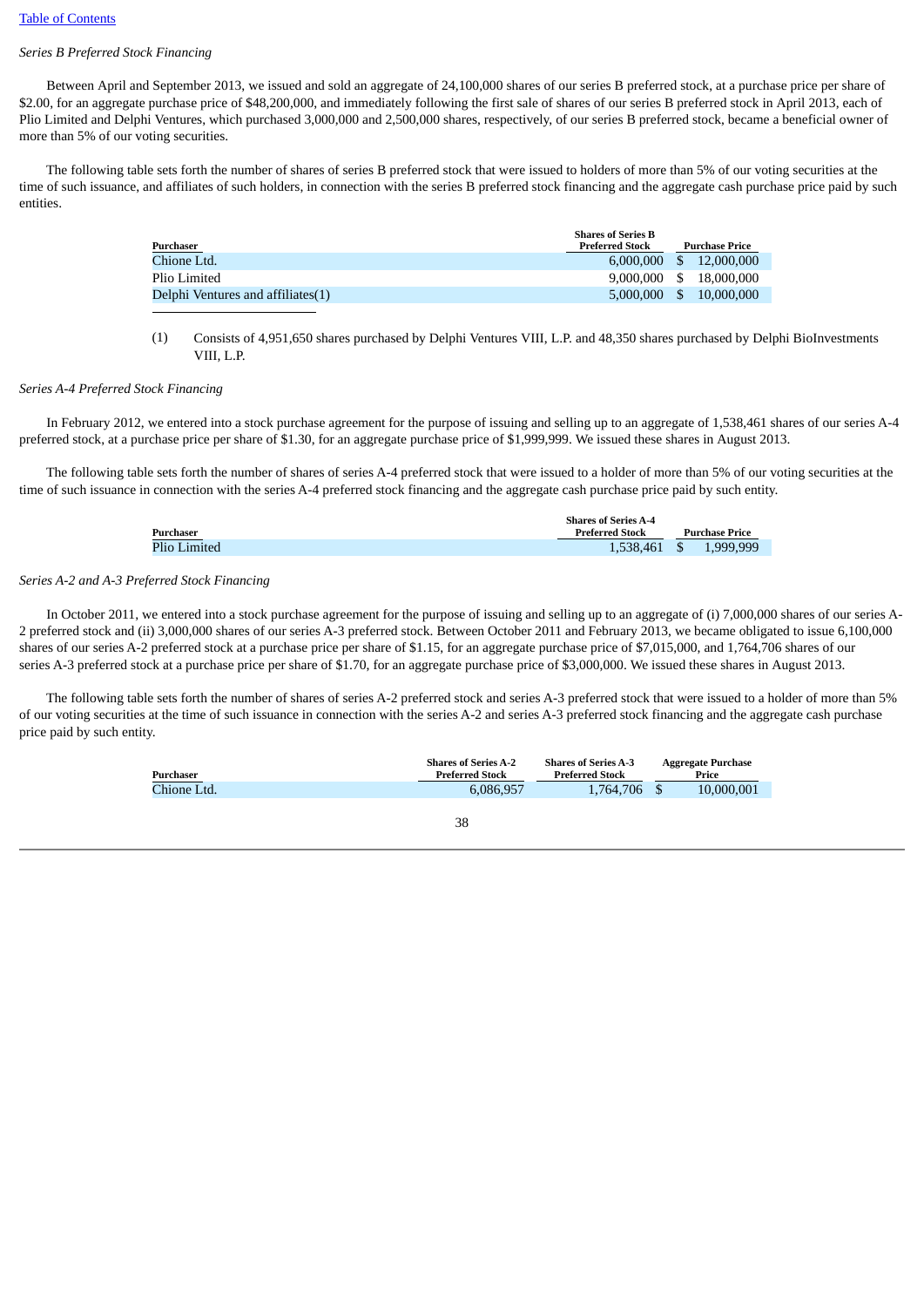# *Series A Preferred Stock Financing*

 Between October 2010 and January 2013, we issued and sold an aggregate of 20,937,500 shares of our series A preferred stock, at a purchase price per share of \$1.00, for an aggregate purchase price of \$20,937,500. Immediately following the first sale of shares of our series A preferred stock in October 2010, Chione Ltd., which purchased 5,000,000 shares of our series A preferred stock in such sale, became a beneficial owner of more than 5% of our voting securities.

 The following table sets forth the number of shares of series A preferred stock that were issued to our directors, executive officers and holders of more than 5% of our voting securities at the time of such issuance in connection with the series A preferred stock financing and the aggregate cash purchase price paid by such persons and entities.

| Purchaser                        | <b>Shares of Series A</b><br><b>Preferred Stock</b> | <b>Purchase Price</b> |
|----------------------------------|-----------------------------------------------------|-----------------------|
| Michael G. Kauffman, M.D., Ph.D. | 437.500                                             | 437.500               |
| Chione Ltd.                      | 15,000,000(1) \$ 15,000,000                         |                       |

(1) Does not include 5,000,000 shares of our series A preferred stock issued to Chione Ltd. in October 2010 at the initial closing of the series A preferred stock financing. Chione Ltd. became a beneficial owner of more than 5% of our voting securities immediately following such initial closing and we issued the 15,000,000 shares of our series A preferred stock listed in this table to Chione Ltd. after Chione Ltd. had become a holder of more than 5% of our voting securities.

# **Registration Rights**

 We are a party to a third amended and restated investors' rights agreement, last amended in July 2013, with the former holders of our preferred stock, including certain of our directors, executive officers and 5% stockholders and their affiliates. The investor rights agreement provides these holders the right to demand that we file a registration statement or request that their shares be covered by a registration statement that we are otherwise filing.

#### **Severance and Change in Control Agreements**

 See the "Executive Compensation—Employment Agreements, Severance and Change in Control Arrangements" section of this proxy statement for a further discussion of these arrangements.

## **Indemnification of Directors**

 Our certificate of incorporation limits the personal liability of directors for breach of fiduciary duty to the maximum extent permitted by the Delaware General Corporation Law and provides that no director will have personal liability to us or to our stockholders for monetary damages for any breach of fiduciary duty as a director. In addition, we have entered into indemnification agreements with each of our directors that that require us, among other things, to indemnify each director for certain expenses, including attorneys' fees, judgments, fines and settlement amounts incurred by him or her in any action or proceeding arising out of his or her service as one of our directors. See the "Corporate Governance—Limitation of Liability and Indemnification" section of this proxy statement for a further discussion of these arrangements.

# **Consulting Arrangements**

 We are party to a consulting agreement with Mirza Consulting, an entity that is wholly owned by Mansoor Raza Mirza, a member of our board of directors. Pursuant to this agreement, we paid

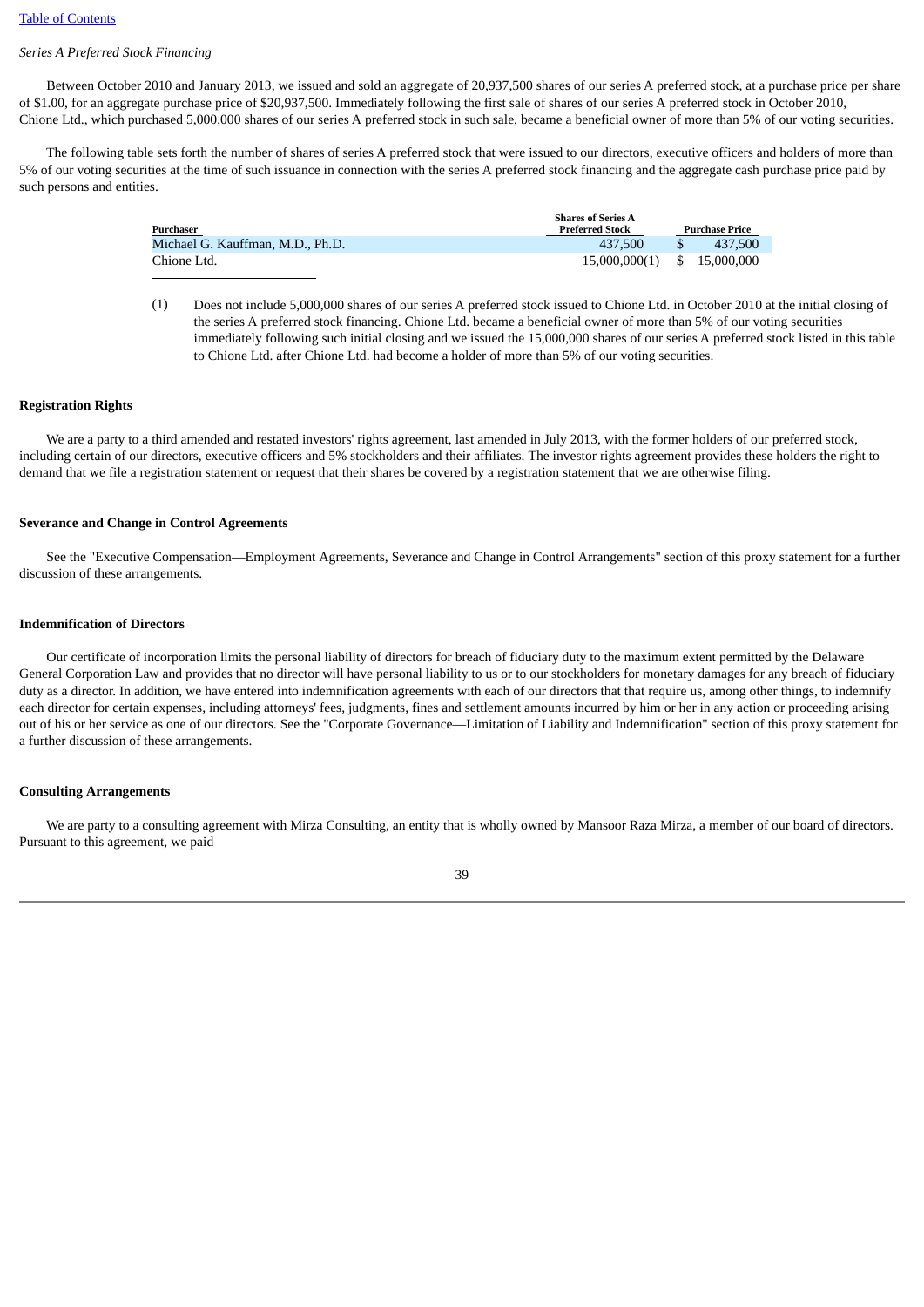Dr. Mirza (through such entity) a consulting fee of \$28,500 per month during the fiscal year ended December 31, 2013. We have agreed to pay Dr. Mirza a consulting fee of \$22,500 per month beginning January 1, 2014.

 We are also a party to a consulting agreement with Dr. Tami Rashal, the sister of Dr. Sharon Shacham, our President and Chief Scientific Officer, and the sister-in-law of Michael Kauffman, our Chief Executive Officer and member of our board of directors. Pursuant to this agreement, we pay Dr. Rashal a consulting fee of \$12,083.33 per month, effective January 1, 2014. We also paid Dr. Rashal a bonus of \$19,500 for her services in 2013. Prior to January 1, 2014, we paid Dr. Rashal a consulting fee of \$11,666.66 per month, effective May 1, 2013. Prior to May 1, 2013, we paid Dr. Rashal a consulting fee of \$60 per hour, which fee was limited to \$10,000 per year. In September 2013 and December 2013, we granted to Dr. Rashal options to purchase 15,151 and 8,000 shares of our common stock at exercise prices of \$4.75 and \$23.66 per share, respectively.

#### <span id="page-43-0"></span>**Policies and Procedures for Related Person Transactions**

 On October 8, 2013, our board adopted written policies and procedures for the review of any transaction, arrangement or relationship in which we are a participant, the amount involved exceeds \$120,000, and one of our executive officers, directors, director nominees or 5% stockholders (or their immediate family members), each of whom we refer to as a "related person," has a direct or indirect material interest.

 If a related person proposes to enter into such a transaction, arrangement or relationship, which we refer to as a "related person transaction," the related person must report the proposed related person transaction to our principal financial officer. The policy calls for the proposed related person transaction to be reviewed and, if deemed appropriate, approved by the board's audit committee. Whenever practicable, the reporting, review and approval will occur prior to effectiveness or consummation of the related person transaction. If advance review and approval is not practicable, the committee will review, and, in its discretion, may ratify the related person transaction. The policy also permits the chairman of the committee to review and, if deemed appropriate, approve proposed related person transactions that arise between committee meetings, subject to ratification by the committee at its next meeting. Any related person transactions that are ongoing in nature will be reviewed annually.

 A related person transaction reviewed under the policy will be considered approved or ratified if it is authorized by the committee after full disclosure of the related person's interest in the transaction. As appropriate for the circumstances, the committee will review and consider:

- the related person's interest in the related person transaction;
- the approximate dollar value of the amount involved in the related person transaction;
- the approximate dollar value of the amount of the related person's interest in the transaction without regard to the amount of any profit or loss;
- whether the transaction was undertaken in the ordinary course of our business:
- whether the terms of the transaction are no less favorable to us than terms that could have been reached with an unrelated third party;
- the purpose of, and the potential benefits to us of, the transaction; and
- any other information regarding the related person transaction or the related person in the context of the proposed transaction that would be material to investors in light of the circumstances of the particular transaction.

 The committee may approve or ratify the related person transaction only if the committee determines that, under all of the circumstances, the transaction is in, or is not inconsistent with, our

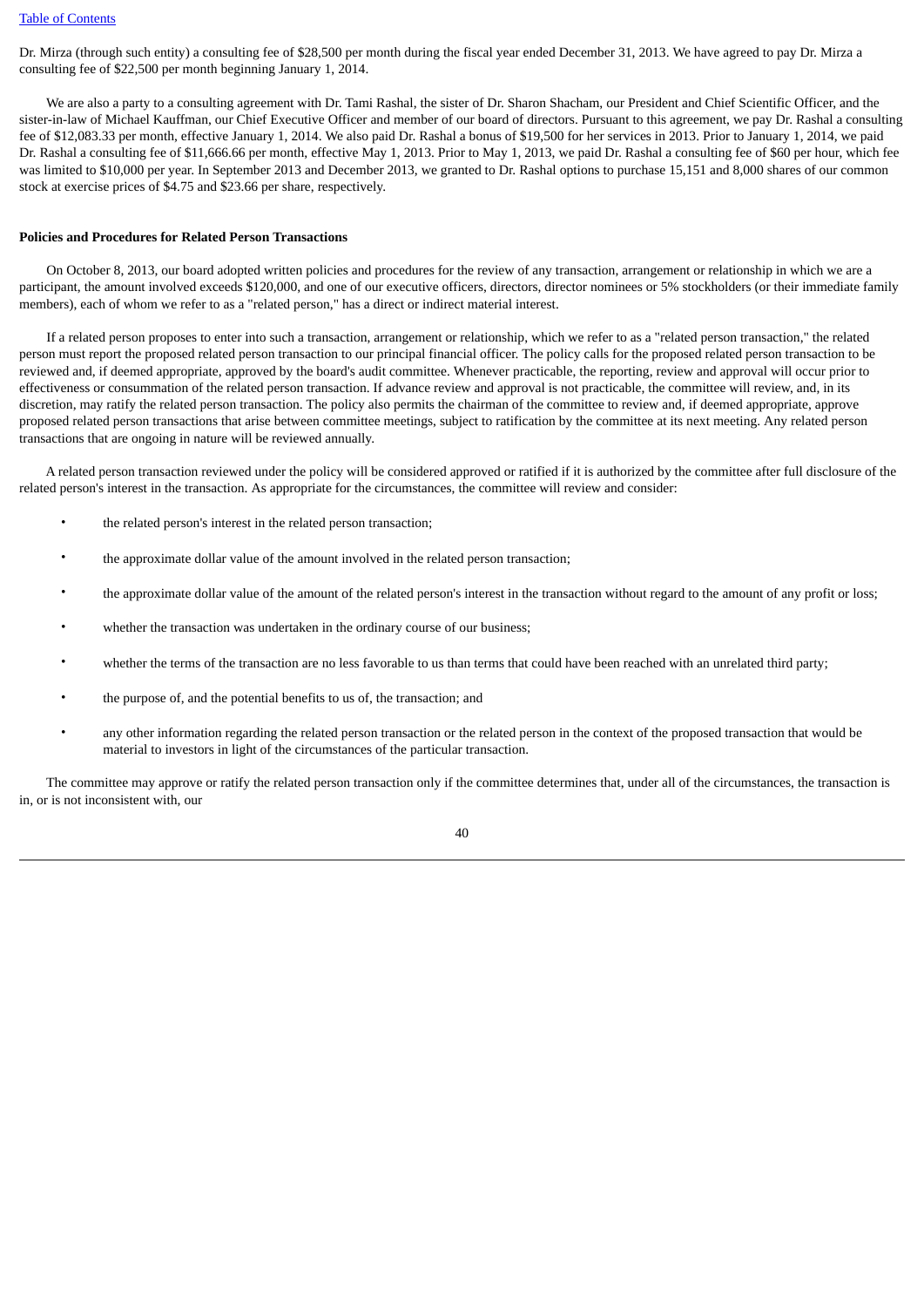# [Table of Contents](#page-3-0)

best interests. The committee may impose any conditions on the related person transaction that it deems appropriate.

 In addition to the transactions that are excluded by the instructions to the SEC's related person transaction disclosure rule, the board has determined that the following transactions do not create a material direct or indirect interest on behalf of related persons and, therefore, are not related person transactions for purposes of this policy:

- interests arising solely from the related person's position as an executive officer of another entity (whether or not the person is also a director of such entity), that is a participant in the transaction, where (a) the related person and all other related persons own in the aggregate less than a 10% equity interest in such entity, (b) the related person and his or her immediate family members are not involved in the negotiation of the terms of the transaction and do not receive any special benefits as a result of the transaction, and (c) the amount involved in the transaction equals less than the greater of \$200,000 or 5% of the annual consolidated gross revenues of the company receiving payment under the transaction; and
- a transaction that is specifically contemplated by provisions of our charter or bylaws.

 The policy provides that transactions involving compensation of executive officers shall be reviewed and approved by the compensation committee in the manner specified in its charter.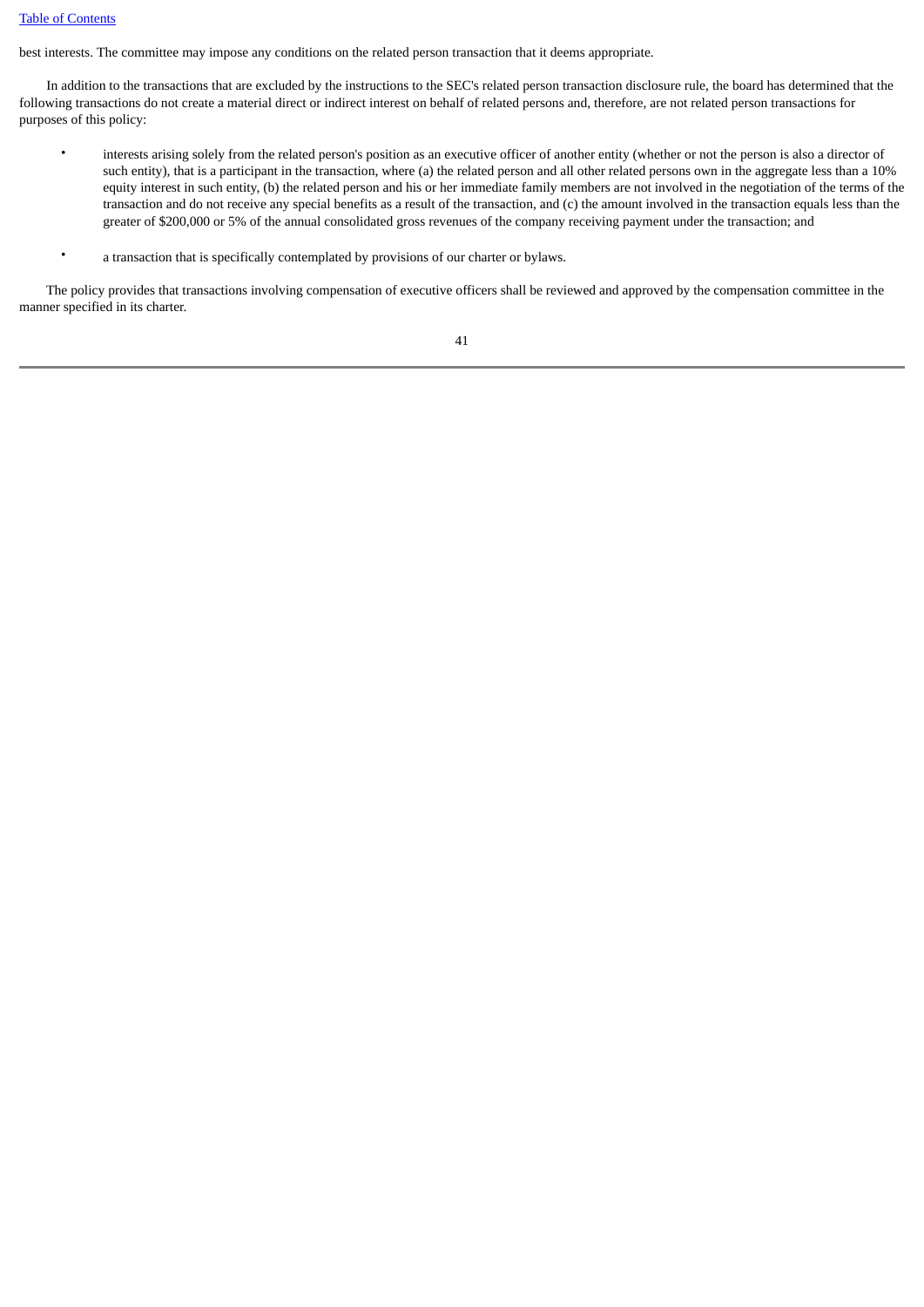# **PROPOSAL 2:**

# **RATIFICATION OF SELECTION OF INDEPENDENT REGISTERED PUBLIC ACCOUNTING FIRM**

<span id="page-45-0"></span> The audit committee has selected Ernst & Young LLP as the company's independent registered public accounting firm for the fiscal year ending December 31, 2014 and the board has directed that management submit the selection of the company's independent registered public accounting firm for ratification by the stockholders at the annual meeting. Representatives of Ernst & Young LLP are expected to be present at the annual meeting, will have an opportunity to make a statement if they so desire, and be available to respond to appropriate questions. Ernst & Young LLP was appointed to serve as our independent registered public accounting firm for the fiscal year ending December 31, 2014 on April 11, 2014. McGladrey LLP served as our independent registered public accounting firm for the fiscal years ended December 31, 2013 and December 31, 2012. See "—Change in Independent Registered Public Accounting Firm" below. The Company does not expect that a representative from McGladrey LLP will be present at the annual meeting.

 Stockholder ratification of the selection of Ernst & Young LLP as the company's independent registered public accounting firm is not required by Delaware law or our certificate of incorporation or our bylaws. However, the board is submitting the audit committee's selection of Ernst & Young LLP to the stockholders for ratification as a matter of good corporate practice. If the stockholders fail to ratify the selection, the audit committee will reconsider whether to retain that firm. Even if the selection is ratified, the audit committee in its discretion may direct the selection of a different independent registered public accounting firm at any time during the year if the audit committee determines that such a change would be in the best interests of the company and its stockholders.

# **Independent Registered Public Accountants' Fees**

 The following table sets forth aggregate fees billed to us for services related to the fiscal years ended December 31, 2013 and 2012, by McGladrey LLP, our independent registered public accounting firm for periods.

|                              |              | <b>Year Ended</b>      |  |
|------------------------------|--------------|------------------------|--|
|                              | December 31. |                        |  |
|                              | 2013         | 2012                   |  |
| Audit Fees(1)                | \$636,600    | \$26,000               |  |
| <b>Audit Related Fees(2)</b> |              |                        |  |
| Tax Fees $(3)$               |              |                        |  |
| All Other Fees(4)            |              |                        |  |
| <b>Total</b>                 | 636,600      | 26,000<br>$\mathbb{S}$ |  |
|                              |              |                        |  |

- (1) Audit Fees consist of fees billed for professional services performed by McGladrey LLP for the audit of our annual consolidated financial statements, the review of interim consolidated financial statements, and related services that are normally provided in connection with registration statements, including the registration statement for our initial public offering. Included in the 2013 Audit Fees is \$501,600 of fees billed in connection with our initial public offering.
- (2) Audit Related Fees may consist of fees billed by an independent registered public accounting firm for assurance and related services that are reasonably related to the performance of the audit or review of our consolidated financial statements. There were no such fees incurred by the company in 2013 or 2012.

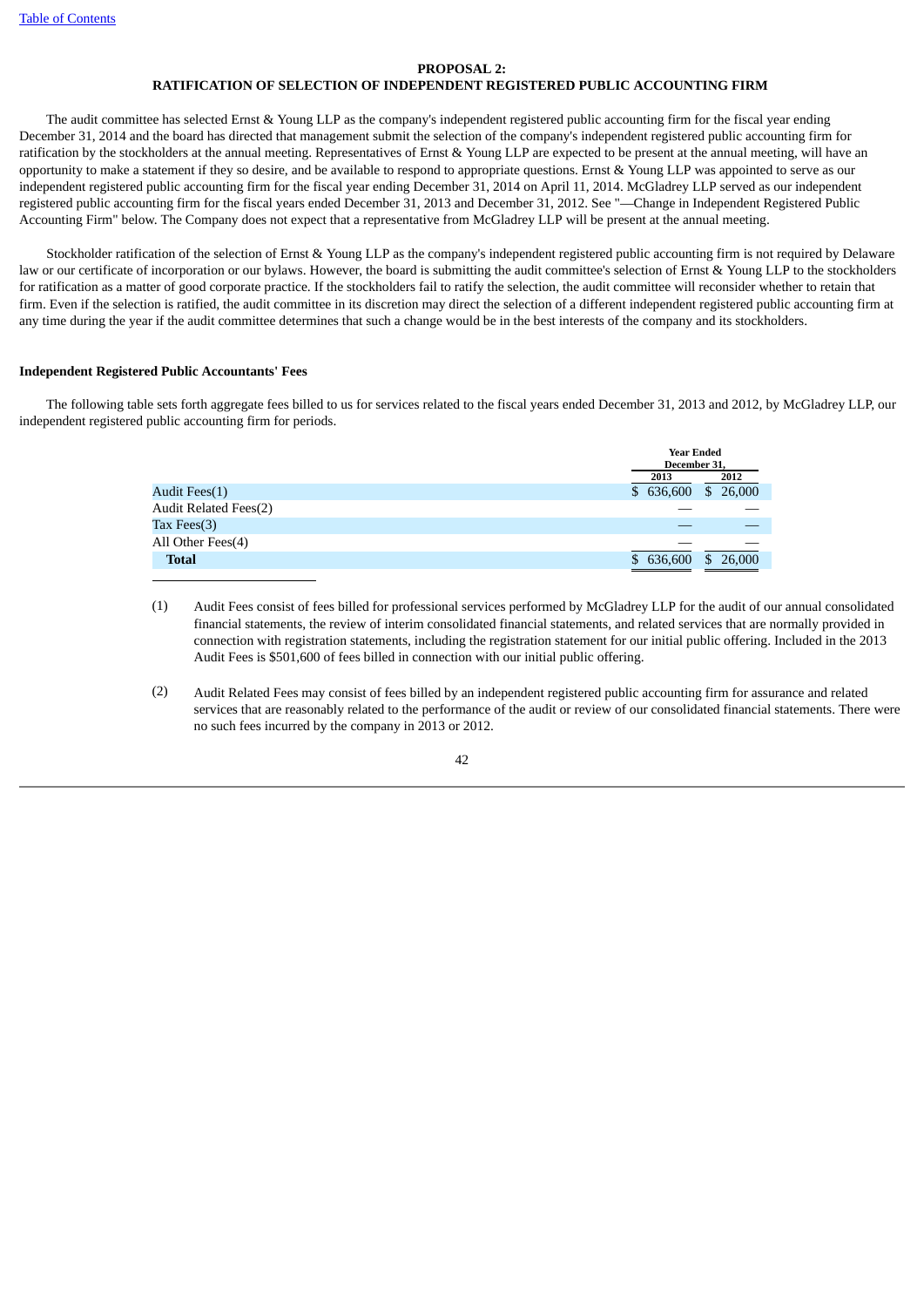- (3) Tax Fees may consist of fees for professional services, including tax consulting and compliance performed by an independent registered public accounting firm. There were no such fees incurred in 2013 or 2012.
- (4) There were no such fees incurred in 2013 or 2012.

The audit committee has considered the services listed above to be compatible with maintaining McGladrey LLP's independence.

# **Change in Independent Registered Public Accounting Firm**

 On April 11, 2014, the audit committee selected Ernst & Young LLP as our independent registered public accounting firm for the fiscal year ending December 31, 2014, and dismissed McGladrey LLP from service as our independent registered public accounting firm. We formally engaged Ernst & Young LLP on April 17, 2014.

 McGladrey LLP's reports on our financial statements as of and for the fiscal years ended December 31, 2013 and 2012 did not contain any adverse opinion or disclaimer of opinion, nor were they qualified or modified as to uncertainty, audit scope, or accounting principles.

 During the fiscal years ended December 31, 2013 and 2012 and the subsequent interim period through April 11, 2014, there were (i) no "disagreements" (as that term is defined in Item 304(a)(1)(iv) of Regulation S-K and the related instructions) between us and McGladrey LLP on any matter of accounting principles or practices, financial statement disclosure, or auditing scope or procedure, which disagreements, if not resolved to the satisfaction of McGladrey LLP, would have caused McGladrey LLP to make reference to the subject matter of the disagreement in its reports on our consolidated financial statements and (ii) no "reportable events" (as that term is defined in Item  $304(a)(1)(v)$  of Regulation S-K).

 During the fiscal years ended December 31, 2013 and 2012 and the subsequent interim period through April 16, 2014, neither we, nor anyone on our behalf, consulted Ernst & Young LLP regarding (i) the application of accounting principles to a specified transaction, either completed or proposed, or the type of audit opinion that might be rendered on our consolidated financial statements, and no written report or oral advice was provided to us by Ernst & Young LLP that Ernst & Young LLP concluded was an important factor considered by us in reaching a decision as to any accounting, auditing or financial reporting issue or (ii) any matter that was the subject of a "disagreement" (as that term is defined in Item  $304(a)(1)(iv)$  of Regulation S-K and the related instructions) or a "reportable event" (as that term is defined in Item  $304(a)(1)(v)$  of Regulation S-K).

# **Pre-Approval Policies and Procedures**

 Our audit committee has established a policy that all audit and permissible non-audit services provided by our independent registered public accounting firm will be pre-approved by the audit committee, and all such services were pre-approved in accordance with this policy during the fiscal year ended December 31, 2013. These services may include audit services, audit-related services, tax services and other services. The audit committee considers whether the provision of each non-audit service is compatible with maintaining the independence of our auditors. Pre-approval is detailed as to the particular service or category of services and is generally subject to a specific budget. Our independent registered public accounting firm and management are required to periodically report to the audit committee regarding the extent of services provided by the independent registered public accounting firm in accordance with this pre-approval, and the fees for the services performed to date.

# **Recommendation of the Board of Directors**

**THE BOARD OF DIRECTORS UNANIMOUSLY RECOMMENDS THAT THE STOCKHOLDERS VOTE TO RATIFY THE SELECTION OF ERNST & YOUNG LLP AS OUR INDEPENDENT REGISTERED PUBLIC ACCOUNTING FIRM FOR THE FISCAL YEAR ENDING DECEMBER 31, 2014.**

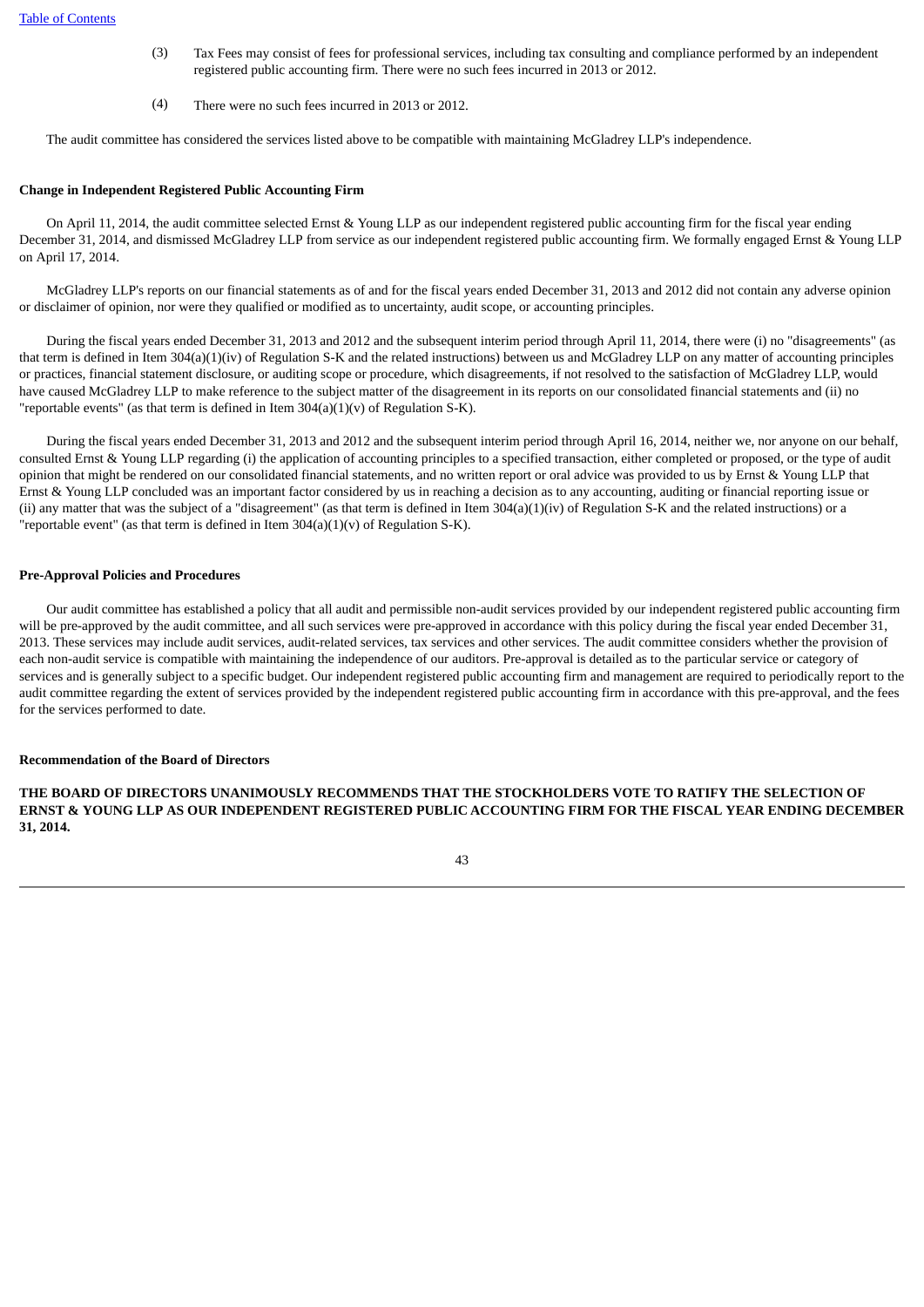# **SECURITY OWNERSHIP OF CERTAIN BENEFICIAL OWNERS AND MANAGEMENT**

<span id="page-47-0"></span>The following table sets forth information relating to the beneficial ownership of our common stock as of February 28, 2014, by:

- each person known by us to beneficially own more than 5% of our outstanding shares of common stock;
- each of our directors;
- each of our named executive officers; and
- all directors and executive officers as a group.

 The percentage of shares beneficially owned is computed on the basis of 29,753,726 shares of our common stock outstanding as of February 28, 2014. The number of shares beneficially owned by each stockholder is determined under rules issued by the Securities and Exchange Commission and includes voting or investment power with respect to securities. Under these rules, beneficial ownership includes any shares as to which the individual or entity has sole or shared voting power or investment power. In computing the number of shares beneficially owned by an individual or entity and the percentage ownership of that person, shares of common stock subject to options or other rights held by such person that are currently exercisable or will become exercisable within 60 days of February 28, 2014 are considered outstanding, although these shares are not considered outstanding for purposes of computing the percentage ownership of any other person. Unless otherwise indicated, the address of all listed stockholders is c/o Karyopharm Therapeutics Inc., 2 Mercer Road, Natick, MA 01760. Each of the stockholders listed has sole voting and investment power with respect to the shares beneficially owned by the stockholder unless noted otherwise, subject to community property laws where applicable.

|                                                                 | <b>Shares Beneficially Owned</b> |            |  |
|-----------------------------------------------------------------|----------------------------------|------------|--|
| <b>Name of Beneficial Owner</b>                                 | <b>Number</b>                    | Percentage |  |
| 5% Stockholders                                                 |                                  |            |  |
| Chione Ltd.(1)                                                  | 10,258,079                       | 34.48%     |  |
| Plio Limited(2)                                                 | 3,193,473                        | 10.73%     |  |
| Entities Affiliated with Foresite Capital(3)                    | 2,378,615                        | 7.99%      |  |
| Entities Affiliated with FMR LLC(4)                             | 2,346,000                        | 7.88%      |  |
| Entities Affiliated with Delphi Ventures(5)                     | 2,103,133                        | 7.07%      |  |
| <b>Named Executive Officers and Directors</b>                   |                                  |            |  |
| Michael G. Kauffman, M.D., Ph.D.(6)                             | 1,960,306                        | 6.59%      |  |
| Sharon Shacham, Ph.D., M.B.A.(7)                                | 1,960,306                        | 6.59%      |  |
| Paul Brannelly                                                  | 63,636                           | ∗          |  |
| Deepa R. Pakianathan, Ph.D.(8)                                  | 2,103,133                        | 7.07%      |  |
| Mansoor Raza Mirza, M.D.(9)                                     | 48.100                           | *          |  |
| Barry E. Greene(10)                                             | 4,640                            | $\ast$     |  |
| Kenneth E. Weg(11)                                              | 2,209                            | $\ast$     |  |
| Garen Bohlin                                                    | $\Omega$                         | $*$        |  |
| All executive officers and directors as a group (8 persons)(12) | 4,182,024                        | 14.06%     |  |

Less than 1%.

(1) The address for Chione Ltd. is Simou Menardou 8, Ria Court 8, Office 101, 6015 Larnaca, Cyprus. The board of directors of Chione, comprised of Marcin Czernik, Andreas Hadjimichael and Amalia Hadjimichael, and its sole stockholder, Wiaczeslaw Smolokowski, may be deemed to share voting and investment power with respect to the shares held by such entity and each of them disclaims beneficial ownership of such shares except to the extent of any pecuniary interest therein. The shares held by Chione Ltd. do not include the shares held by Plio Limited.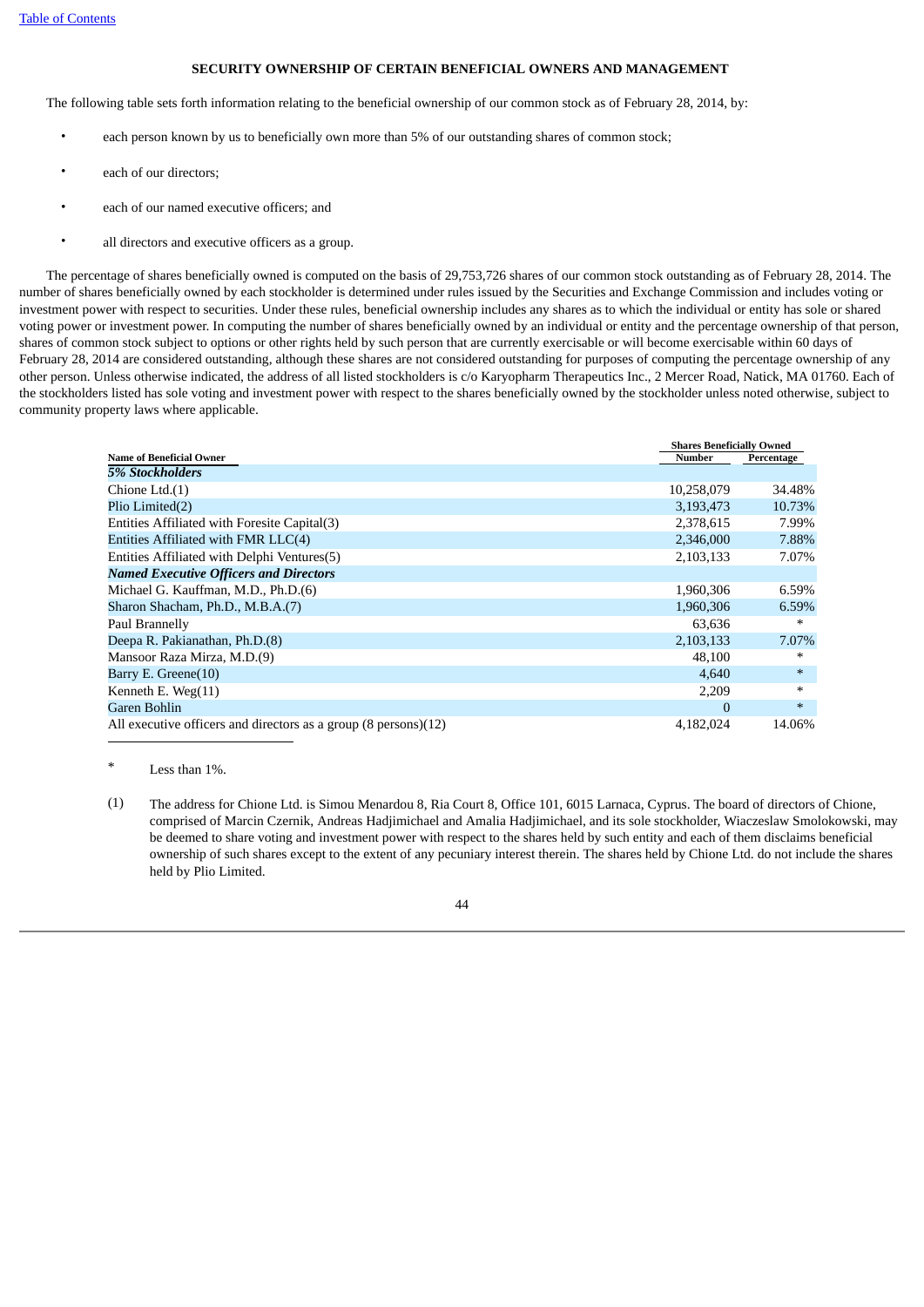- (2) The address for Plio Limited is Simou Menardou 8, Ria Court 8, Office 101, 6015 Larnaca, Cyprus. The board of directors of Plio, comprised of Marcin Czernik, Andreas Hadjimichael and Amalia Hadjimichael, and its sole stockholder, Gregory Jankilevitsch, may be deemed to share voting and investment power with respect to the shares held by such entity and each of them disclaims beneficial ownership of such shares except to the extent of any pecuniary interest therein. The shares held by Plio Limited do not include the shares held by Chione Ltd.
- (3) The address for Foresite Capital and affiliates is One Montgomery Street, Suite 2500, San Francisco, California 94104. Consists of (i) 1,585,743 shares of common stock held by Foresite Capital Fund I, L.P. (ii) 688,705 shares of common stock held by Foresite Capital IV-B, LLC and (iii) 104,167 shares of common stock held by Foresite Capital IV-C, LLC. James B. Tananbaum is the managing member of Foresite Capital Management I, LLC, the general partner of Foresite Capital Fund I, L.P., is the managing member of Foresite Capital IV-B Management, LLC, the managing member of Foresite Capital IV-B, LLC, and is the managing member of Foresite Capital IV-C Management, LLC, the managing member of Foresite Capital IV-C, LLC, and as such, James B. Tananbaum may be deemed to have sole voting and investment power over the securities held by Foresite Capital Fund I, L.P., Foresite Capital IV-B, LLC and Foresite Capital IV-C, LLC. James B. Tananbaum disclaims beneficial ownership of these securities except to the extent of his pecuniary interest therein. For information regarding Foresite Capital and its affiliates, we have relied on the Schedule 13G filed by Foresite Capital Fund I, L.P. filed with the SEC on November 15, 2013.
- (4) The address for Fidelity SelectCo, LLC ("SelectCo") is 1225 17th Street, Suite 1100, Denver, Colorado 80202 and the address for Fidelity Select Biotechnology Portfolio ("Portfolio") is 245 Summer Street, Boston, Massachusetts 02210. SelectCo, a wholly-owned subsidiary of FMR LLC and an investment adviser registered under Section 203 of the Investment Advisers Act of 1940, may be deemed to be the beneficial owner of 2,346,000 shares of common stock as a result of acting as investment adviser to various investment companies registered under Section 8 of the Investment Company Act of 1940, including Portfolio, which holds 2,055,682 shares of common stock. Additional shares of common stock are owned by other investment companies. Members of the family of Edward C. Johnson 3d, Chairman of FMR LLC, are the predominant owners, directly or through trusts, of Series B voting common shares of FMR LLC, representing 49% of the voting power of FMR LLC. For information regarding FMR LLC and its affiliates, we have relied on the Schedule 13G filed by FMR LLC with the SEC on February 14, 2014.
- (5) The address for Delphi Ventures and affiliates is 3000 Sand Hill Road, #1-135, Menlo Park, California 94025. Delphi Ventures VIII, L.P. ("Delphi VIII") directly holds 2,082,796 shares of common stock. Delphi BioInvestments VIII, L.P. ("DBI VIII") directly holds 20,337 shares of common stock. Delphi Management Partners VIII, L.L.C. ("DMP VIII") is the general partner of Delphi VIII and DBI VIII (together, the "Delphi VIII Funds") and may be deemed to have sole voting and dispositive power over the shares held by the Delphi VIII Funds. DMP VIII and each of James J. Bochnowski, David L. Douglass, Douglas A. Roeder and Deepa R. Pakianathan, Ph.D., the Managing Members of DMP VIII who may be deemed to share voting and dispositive power over the reported securities, disclaim beneficial ownership of the reported securities held by Delphi VIII Funds except to the extent of any pecuniary interest therein.
- (6) Consists of (a) 40,024 shares of common stock underlying options held by Michael Kauffman that are exercisable as of February 28, 2014 or will become exercisable within 60 days after such date, (b) 830,171 shares of common stock held by Michael Kauffman, (c) 171,148 shares of common stock underlying options held by Sharon Shacham, who is the spouse of Michael Kauffman, that are exercisable as of February 28, 2014 or will become exercisable within 60 days after such date and (d) 918,963 shares of common stock held by Sharon Shacham.
- (7) Consists of (a) 171,148 shares of common stock underlying options held by Sharon Shacham that are exercisable as of February 28, 2014 or will become exercisable within 60 days after such date, (b) 918,963 shares of common stock held by Sharon Shacham, (c) 40,024 shares of common stock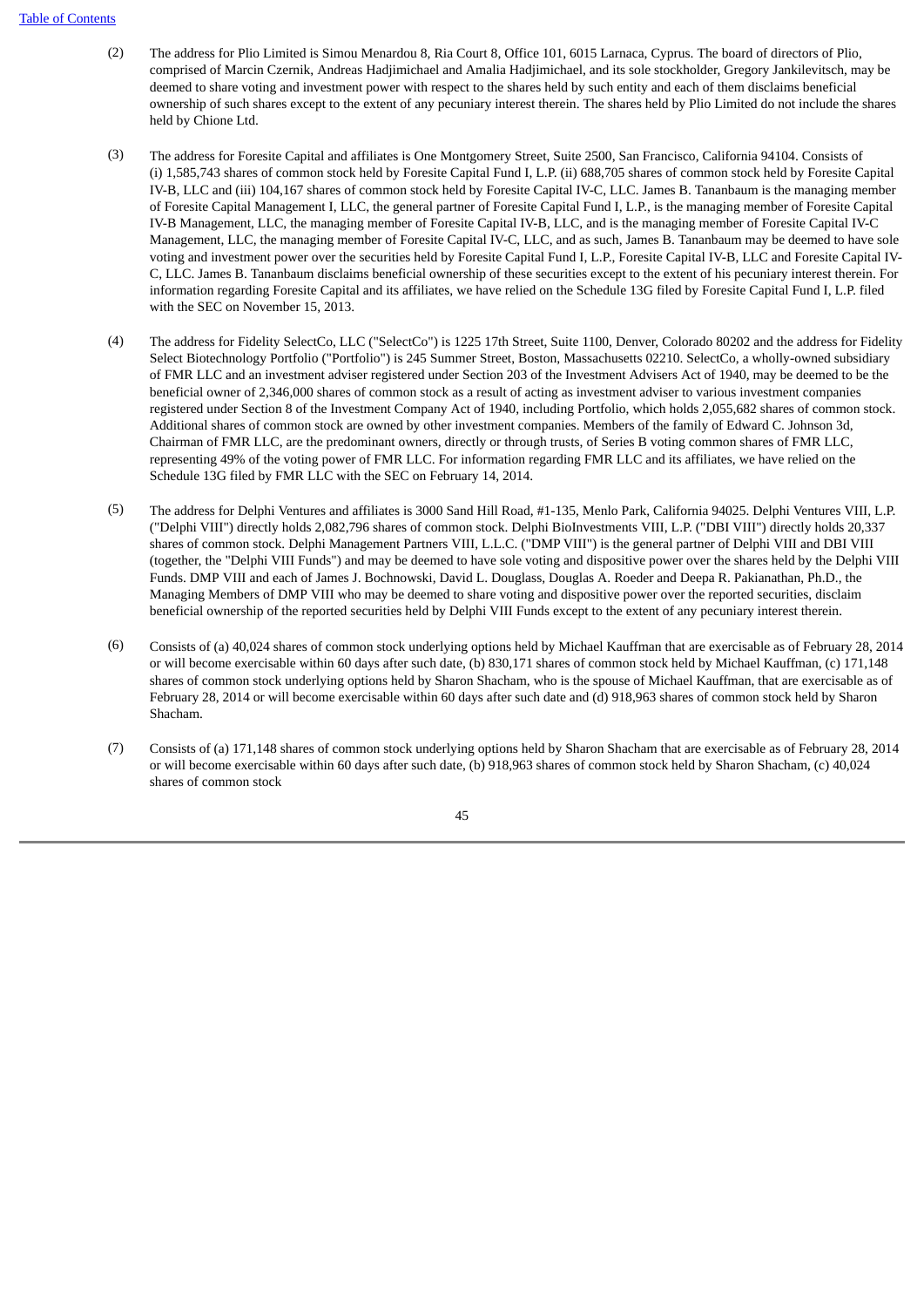underlying options held by Michael Kauffman, who is Sharon Shacham's spouse, that are exercisable as of February 28, 2014 or will become exercisable within 60 days after such date and (d) 830,171 shares of common stock held by Michael Kauffman.

- (8) Delphi Ventures VIII, L.P. ("Delphi VIII") directly holds 2,082,796 shares of common stock. Delphi BioInvestments VIII, L.P. ("DBI VIII") directly holds 20,337 shares of common stock. Delphi Management Partners VIII, L.L.C. ("DMP VIII") is the general partner of Delphi VIII and DBI VIII (together, the "Delphi VIII Funds") and may be deemed to have sole voting and dispositive power over the shares held by the Delphi VIII Funds. DMP VIII and each of James J. Bochnowski, David L. Douglass, Douglas A. Roeder and Deepa R. Pakianathan, Ph.D., the Managing Members of DMP VIII who may be deemed to share voting and dispositive power over the reported securities, disclaim beneficial ownership of the reported securities held by Delphi VIII Funds except to the extent of any pecuniary interest therein.
- (9) Consists of (a) 25,373 shares of common stock underlying options that are exercisable as of February 28, 2014 or will become exercisable within 60 days after such date and (b) 22,727 shares of common stock.
- (10) Consists of 4,640 shares of common stock underlying options that are exercisable as of February 28, 2014 or will become exercisable within 60 days after such date.
- (11) Consists of 2,209 shares of common stock that are exercisable as of February 28, 2014 or will become exercisable within 60 days after such date.
- (12) Includes 253,684 shares of common stock underlying options that are exercisable as of February 28, 2014 or will become exercisable within 60 days after such date.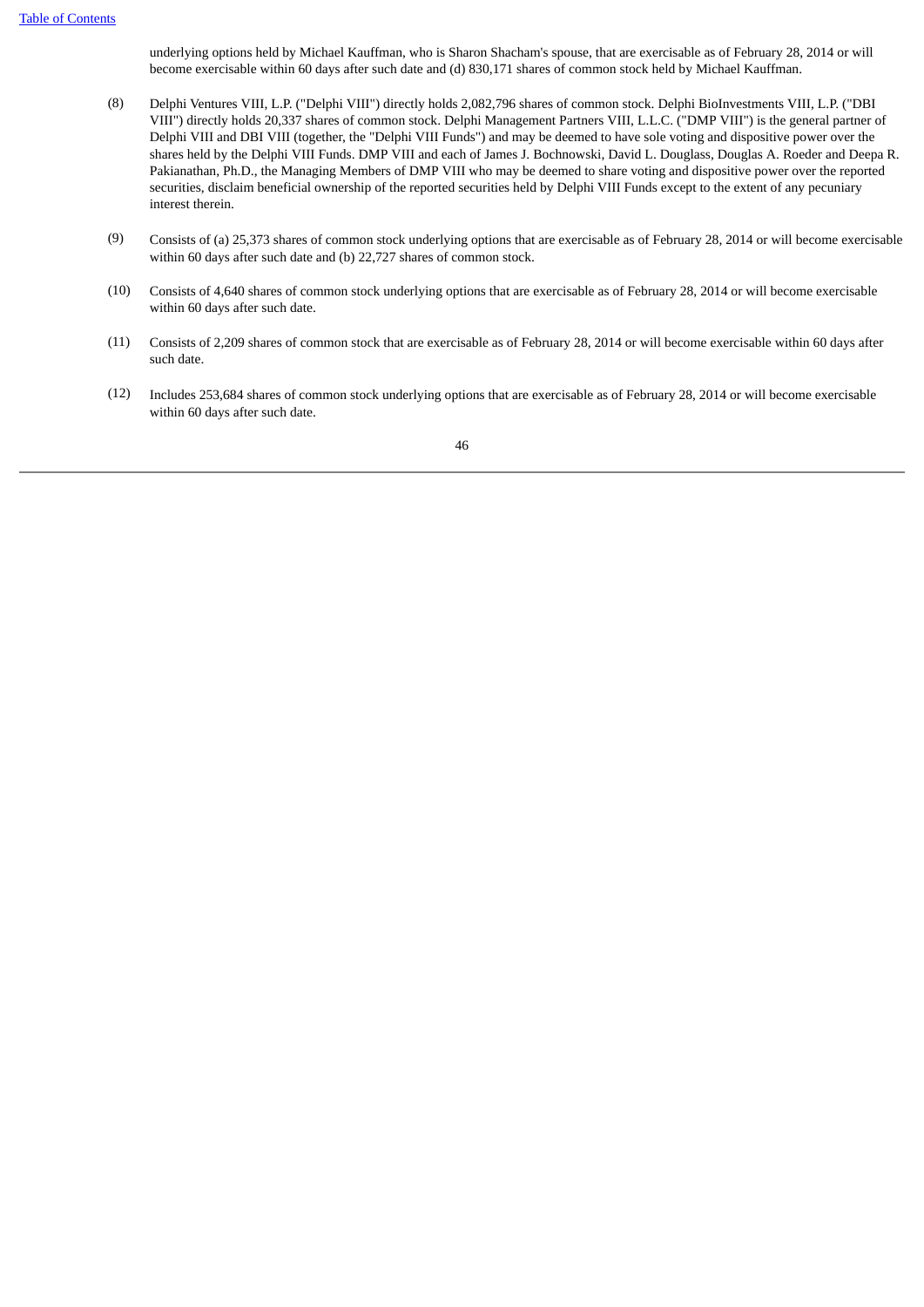# **SECTION 16(a) BENEFICIAL OWNERSHIP REPORTING COMPLIANCE**

<span id="page-50-0"></span> Under Section 16(a) of the Exchange Act, directors, executive officers and beneficial owners of 10% or more of our common stock, or reporting persons, are required to report to the SEC on a timely basis the initiation of their status as a reporting person and any changes with respect to their beneficial ownership of our common stock. Based solely on our review of copies of forms that we have received, or written representations from reporting persons, we believe that during the fiscal year ended December 31, 2013, all executive officers, directors and greater than 10% stockholders complied with all applicable filing requirements, except as follows: Chione Ltd. filed a Form 3 setting forth its shareholdings (due upon the effectiveness of our initial public offering, or IPO) that was filed three days late, Plio Ltd. filed a Form 3 setting forth its shareholdings (due upon the effectiveness of our IPO) that was filed three days late, Chione Ltd. filed a Form 4 setting forth its shareholdings and reflecting the conversion of preferred stock to common stock upon closing of our IPO (due within two business days following the closing of our IPO) that was filed one day late and Plio Ltd. filed a Form 4 setting forth its shareholdings and reflecting the conversion of preferred stock to common stock upon closing of our IPO (due within two business days following the closing of our IPO) that was filed one day late.

# **SECURITIES AUTHORIZED FOR ISSUANCE UNDER EQUITY COMPENSATION PLANS**

<span id="page-50-1"></span> The following table contains information about our equity compensation plans as of December 31, 2013. As of December 31, 2013, we had two equity compensation plans, each of which was approved by our stockholders: our 2010 stock incentive plan and our 2013 stock incentive plan.

# **Equity Compensation Plan Information**

| <b>Plan category</b><br>Equity compensation plans approved by security holders | Number of<br>securities to<br>be issued upon<br>exercise of<br>outstanding<br>options,<br>warrants and<br>rights<br>(a)<br>2,410,522 | Weighted-<br>average<br>exercise price<br>of outstanding<br>options,<br>warrants and<br>rights<br>(b)<br>7.85<br>-S | Number of<br>securities<br>remaining<br>available for<br>future<br>issuance<br>under equity<br>compensation<br>plans<br>(excluding<br>securities<br>reflected in<br>column (a))<br>(c)<br>635.962 |
|--------------------------------------------------------------------------------|--------------------------------------------------------------------------------------------------------------------------------------|---------------------------------------------------------------------------------------------------------------------|---------------------------------------------------------------------------------------------------------------------------------------------------------------------------------------------------|
|                                                                                |                                                                                                                                      |                                                                                                                     |                                                                                                                                                                                                   |
| Equity compensation plans not approved by security holders                     |                                                                                                                                      |                                                                                                                     |                                                                                                                                                                                                   |
| Total                                                                          | 2,410,522                                                                                                                            | 7.85<br>\$.                                                                                                         | 635.962                                                                                                                                                                                           |

 The number of shares reserved for issuance under our 2013 stock incentive plan is subject to an annual increase, to be added on the first day of each fiscal year, beginning with the fiscal year ending December 31, 2014 and continuing until, and including, the fiscal year ending December 31, 2023, equal to the least of (A) 1,939,393 shares of our common stock, (B) 4% of the number of shares of our common stock outstanding on the first day of such fiscal year and (C) an amount determined by our board of directors or a committee of the board delegated with the authority to make such determination. On January 1, 2014, the number of shares reserved for issuance under our 2013 stock incentive plan was increased by 1,190,149. No further grants will be made under our 2010 stock incentive plan.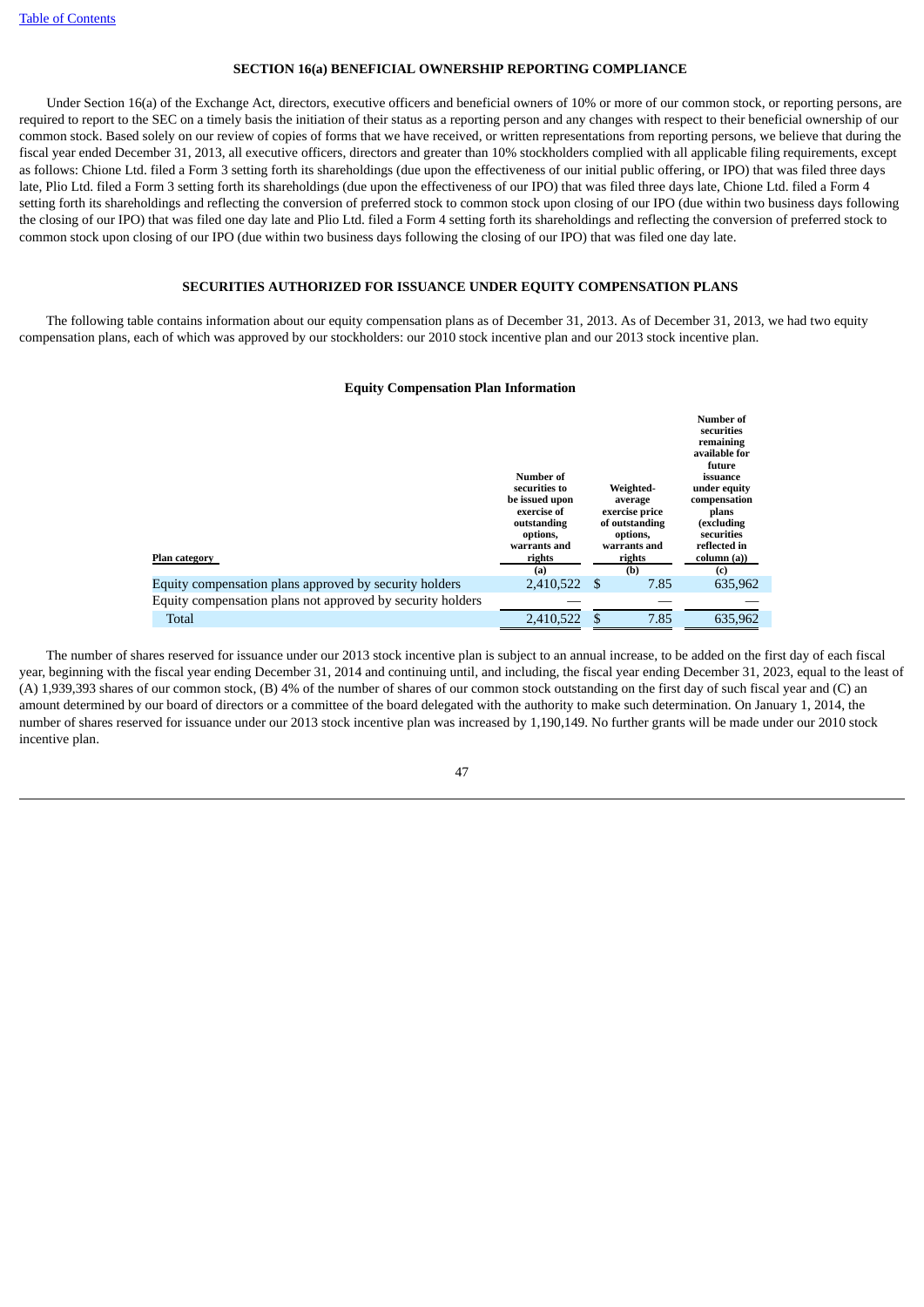# **STOCKHOLDER PROPOSALS**

<span id="page-51-0"></span> Proposals of stockholders intended to be presented at our annual meeting of stockholders to be held in 2015 must be received by us no later than December 30, 2014, which is 120 calendar days prior to date on which our proxy statement was released to stockholders in connection with this year's annual meeting of stockholders, in order to be included in our proxy statement and form of proxy relating to the 2015 annual meeting of stockholders, unless the date of the 2015 annual meeting of stockholders is changed by more than 30 days from the anniversary of our 2014 annual meeting, in which case the deadline for such proposals will be a reasonable time before we begin to print and send our proxy materials. These proposals must comply with the requirements as to form and substance established by the SEC for such proposals in order to be included in the proxy statement.

 In addition, our bylaws establish an advance notice procedure for nominations for election to our board of directors and other matters that shareholders wish to present for action at an annual meeting other than those to be included in our proxy statement. In general, notice must be received at our principal executive offices not less than 90 calendar days before nor more than 120 calendar days before the one year anniversary of the previous year's annual meeting of stockholders. Therefore, to be presented at our 2015 annual meeting of stockholders, such a proposal must be received by us no earlier than February 10, 2015 and no later than March 12, 2015. However, if the date of the annual meeting is more than 20 days earlier or more than 60 days later than such anniversary date, notice must be received no earlier than the close of business 120 calendar days prior to such annual meeting and no later than the close of business on the later of 90 days prior to such annual meeting and 10 days following the day on which notice of the date of such annual meeting was mailed or public announcement of the date of such annual meeting was first made. Any proposals we do not receive in accordance with the above standards will not be voted on at the 2015 annual meeting of stockholders. Stockholders are advised to review our bylaws which also specify requirements as to the form and content of a stockholder's notice.

Any proposals, notices or information about proposed director candidates should be sent to:

Karyopharm Therapeutics Inc. 2 Mercer Road Natick, MA 01760 Attention: Corporate Secretary

### **STOCKHOLDERS SHARING THE SAME ADDRESS**

<span id="page-51-1"></span> The rules promulgated by the SEC permit companies, banks, brokerage firms or other intermediaries to deliver a single copy of a proxy statement and annual report to households at which two or more stockholders reside. This practice, known as "householding," is designed to reduce duplicate mailings and save significant printing and postage costs as well as natural resources. Stockholders sharing an address who have been previously notified by their bank, brokerage firm or other intermediary and have consented to householding will receive only one copy of our proxy statement and annual report. If you would like to opt out of this practice for future mailings and receive separate proxy statements and annual reports for each stockholder sharing the same address, please contact your bank, brokerage firm or other intermediary from whom you received such mailing. We will promptly deliver a separate copy of the proxy statement and/or annual report to you if you contact us at the following address, telephone number Karyopharm Therapeutics Inc., 2 Mercer Road, Natick, MA 01760, Attention: Corporate Secretary, 508-975-4801. We will promptly send additional copies of the proxy statement or annual report upon receipt of such request. Stockholders sharing an address that are receiving multiple copies of the proxy statement or annual report can request delivery of a single copy of the proxy statement or annual report by contacting their bank, brokerage firm or other intermediary or by contacting us at the address or telephone number above.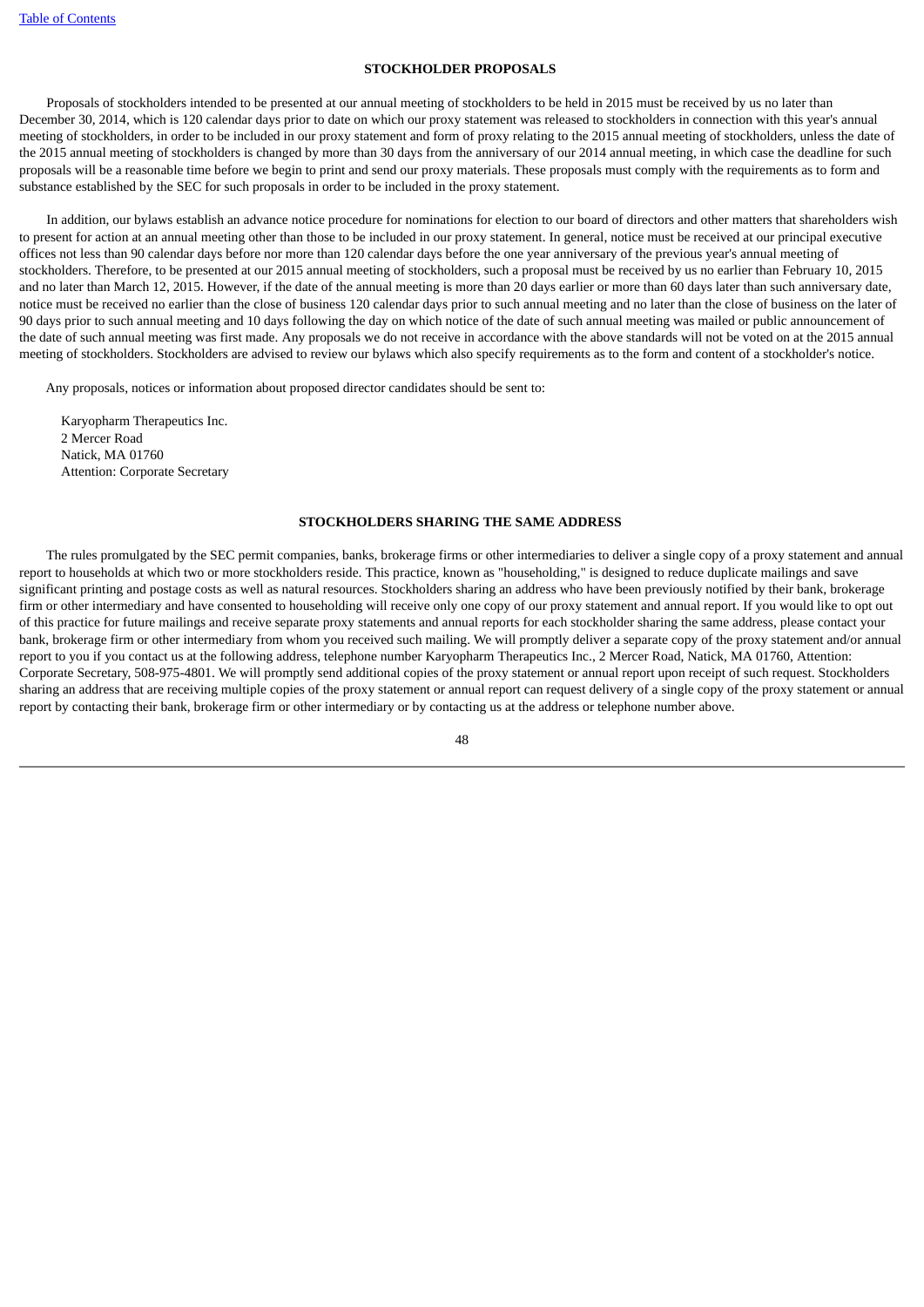#### **OTHER MATTERS**

<span id="page-52-0"></span>We do not know of any business that will be presented for consideration or action by the stockholders at the annual meeting other than that described in this proxy statement. If, however, any other business is properly brought before the meeting, shares represented by proxies will be voted in accordance with the best judgment of the persons named in the proxies or their substitutes. All stockholders are urged to complete, sign and return the accompanying proxy card in the enclosed envelope.

# **DIRECTIONS TO ANNUAL MEETING**

<span id="page-52-1"></span> Directions to the 2014 Annual Meeting of Stockholders, to be held at Wilmer Cutler Pickering Hale and Dorr LLP, 60 State Street, Boston, MA 02109 are set forth below.

 From the West of Boston: From the Mass Pike (I -90), take Exit 24B into Liberty Tunnel, stay in right lane. Take Exit 23, Government Center, stay in left lane. At the end of the exit ramp, turn left onto Surface Road. Turn right onto State Street from Surface Road. Proceed up State Street to Merchants Row. Take right onto Merchants Row and proceed to end of street. Take a left into garage, take ticket, proceed to public parking area.

 From the South of Boston: From Route 93N (Fitzgerald/Southeast Expressway), proceed through Liberty Tunnel, stay in right lane. Take Exit 23, Government Center, stay in left lane. At the end of the exit ramp, turn left onto Surface Road. Turn right onto State Street from Surface Road. Proceed up State Street to Merchants Row. Take right onto Merchants Row and proceed to end of street. Take a left into garage, take ticket, proceed to public parking area.

 From the North of Boston: From Route 93S proceed over Zakim Bridge into tunnel. Take exit 24A, Government Center. Follow signs for Aquarium/Financial District. At end of exit bear left and proceed onto Surface Road. Take right from Surface Road onto State Street. Proceed up State Street to Merchants Row. Take right onto Merchants Row and proceed to end of street. Take a left into garage, take ticket, proceed to public parking area.

From Logan Airport: Exit airport following signs for Ted Williams Tunnel. Take Exit 24 to I-93 North. Take Exit 23, Government Center, stav in left lane. At the end of the exit ramp, turn left onto Surface Road. Turn right onto State Street from Surface Road. Proceed up State Street to Merchants Row. Take right onto Merchants Row and proceed to end of street. Take a left into garage, take ticket, proceed to public parking area.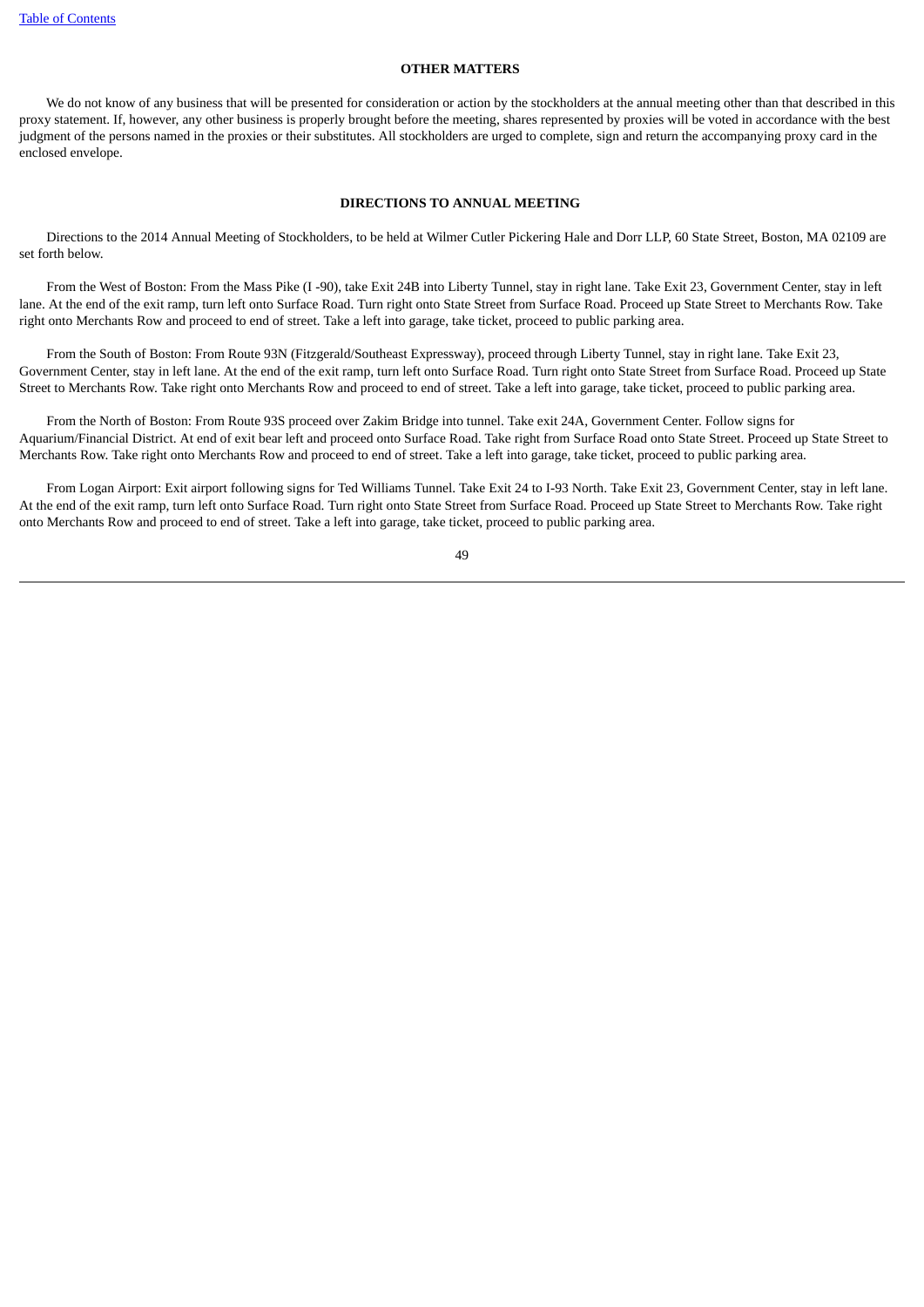

**IMPORTANT ANNUAL MEETING INFORMATION** 

**Electronic Voting Instructions** Available 24 hours a day, 7 days a week! Instead of mailing your proxy, you may choose one of the voting<br>methods outlined below to vote your proxy. VALIDATION DETAILS ARE LOCATED BELOW IN THE TITLE BAR. Proxies submitted by the Internet or telephone must be received by<br>11:59 p.m., Eastern Time, on June 8, 2014. Vote by Internet 回路观 · Go to www.envisionreports.com/KPTI ÿ . Or scan the QR code with your smartphone 面 . Follow the steps outlined on the secure website Vote by telephone Call toll free 1-800-652-VOTE (8683) within the USA, US territories & Canada on a touch tone telephone . Follow the instructions provided by the recorded message Using a black ink pen, mark your votes with an X as shown in X this example. Please do not write outside the designated areas **Annual Meeting Proxy Card** V IF YOU HAVE NOT VOTED VIA THE INTERNET OR TELEPHONE, FOLD ALONG THE PERFORATION, DETACH AND RETURN THE BOTTOM PORTION IN THE ENCLOSED ENVELOPE. V Proposals - The Board of Directors recommends a vote FOR all the nominees listed and FOR Proposal 2. For Withhold For Withhold + 0 O 02 - Mansoor Raza Mirza  $\Box$   $\Box$ For Against Abstain 2. Ratification of the selection of Ernst & Young LLP as  $\Box$  $\Box$   $\Box$ 

NOTE: In their discretion, the proxies are authorized to vote upon such other business as may properly come before the meeting or any adjoumment thereof.

independent registered public accounting firm.

1. Election of Directors:

01 - Barry E. Greene

| Non-Voting Items<br>в<br>Change of Address - Please print your new address below.                                                                                                                                                                                                                                                                                                                                       | Comments - Please print your comments below.        | <b>Meeting Attendance</b><br>Mark the box to the right<br>if you plan to attend the<br>Annual Meeting. |
|-------------------------------------------------------------------------------------------------------------------------------------------------------------------------------------------------------------------------------------------------------------------------------------------------------------------------------------------------------------------------------------------------------------------------|-----------------------------------------------------|--------------------------------------------------------------------------------------------------------|
| <b>C</b> Authorized Signatures — This section must be completed for your vote to be counted. — Date and Sign Below<br>Please sign exactly as name(s) appears hereon. Joint owners should each sign personally. All holders must sign. When signing as attorney, executor, administrator, corporate officer, trustee,<br>guardian, or custodian, please give full title.<br>Date (mm/dd/yyyy) - Please print date below. | Signature 1 - Please keep signature within the box. | Signature 2 - Please keep signature within the box.                                                    |
|                                                                                                                                                                                                                                                                                                                                                                                                                         | 21DV                                                |                                                                                                        |
| 01U5VB                                                                                                                                                                                                                                                                                                                                                                                                                  |                                                     |                                                                                                        |